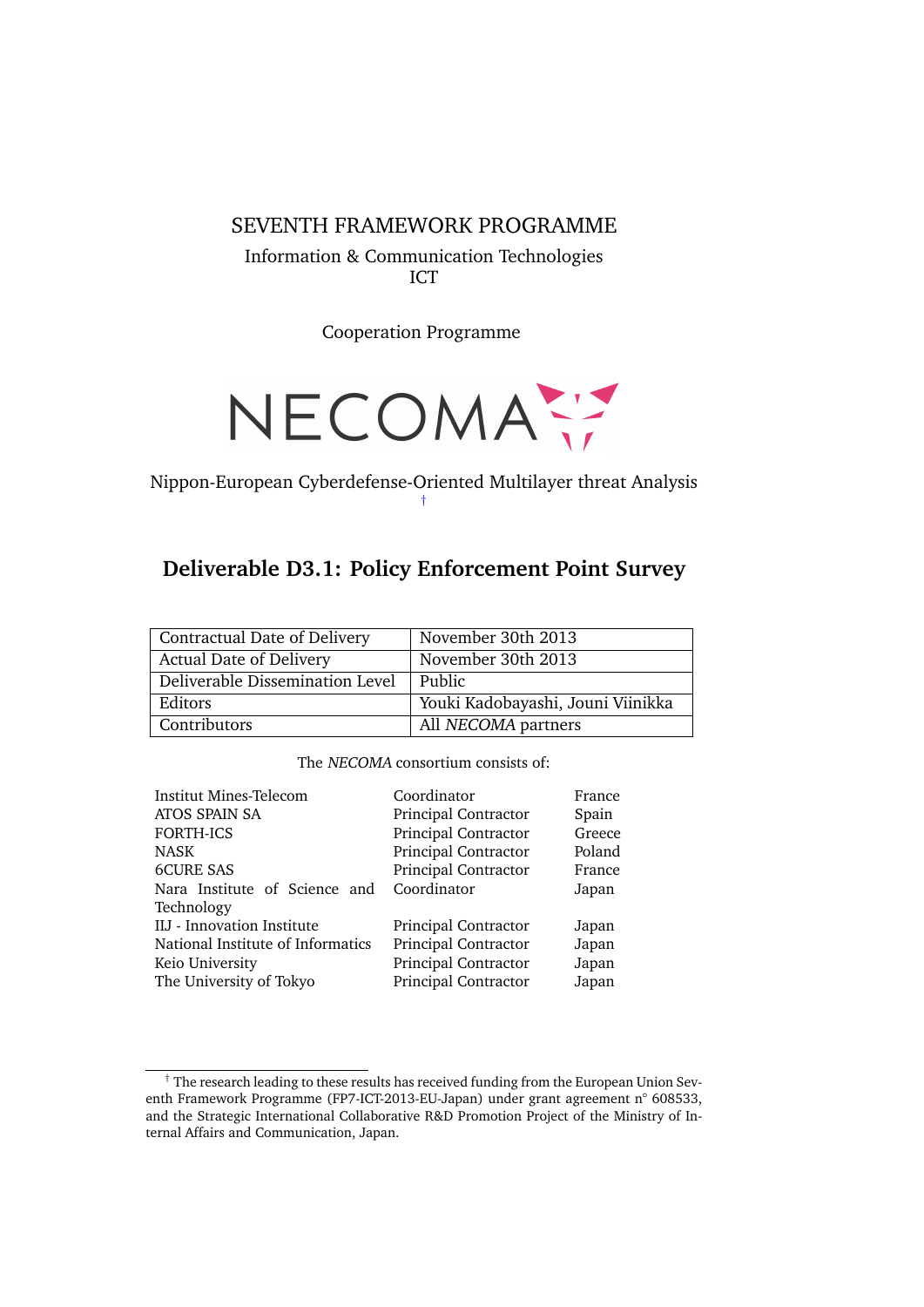www.necoma-project.eu 2 November 30, 2013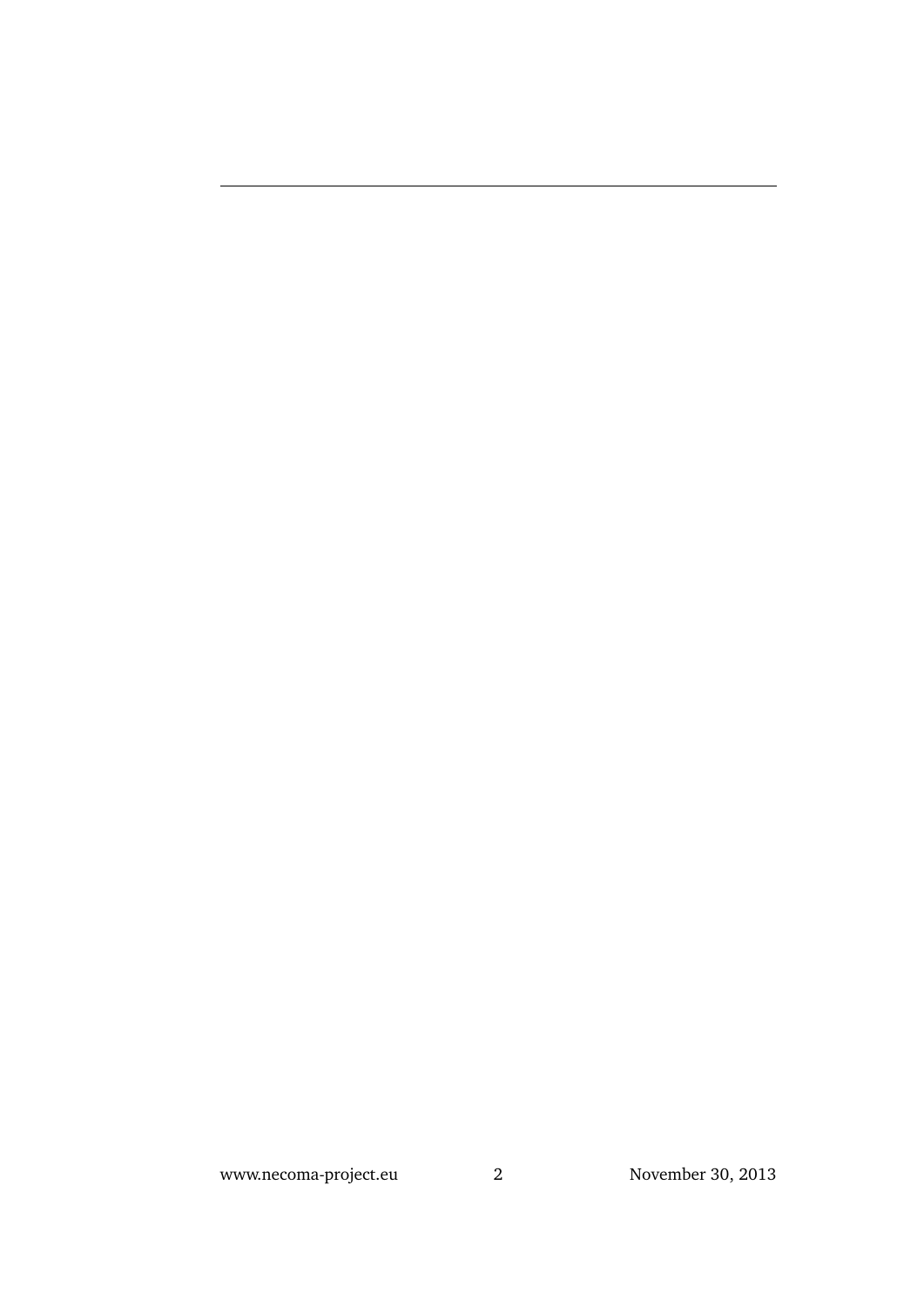# **Contents**

| 1              |         | <b>Introduction</b>                                      | 5  |
|----------------|---------|----------------------------------------------------------|----|
| $\overline{2}$ |         | <b>Policy Enforcement Points for Infrastructure</b>      | 7  |
|                | 2.1     |                                                          | 7  |
|                |         | 2.1.1                                                    | 7  |
|                |         | 2.1.2                                                    | 8  |
|                | $2.2\,$ |                                                          | 8  |
|                |         | 2.2.1                                                    | 8  |
|                |         | 2.2.2                                                    | 11 |
|                | 2.3     |                                                          | 12 |
|                |         | 2.3.1                                                    | 12 |
|                |         | 2.3.2                                                    | 12 |
|                |         | Prior Work on Network Firewalls<br>2.3.3                 | 13 |
|                | 2.4     |                                                          | 14 |
|                |         | 2.4.1                                                    | 14 |
|                |         | 2.4.2                                                    | 15 |
|                | 2.5     |                                                          | 15 |
|                |         | 2.5.1                                                    | 15 |
|                |         | 2.5.2                                                    | 17 |
|                |         | Prior Work on Network-based IDS and IPS Systems<br>2.5.3 | 17 |
|                | 2.6     | 21                                                       |    |
|                |         | 2.6.1                                                    | 21 |
|                |         | 22<br>2.6.2                                              |    |
|                | 2.7     | <b>SDN</b><br>22                                         |    |
|                |         | 2.7.1                                                    | 22 |
|                |         | 2.7.2                                                    | 24 |
|                | 2.8     | <b>LISP</b>                                              | 25 |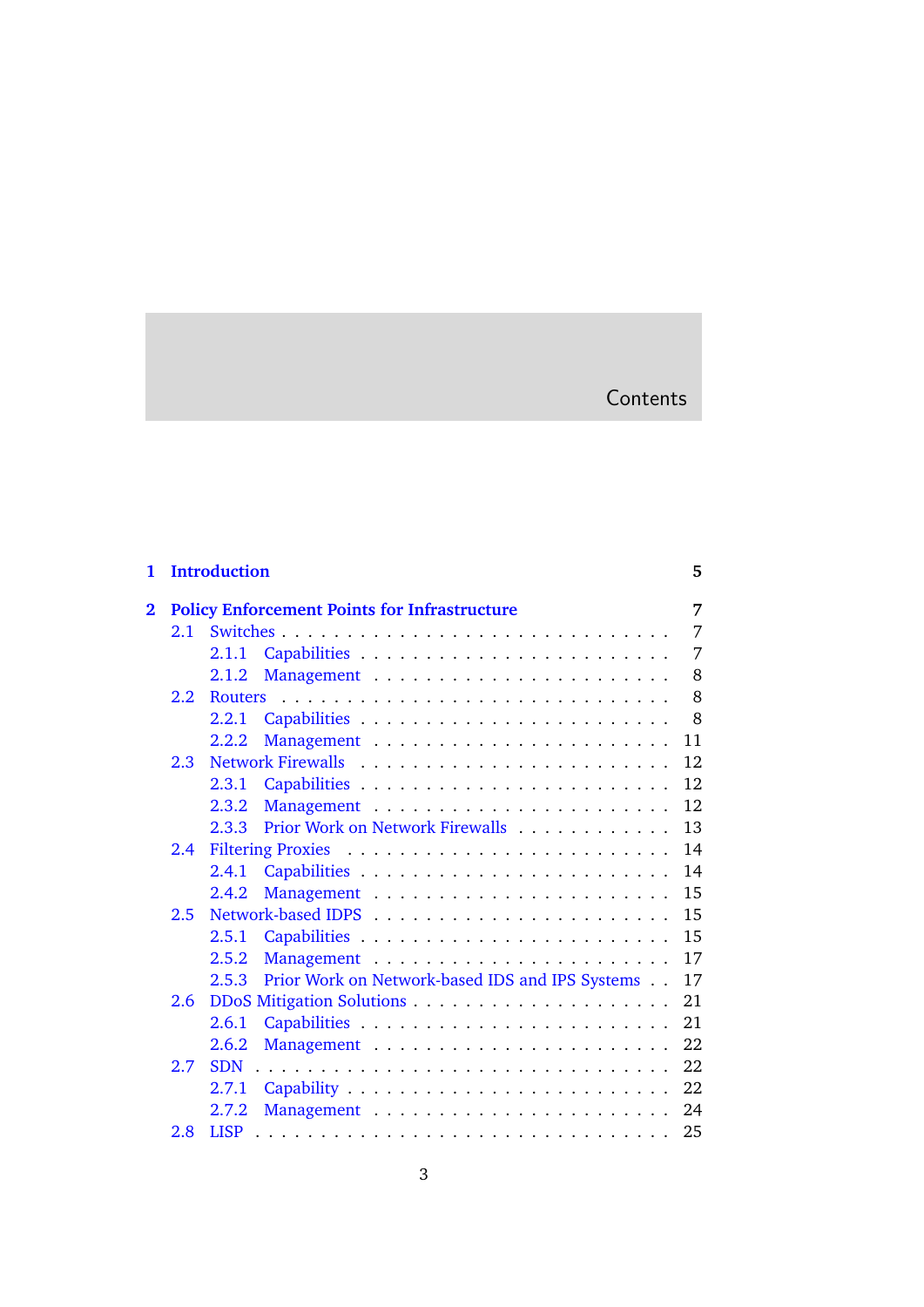| 5 |     | <b>Conclusion</b>                                                     | 47       |
|---|-----|-----------------------------------------------------------------------|----------|
| 4 |     | <b>Analysis</b>                                                       | 43       |
|   |     | Prior Work on Browser Security<br>3.8.3                               | 40       |
|   |     | 3.8.2                                                                 | 40       |
|   |     | 3.8.1                                                                 | 38       |
|   | 3.8 | <b>Browser</b>                                                        | 38       |
|   |     | Prior Work on Network Access Control<br>3.7.1                         | 37       |
|   | 3.7 | Network Access Control (NAC)                                          | 37       |
|   |     | 3.6.2                                                                 | 36       |
|   |     | 3.6.1                                                                 | 35       |
|   | 3.6 |                                                                       | 35       |
|   |     | 3.5.2                                                                 | 34       |
|   |     | 3.5.1                                                                 | 34       |
|   |     | tings in Windows $OS \dots \dots \dots \dots \dots \dots \dots \dots$ | 33       |
|   | 3.5 | Other required configurations, such as certain registry set-          |          |
|   | 3.4 | Disk encryption and file system-level encryption                      | 33       |
|   |     | 3.3.2                                                                 | 32       |
|   |     | 3.3.1                                                                 | 32       |
|   | 3.3 |                                                                       | 32       |
|   | 3.2 | Host-based application firewalls<br>3.2.1                             | 31<br>31 |
|   |     | 3.1.2                                                                 | 30       |
|   |     | 3.1.1                                                                 | 30       |
|   | 3.1 | Antivirus software                                                    | 30       |
| 3 |     | <b>Policy Enforcement Points for Endpoints</b>                        | 29       |
|   |     | 2.9.2                                                                 | 26       |
|   |     | 2.9.1                                                                 | 26       |
|   | 2.9 |                                                                       | 25       |
|   |     | 2.8.3                                                                 | 25       |
|   |     | 2.8.2                                                                 | 25       |
|   |     | 2.8.1                                                                 | 25       |
|   |     |                                                                       |          |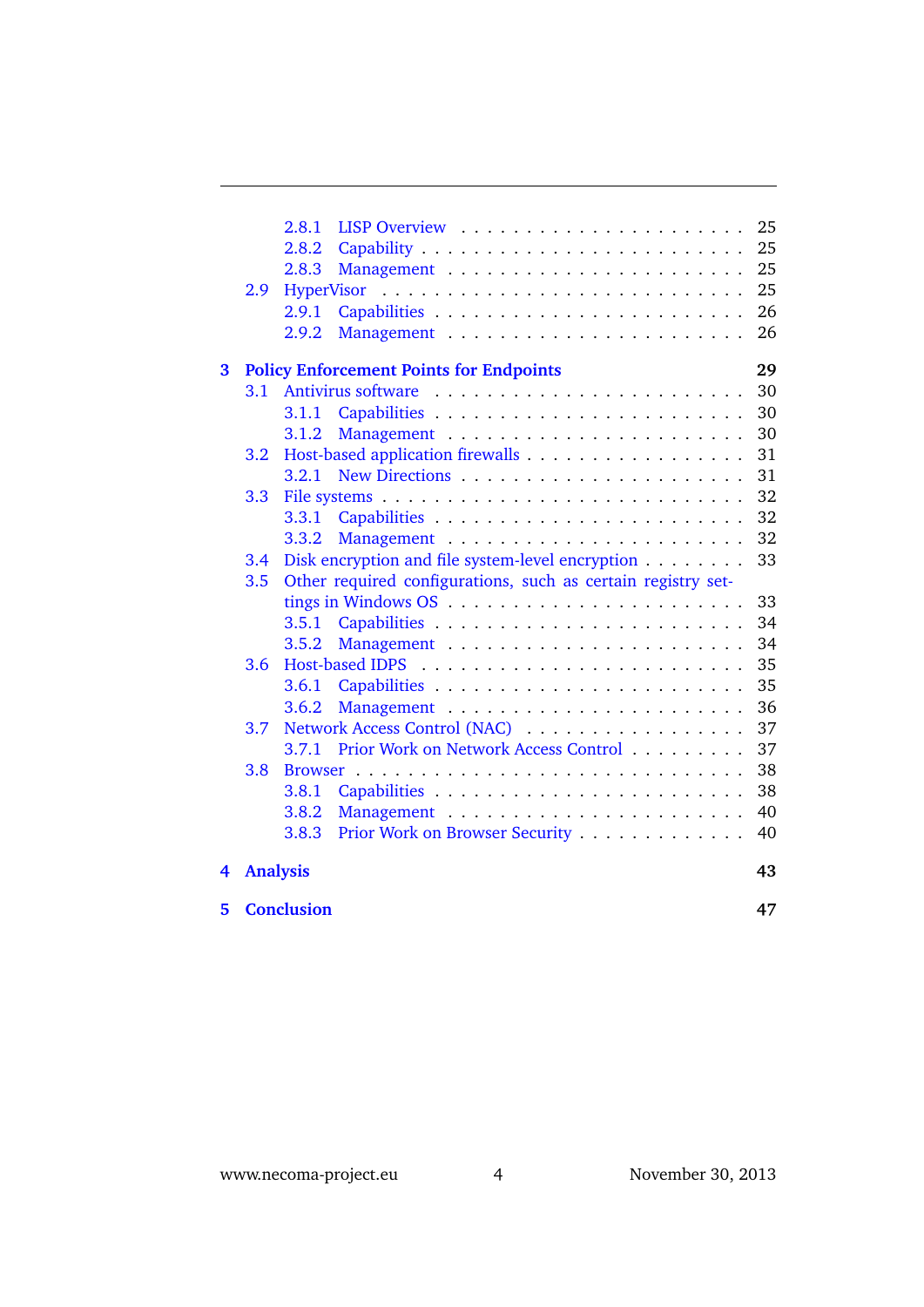# *1*

Introduction

<span id="page-4-0"></span>The main objective of workpackage 3 is to provide defense mechanisms against cyber attacks and malware. By defense mechanisms, we mean any element(s) of the protected network/system/application that can be *reconfigured* in response to an attack, coupled with the logic allowing its reconfiguration. Such a component is called a Policy Enforcement Point (PEP).

This report will survey existing components that could serve as Policy Enforcement Points for the needs of NECOMA. We are interested in understanding the capabilites - what type of countermeasures the equipment can provide - and their manageability - how we can reconfigure these elements.

We seek to reuse existing components, such as switches, routers, firewalls, intrusion prevention systems, proxies, user directories, virtual machine hypervisors as PEPs when available; and thus need to understand what possibilities they offer for countermeasure enforcement.

More specifically, we will study PEPs for *infrastructure* and *endpoint* layers. As defined in the Description of Work [\[55\]](#page-51-0), infrastructure layer encompasses both networks and hosting centers that together form the service side of the Internet, and endpoint layer encompasses all the terminals used to access the aforementioned infrastructure.

For each domain, we shall provide a more precise definition, and for each component, provide a general description, identify its capabilities and the configuration options we have for managing that component.

One important parameter in the reconfiguration process is the threat analysis information which allows to understand against what the reconfiguration is supposed to react. In other words, we are looking for capabilities that can be linked with the types of threat analysis results coming from workpackage 2, as our objective in other tasks of this workpackage is to choose and deploy countermeasures based on threat analysis data.

Furthermore, we are looking for capabilities corresponding to the needs of the scenarios of workpackage 4 as these scenarios will serve as the test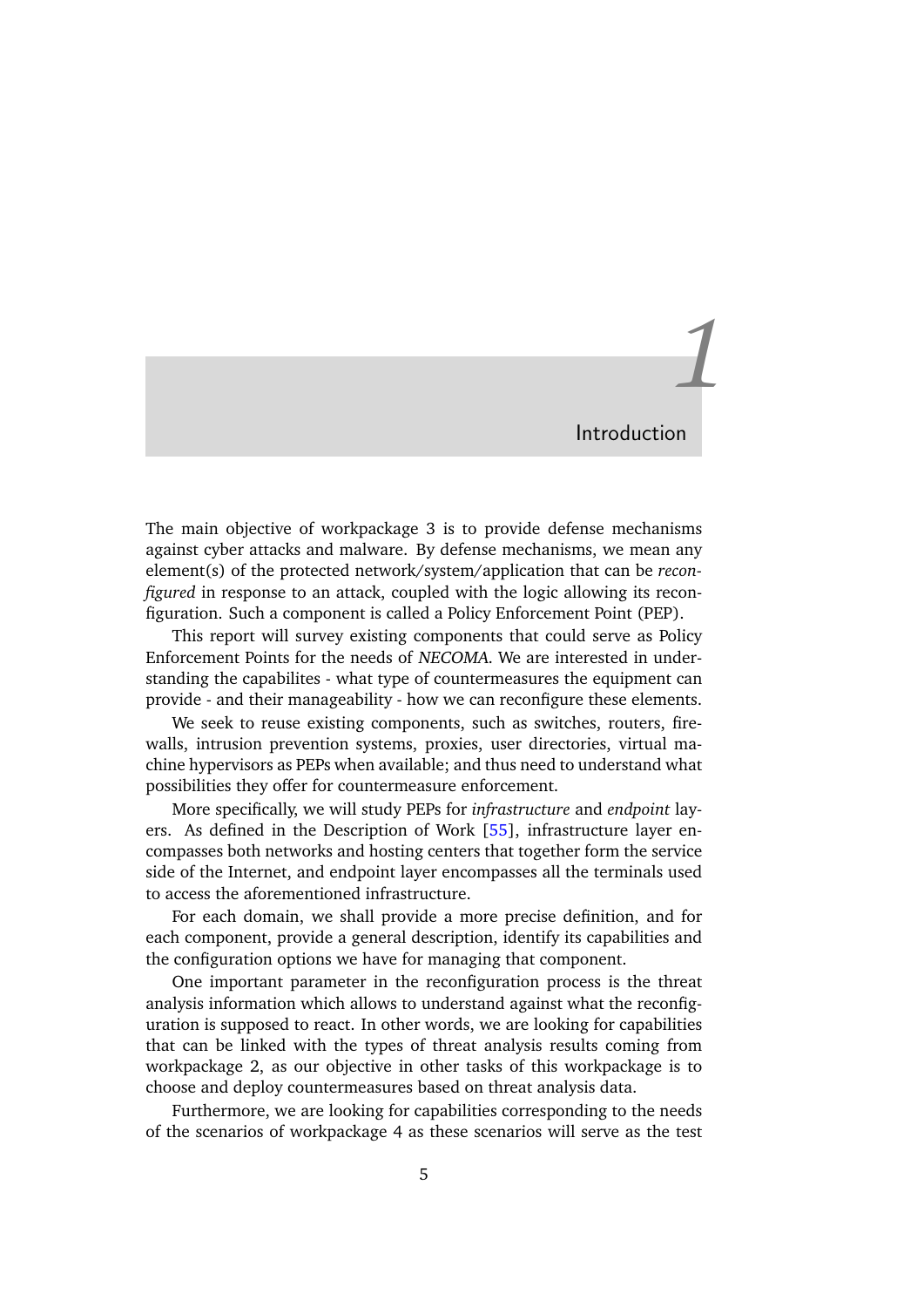setting for validating the work done in the project. One challenge in the choice of PEPs to include in this study comes from this deliverable being the first technical deliverable of the project - workpackage 1, workpackage 2 and workpackage 4 are still taking their form or haven't even started yet.

We have chosen to take a rather high-level approach on describing the capabilities and management possibilites. In each category of PEPs, the precise capabilities vary between different implementations and in many cases the number of different implementations is important, and for the management side the situation is maybe even worse. As the details of other technical work packages unwind, we can more easily identify which categories of PEPs are suitable for using the available threat data in the context of our scenarios.

We will discuss potential policy enforcement points for infrastructure layer in Chap. [2](#page-6-0) and for endpoint layer in Chap. [3.](#page-28-0)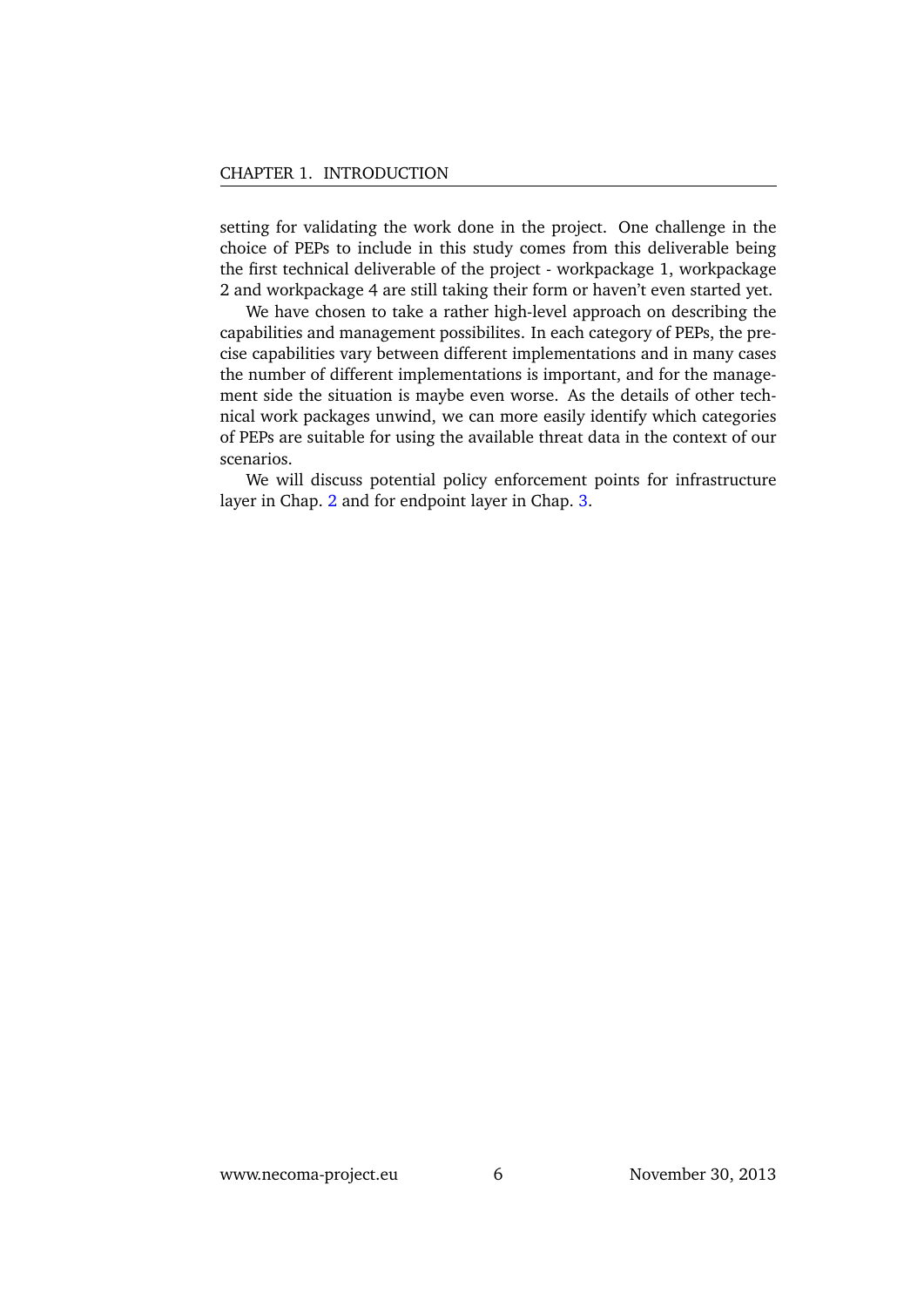# <span id="page-6-0"></span>*2* Policy Enforcement Points for Infrastructure

In this chapter, we will present potential policy enforcement points for infrastructure layer. As mentioned earlier, infrastructure layer encompasses both networks and hosting centers that together form the service side of the Internet.

At the network level, we will be looking at PEPs oriented for Denial of Service (DoS) attack mitigation and at the data-center level PEPs for defending against a little bit wider spectrum of attacks.

The network level PEPs consist of switches, routers, network firewalls, proxies and DDoS mitigation equipment; and SDN controllers and hardware. In addition to existing solutions, we will include in consideration related work in research, that could potentially be implemented as a new PEP.

# <span id="page-6-1"></span>**2.1 Switches**

We consider a switch to be a network device linking network segments or other network devices at OSI layer 2. If a switch is so called layer 3 switch with routing capabilities, we consider those capabilities apart in the Sect. [2.2.](#page-7-1)

#### <span id="page-6-2"></span>**2.1.1 Capabilities**

Switches typically have capabilities falling into categories of access control and logging.

**VLAN assignment** Switches control the assignment of virtual LANs, based for example on the switch port or on the source MAC address. By changing the VLAN assignment of a port it is possible to quarantine a suspicious host to specific quarantine VLAN that can for example have limited access to other resources in the network.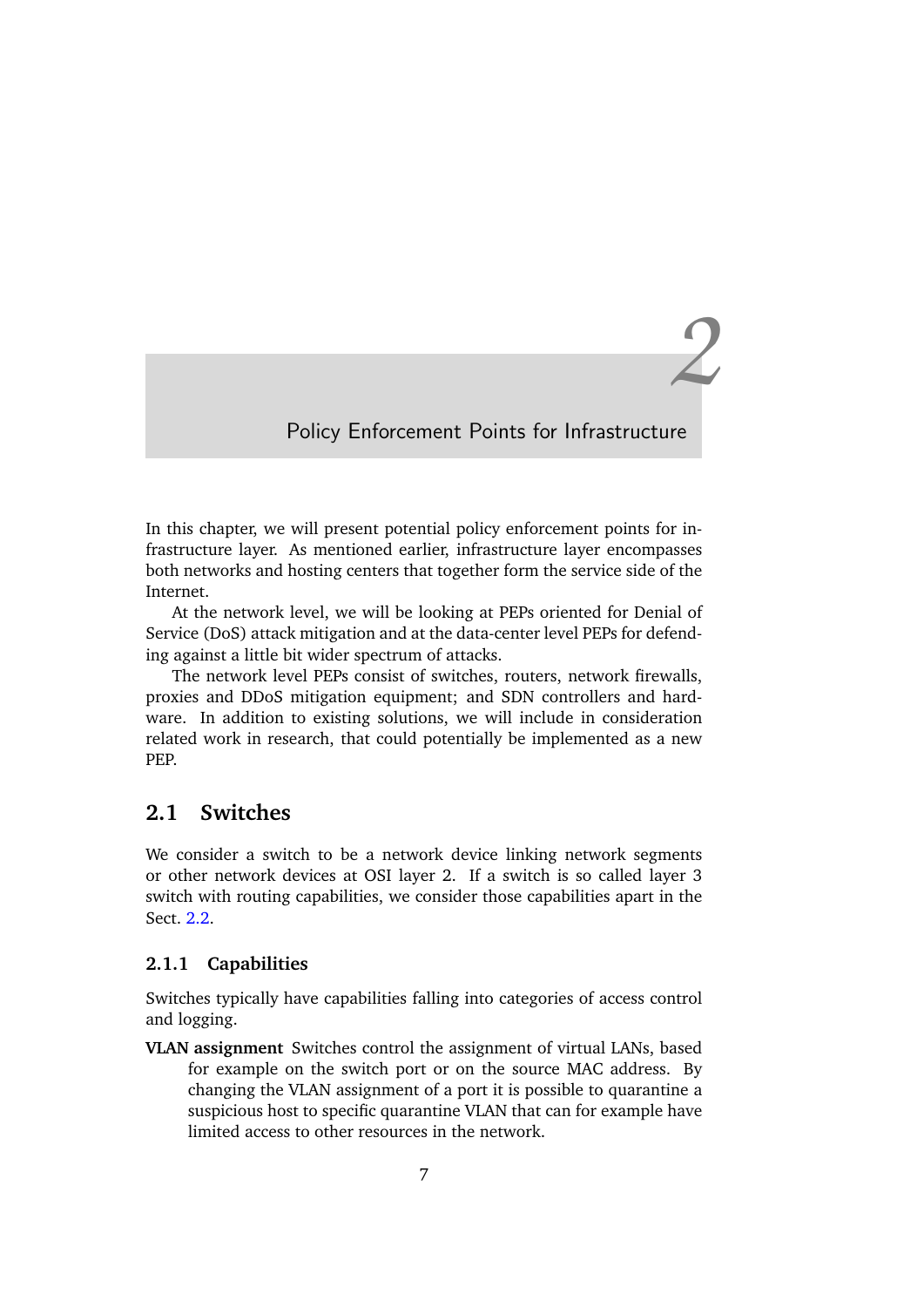- **ACLs** Switches can filter, typically inbound, traffic on switch ports, based on either MAC address or IP address.
- **Bandwidth limiting** A switch can limit the maximal bandwidth allowed for a port. There are potentially several ways to achieve this.

### <span id="page-7-0"></span>**2.1.2 Management**

For our purposes we consider high-end, manageable switches providing a real command line interface. So called smart switches or switches with webbased management provide more or less control over the switch through a web-based GUI, which is much more complicated to use in automated manner. Typically a managed switch can be configured interactively through a shell session, either by using a serial console, telnet or ssh session. Such an interface would typically allow issuing the required commands for setting up the countermeasure. Another option would be generating the whole configuration file, which could then be pushed to the switch for upload. This approach could also work for smart switches.

# <span id="page-7-1"></span>**2.2 Routers**

Routers, as well as layer 3 switches, provide variety of capabilities in addition to providing connectivity between networks. Such capabilities primarily depend on information contained in the packet headers, thus they are not appropriate instruments for enforcing policy at the application layer.

#### <span id="page-7-2"></span>**2.2.1 Capabilities**

- **Mitigation Capabilities** Routers provide a variety of mitigation capabilities, as outlined below.
	- **ACL** Access Control List (ACL), or access list, provides mitigation capabilities by dropping attack packets, when the traffic feature of an attack is simplistic and when it can be expressed in a minimal set of ACLs.
	- **Policy-based Routing** Similar to ACL, policy-based routing can divert traffic to different route such that attack traffic is segregated from the rest of traffic, thus minimizing damages to operational networks, e.g., by reducing congestion. Since policy-based routing is essentially a feature extension of ACL, the granularity of control is identical to ACL.
	- **Black Hole Routing** Black hole routing is a traffic mitigation technique that each BGP border router on the destination/attacked

www.necoma-project.eu 8 November 30, 2013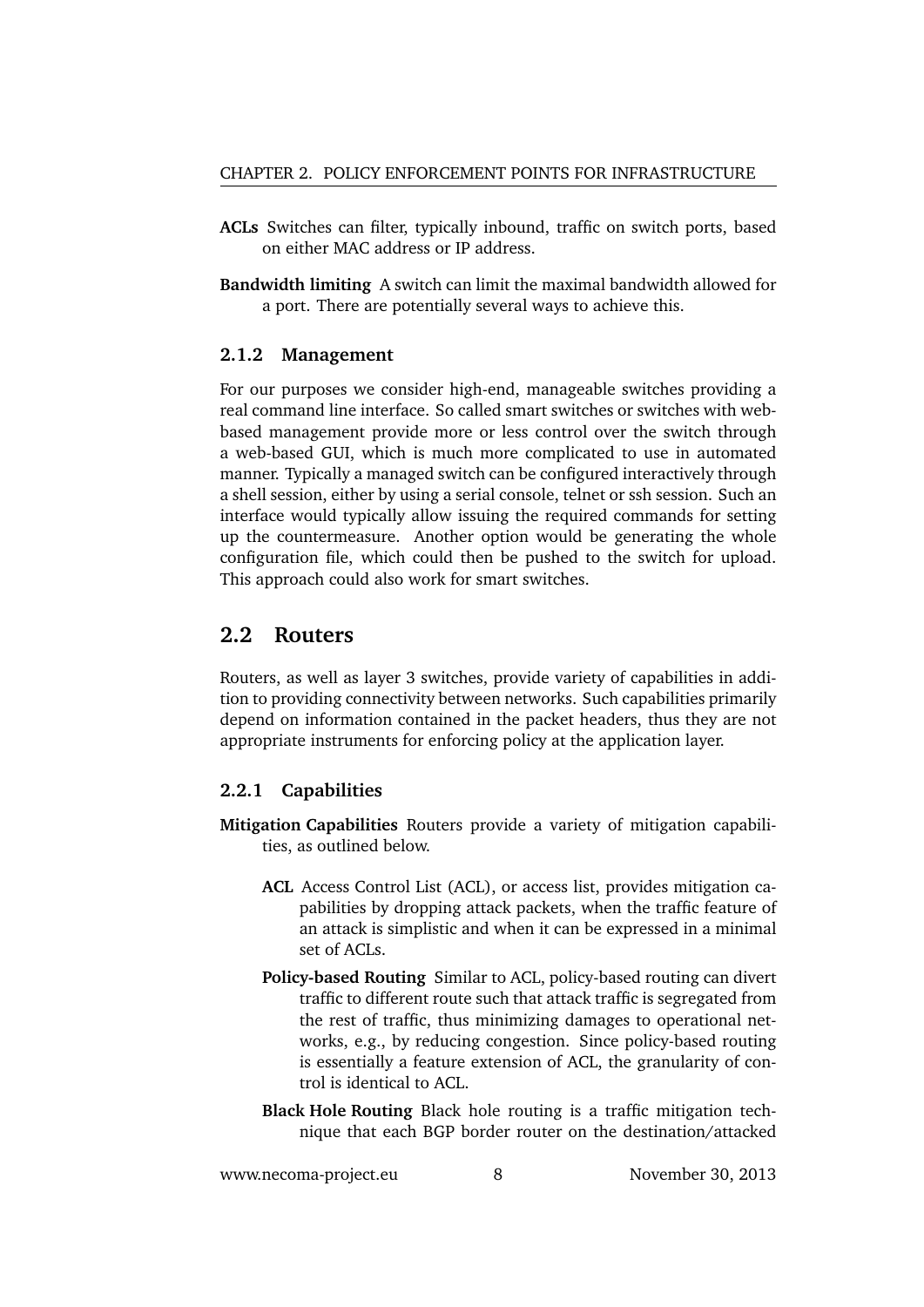AS forwards the unwanted traffic to the Null device. In comparison with ACL, routers can save CPU resources by using the black hole routing. One prominent scheme is [\[79\]](#page-52-0), which describes an operational technique that utilizes BGP routing to create BGPtriggered black hole routing and Sinkhole Tunnels. This scheme can distribute discard routes that are based on destination addresses of unwanted traffic. Another prominent scheme is [\[45\]](#page-50-0), that couples unicast Reverse Path Forwarding (uRPF) [\[6\]](#page-48-0) with the BGP black hole technique to distribute discard routes based on source addresses of unwanted traffic.

- **Sinkhole Routing** Similar to the black hole routing, sinkhole routing gathers unwanted traffic to a certain point on the network instead of the Null interface of the border routers. According to Cisco Systems[\[14\]](#page-49-0), sinkhole routing was originally used by ISPs to engulf attack traffic, in many cases drawing attacks away from a customer or other target. Recently, sinkholes have been used in enterprise environments to monitor attacks, detect scanning activity from infected machines, and generally monitor other malicious activities.
- **Shunt Routing** Shunt routing is a bypass technique to route the suspected traffic through an inspection / clearing point on the network. The difference between sink hole routing and shunt routing is that shunt routing sends back the traffic from the inspection / clearing point to the normal path, and delivers the traffic to the original destination. Basically, black hole routing and sink hole routing can be applied only on the destination/attacked AS. On the other hand, shunt routing can be implemented at all possible entry points from which attacks can pass into the destination/attacked AS.

Shunt routing can be achieved by various tunneling techniques. One prominent such mechanism is CenterTrack [\[72\]](#page-52-1), which introduces a Tracking Router (TR), a special type of router connected with the edge router physically or virtually with an IP tunnel in a network. All TRs should also be connected to a central TR via IP tunnels, resulting in a total overlay network. If an attack is detected, a victim node sends the relevant traffic feature information to a TR. The TR uses this information to analyze and block unwanted traffic. "Sinkhole tunnels" described in [\[79\]](#page-52-0) is another shunt routing technique.

# **Multiprotocol Label Switching** Multiprotocol Label Switching(MPLS) is a network architecture allowing packet routing based on labels[\[63\]](#page-51-1).

When incoming on the border of an MPLS network, a label is assigned to the packet and withdrawn when outgoing. Labels are

www.necoma-project.eu 9 November 30, 2013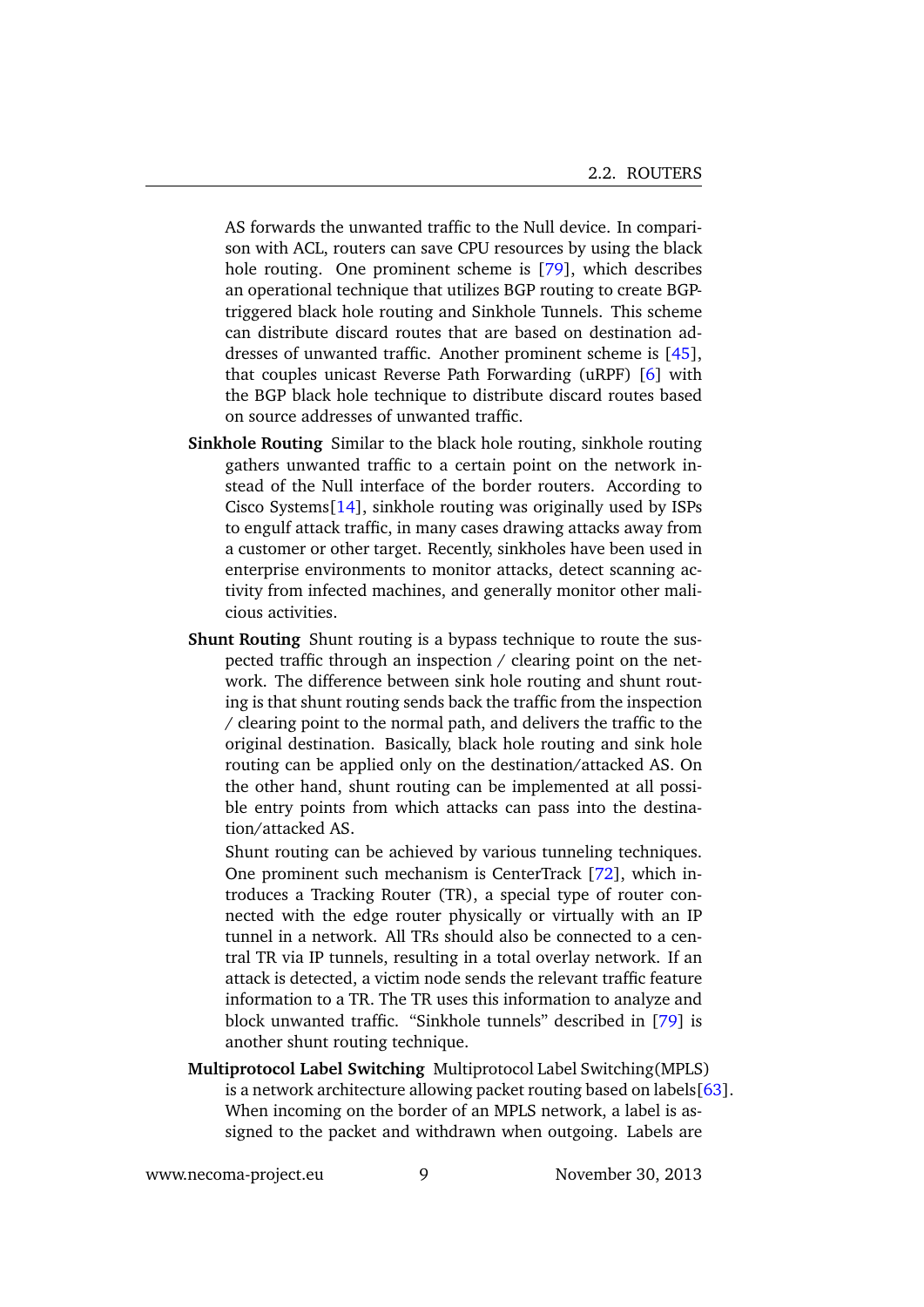assigned depending on Forwarding Equivalent Class(FEC), representative of packet attributes(ip, port, protocol, etc.). Each FEC may have specific criteria transmission(QoS, explicit route, etc.). Every core routers will take forwarding decision based only on the label, regardless other packet attributes.

An MPLS network can do Implicit Routing using Label Distribution Protocol (LDP) in addition to an Interior Gateway Protocol (IGP) like Open Shortest Path First (OSPF) or Intermediate System to Intermediate System (IS-IS). MPLS network also enable establishment of Explicit Routing, allowing Traffic Engineering (TE) an Quality of Service (QoS) through protocols such as Resource Reservation Protocol - Traffic Engineering (RSVP-TE) or Constraint-based Routing Label Distribution Protocol (CR-LDP). Implicit and explicit routing can be used along, by using explicit routing to do TE and QoS on particular part of the traffic and letting the implicit routing basically route the other part of the traffic.

For our purpose, this network architecture, thanks to explicit routing protocols, allow flow categorization for prioritization [\[28\]](#page-49-1) and redirection purposes(black holing, traffic cleaning, etc.).

Capabilities are basically the same between RSVP-TE and CR-LDP, see [2.1](#page-9-0) for a sum up of main capabilities for both of them.

<span id="page-9-0"></span>

|                             | <b>RSVP-TE</b> | <b>CR-LDP</b> |
|-----------------------------|----------------|---------------|
| QoS                         | X              | X             |
| <b>Traffic Parameters</b>   | X              | X             |
| <b>Failure Notification</b> | X              | X             |
| <b>Failure Recovery</b>     | X              | X             |
| Loop Detection              | X              | X             |
| Multi-Protocol Support      | X              | X             |
| Management                  | X              | X             |
| Record Route objects        | X              |               |
| Path Preemption             | X              | X             |
| Path Re-optimization        |                | X             |

Table 2.1: Main capabilities of RSVP-TE and CR-LDP, two signaling protocols for MPLS network

However, there is differences on particular points, that may become critical depending on the situation. For example, RSVP-TE use UDP or Raw IP to exchange all information where CR-LDP use UDP for discovery and TCP to exchange session information. Because of the use of UDP by RSVP-TE, the failure of a peer is detected only when neighbor routers get no answer to a refresh

www.necoma-project.eu 10 November 30, 2013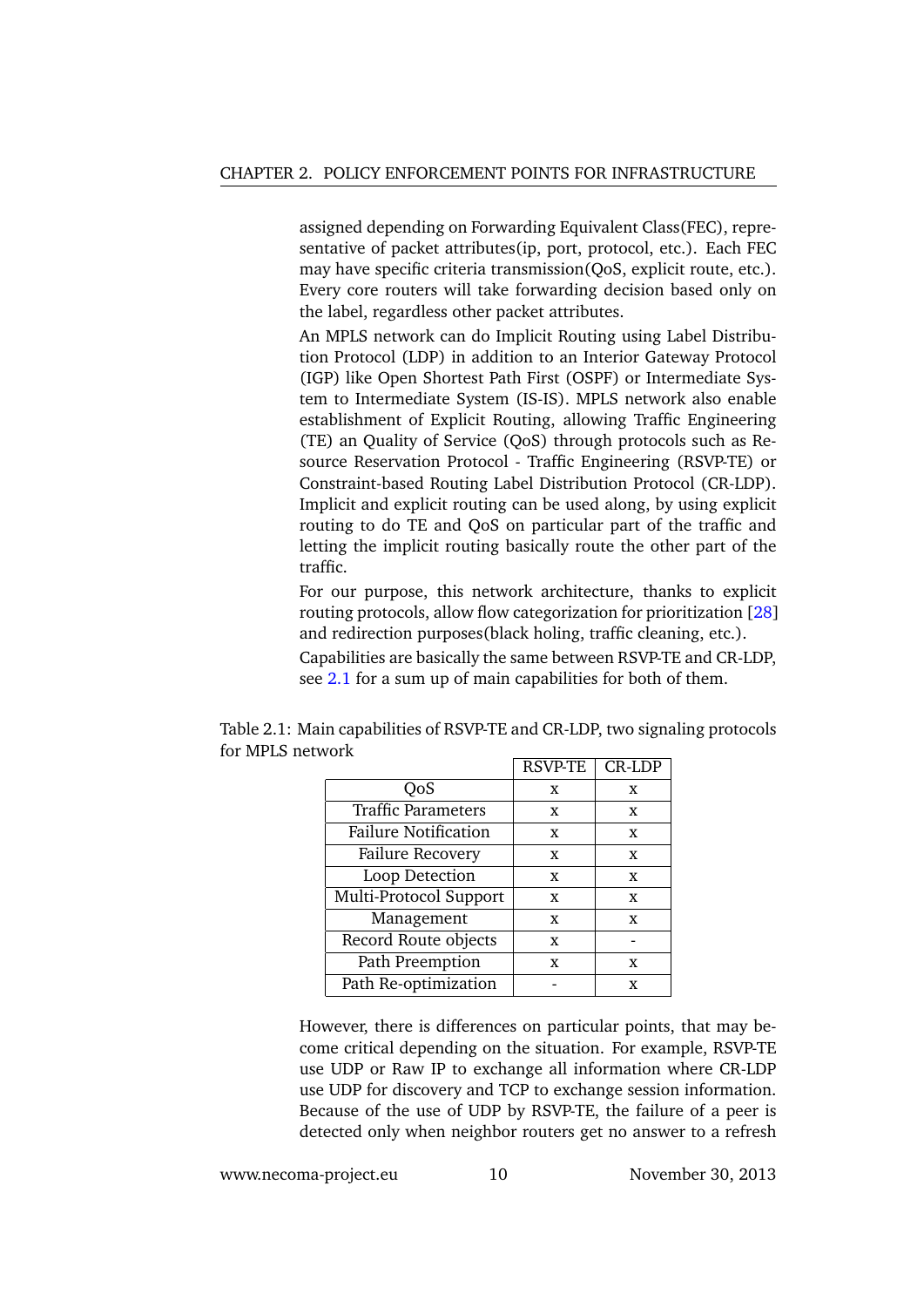message, while that in the case of CR-LDP, failure of a peer is detected almost instantly when the TCP session with neighbors is interrupted. On that point, CR-LDP seems to be more efficient with TCP session, but on the other side, if a TCP session is interrupted, every channel allocated to particular traffic(for QoS and TE purpose) between two routers are destroyed. That is why RSVP-TE is called "Soft state" against CR-LDP which is "Hard state".

To conclude, both protocol have pros and cons. The choice between them has to be made depending on specific constraints of the network (high reactivity on route failure, low signaling information rate, etc.).

- **Access Control Capabilities** ACLs can restrict predetermined set of communications from entering or leaving particular network, based on IP address and TCP/UDP port number. They can be considered as rudimentary access control, whereas network firewalls, proxies and IDPS can provide more granular control up to application layer.
- **Encryption Capabilities** Routers can provide encryption between configured set of peers, and they are typically implemented together with layered encapsulation of packets, often known as Virtual Private Network (VPN).
- **Logging Capabilities** Routers can be configured to perform flow sampling and packet sampling, which is then diverted to external logging or analysis device. Samples can be used to detect volume anomalies through analysis software.

#### <span id="page-10-0"></span>**2.2.2 Management**

Routers have distinct set of command-line interface which shares same characteristics with high-end switches. Typically, the command-line interface of both routers and high-end switches are designed for interactive use by network operators, such that the interface does not provide capabilities of fully functional programming languages, such as conditional statements and loop statements. Some routers provides a fully functional programming language within its own operating system, or an application programming interface for use by external software. Although a number of standards have been developed to provide uniform configuration interface, none of them have been successful to replace the command line interface.

www.necoma-project.eu 11 November 30, 2013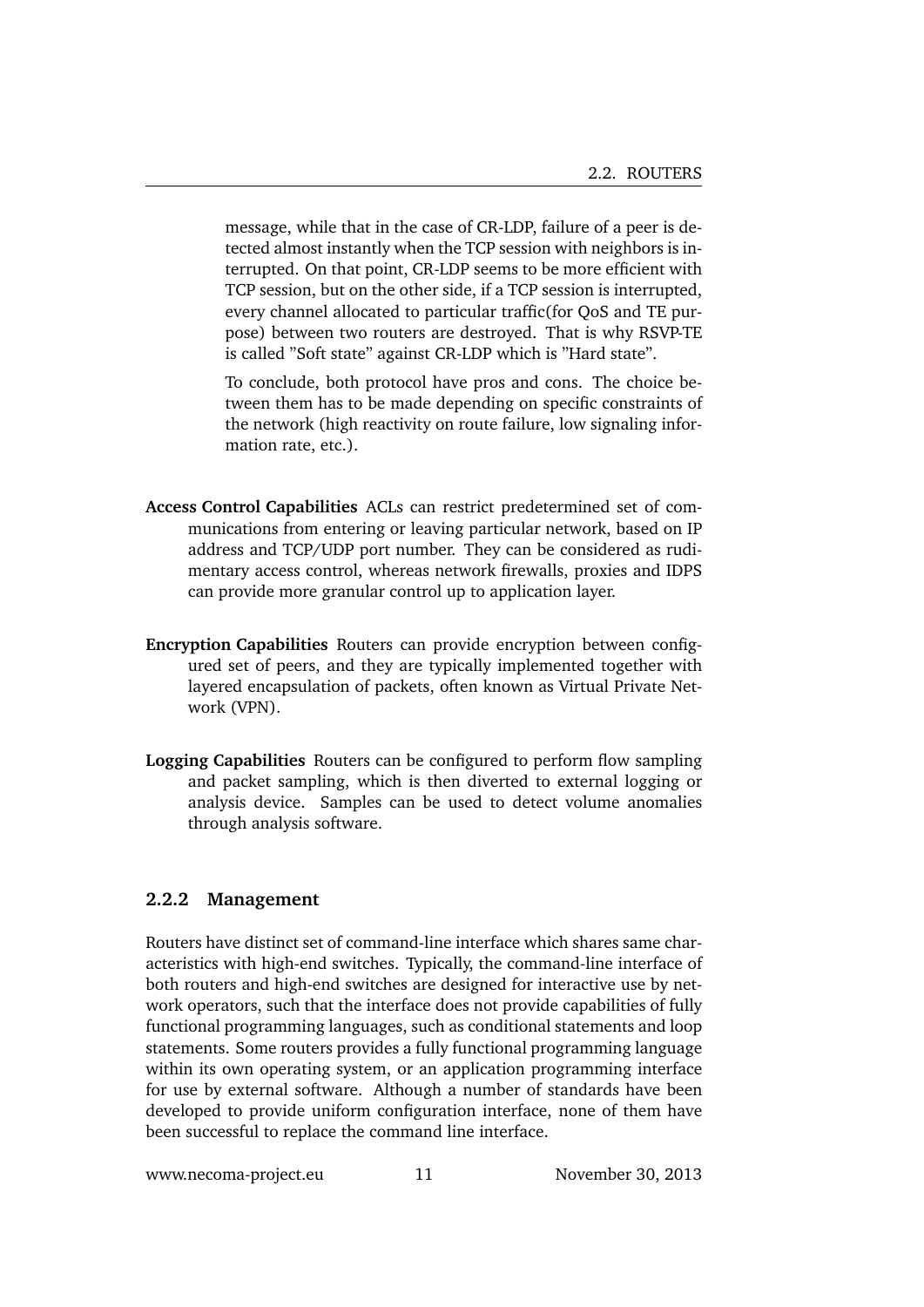# <span id="page-11-0"></span>**2.3 Network Firewalls**

A network firewall controls incoming and outgoing network traffic and determines whether the given packet should be allowed to continue on its way or not. The decisions are based on the firewall ruleset, typically based on layer 3 and layer 4 information contained in the packet headers (e.g. the source and destination IP addresses and ports and the protocol) ; and eventually on the session state of the connection.

# <span id="page-11-1"></span>**2.3.1 Capabilities**

- **Logging capabilities** The firewalls can typically generate logs for more or less every packet passing through them - depending on the firewall the log might be a line of text or the actual packet. Because of performance and storage considerations the amount of logging is often limited in operational context. By adding the amount of logging as a countermeasure, for example for a given source and/or destination address, it would be possible to reinforce the data collection concerning suspicious communication endpoints.
- **Access control capabilities** The firewalls can accept or deny network traffic based on the packet header information and eventually on the session state information. By modifying the ruleset it is possible to prohibit the communication between given endpoints e.g. in order to prohibit a suspicious external host from communicating with internal host or prevent data being sent out from a compromised host. This capability can apply only to the sessions being established after the countermeasure has been deployed or it might be able to possible to kill already established sessions, depending on the actual firewall.
- **Mitigation capabilities** Firewalls can provide mitigation capabilities such as use of SYN cookies to avoid spoofed TCP traffic from reaching the target server. In addition, firewalls can provide some kind of rate limiting capabilities to, for example, limit the number of packets allowed from a given source IP address in a given time window.

# <span id="page-11-2"></span>**2.3.2 Management**

The configuration of the firewall varies largely from one model to another. Many software-based, open source solutions like Linux netfilter<sup>[1](#page-11-3)</sup>, OpenBSD  ${\rm pf}^2$  ${\rm pf}^2$ , and FreeBSD ipfw $^3$  $^3$  allow either loading the ruleset from a text file and

<span id="page-11-3"></span><sup>&</sup>lt;sup>1</sup><http://www.netfilter.org>

<span id="page-11-5"></span><span id="page-11-4"></span><sup>2</sup><http://www.openbsd.org/faq/pf/index.html>

<sup>3</sup>[http://www.freebsd.org/doc/en\\_US.ISO8859-1/books/handbook/](http://www.freebsd.org/doc/en_US.ISO8859-1/books/handbook/firewalls-ipfw.html) [firewalls-ipfw.html](http://www.freebsd.org/doc/en_US.ISO8859-1/books/handbook/firewalls-ipfw.html)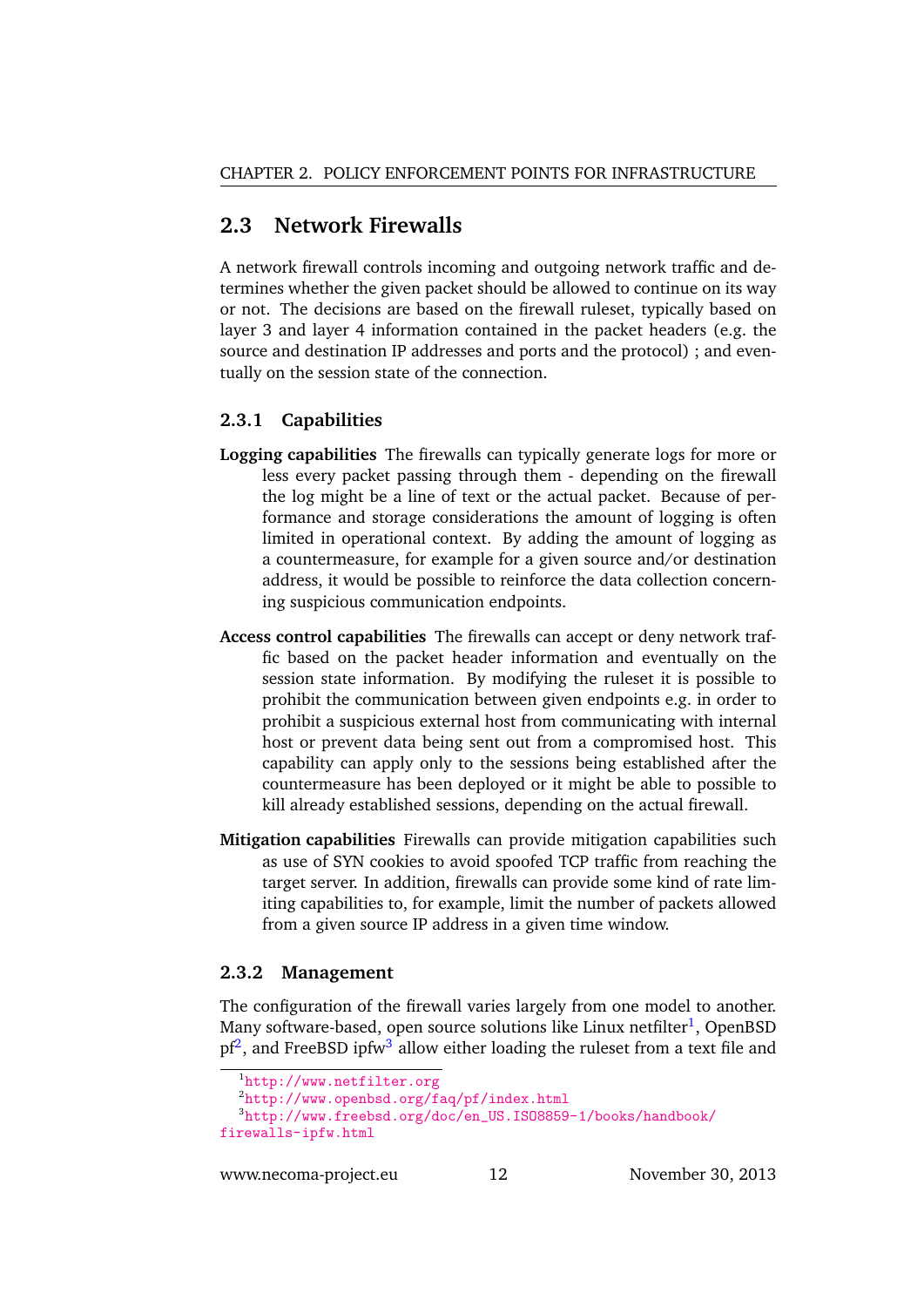incremental modifications adding or removing rules through command line utilities, e.g. iptables for netfilter and pfctl for pf.

There exists also tools using a higher lever configuration language than provided by the firewall's native rule syntax, e.g. FireHOL<sup>[4](#page-12-1)</sup> for netfilter.

One of the challenges in deploying countermeasures is to maintain the existing ruleset intact when adding or removing rules to enforce a countermeasure.

#### <span id="page-12-0"></span>**2.3.3 Prior Work on Network Firewalls**

A lot of work has been done over the previous years in the area of (traditional) firewalls [\[13,](#page-49-2) [51,](#page-51-2) [52\]](#page-51-3). [\[88\]](#page-53-0) and [\[46\]](#page-50-1) describe different approaches to host-based enforcement of security policy. These mechanisms depend on the IP addresses for access control, although they could potentially be extended to support some credential-based policy mechanism. The Napoleon system [\[77\]](#page-52-2) defines a layered group-based access control scheme. Policies are compiled to Access Control Lists (ACLs) appropriate for each application and pushed out to them at policy creation or update time. The STRONGMAN project [\[40,](#page-50-2) [42,](#page-50-3) [41\]](#page-50-4) at the University of Pennsylvania is aiming at simplifying security policy management by providing an application-independent policy specification language that can be compiled to application-specific KeyNote credentials. These credentials can then be distributed to applications, hosts, and end users and used in an integrated policy framework. The Adage/Pledge system uses SSL and X.509-based authentication to provide applications with a library that allows centralized rights management. [\[5\]](#page-48-1) presents an in-depth discussion of the advantages and disadvantages of credential-based access control. SnareWork [\[36\]](#page-50-5) is a DCE-based system that can provide transparent security services (including access control) to end-applications, through use of wrapper modules that understand the application-specific protocols. Policies are compiled to ACLs and distributed to the various hosts in the secured network, although a pull-based method can also be used. Connections to protected ports are reported to a local security manager which decides whether to drop, allow, or forward them (using DCE RPC) to a remote host, based on the ACLs. Another approach [\[8\]](#page-48-2) uses a network grouping language that is customized for each managed firewall at that firewall. The language used is independent of the firewalls and routers used. In [\[34\]](#page-50-6), Ioannidis *et al.* introduced the concept of a "distributed firewall" in order to address the shortcomings of traditional firewalls which rely only on controlled entry points in restricted locations to enforce traffic filtering. This work presents the design and implementation of a distributed firewall able to cope with the new networking trends in-

www.necoma-project.eu 13 November 30, 2013

<span id="page-12-1"></span><sup>4</sup><http://firehol.org/>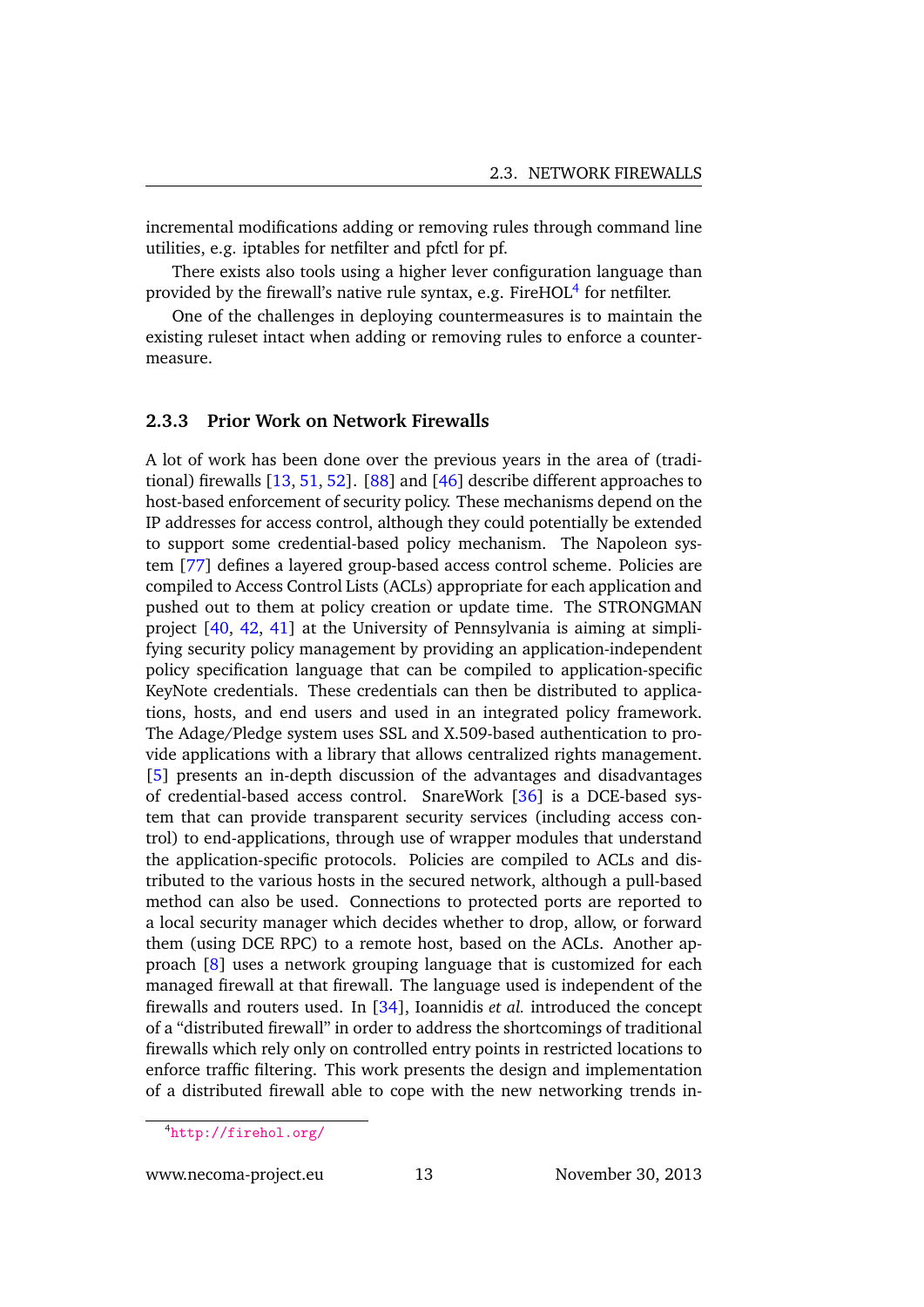cluding increased connectivity, high line speeds, extranets and large-sized networks in general.

# <span id="page-13-0"></span>**2.4 Filtering Proxies**

Filtering proxies are software components that inspect application-layer traffic, in order to prevent incidents from happening. They can also be used to keep track of possible incidents, or to provide traces of incidents for later analysis.

# <span id="page-13-1"></span>**2.4.1 Capabilities**

- **Detection Capabilities** Filtering proxies implement inspection based on applicationlayer identifiers such as URL and domain names, together with networklayer addresses. URL-based or DNS-based filtering, as well as IP-based filtering can be commonly found in filtering proxies. It also conducts content inspection, such as virus scanning for malware mitigation, or dictionary-based scanning for data-loss prevention.
- **Mitigation Capabilities** As stated above, filtering proxies are able to carry out inspection or to delegate this inspection for further content processing. Processing applied to either inbound or outbound traffic include blocking, stripping, privacy or load balancing.
- **Access Control Capabilities** Some web proxies provide granular control so called application recognition, as web protocols have been used to deliver diverse web-based applications and cloud-based applications, and some enterprises define policies to limit certain types of such applications.
- **Authentication Capabilities** Some filtering proxies provide user authentication in order to implement role-based access control.
- **Logging Capabilities** Some filtering proxies also provide logging and reporting functions to provide better account of application-layer activities that may require later analysis.
- **Encryption Capabilities** Some privacy-enhancing such as Privoxy<sup>[5](#page-13-2)</sup> do not rely on encryption to ensure privacy, with more or less success. On the contrary, Tor<sup>[6](#page-13-3)</sup> embeds original data into several layers of encryption. More generally, some anonymization proxies, known as Anonymous HTTPS proxy will rely on HTTPS to prevent their customers' activities from being monitored.

www.necoma-project.eu 14 November 30, 2013

<span id="page-13-3"></span><span id="page-13-2"></span><sup>&</sup>lt;sup>5</sup><http://www.privoxy.org> <sup>6</sup><http://www.torproject.org>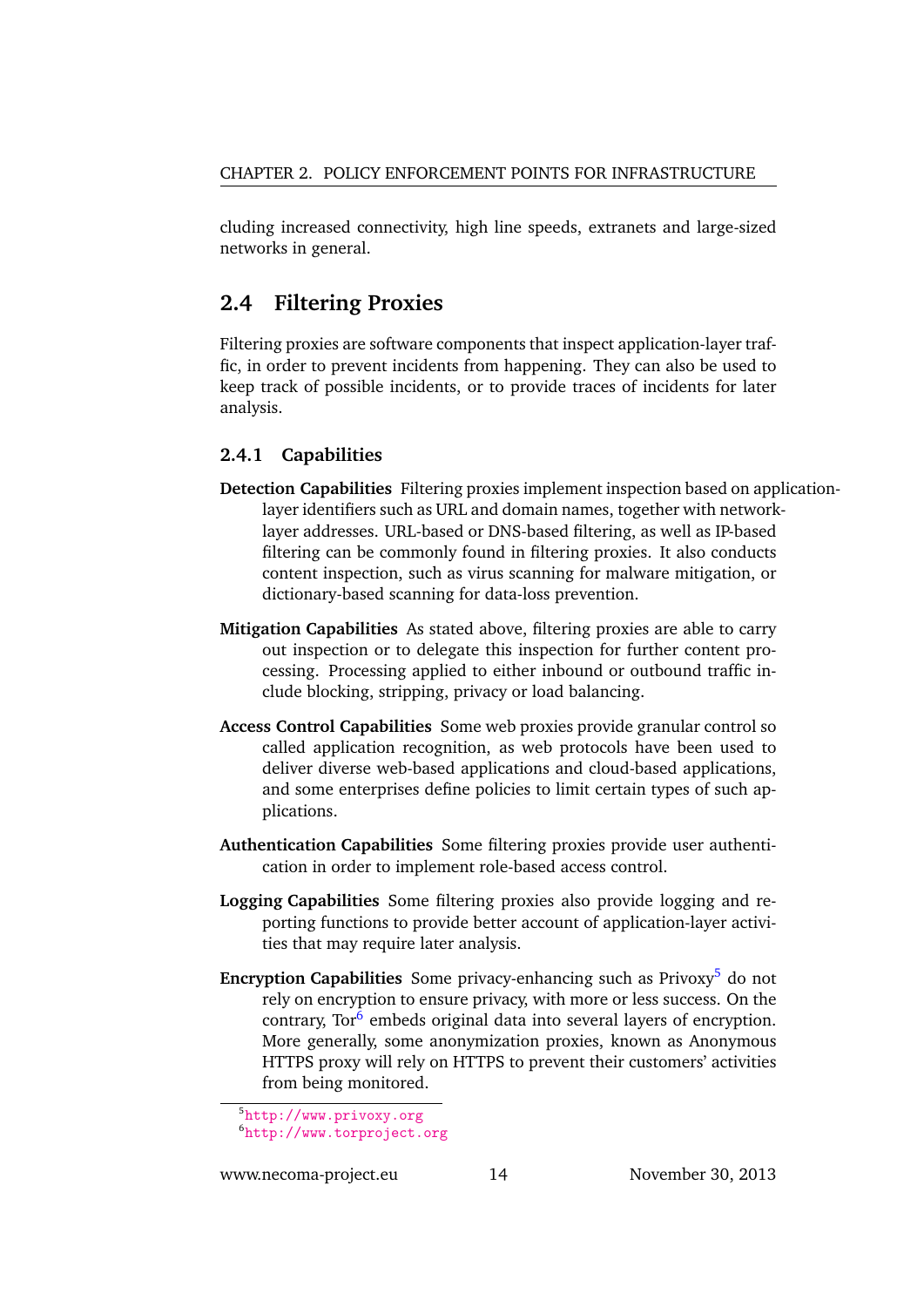#### <span id="page-14-0"></span>**2.4.2 Management**

Filtering proxies are part of the network infrastructure and may be seen as part of the routing-capable devices. As a matter of fact, it will redirect or divert traffic from or to hosts on the network based on the analysis results carried out at the application layer.

Reverse proxies stand in front of or within application servers and are usually configured either via a configuration file present in the target application servers or via a web user interface when available. Detection capabilities rely often on regular expressions that are enabled or disabled through the configuration interface by selecting one or several attack classes. As for access control, either the administrator chooses to declare a blacklist of paths which are denied access to most users (in particular, external ones), or a whitelist of accessible paths which is built during a learning period. Authentication and encryption can be performed by filtering proxies, usually as external (through ICAP delegation<sup>[7](#page-14-3)</sup>) or internal service respectively. In the latter case, the proxy acts as a certificate authority and holds the required certificates.

For HTTP(S) client proxies, the configuration usually features a whitelist or a blacklist of URLs or contents that users may or may not access. Proxies can be configured through configuration files in text format, or through a web interface.

# <span id="page-14-1"></span>**2.5 Network-based IDPS**

In general, an intrusion detection process is a method of monitoring events within a computer system or network and analyzing them for signs of possible violations or threats of violating computer security policies, acceptable use policies, or standard security practices. An intrusion detection and prevention system (IDPS) is a software component that automates the intrusion detection process and can also attempt to stop possible incidents. IDPS technologies offer many capabilities, and administrators can usually disable their prevention features, causing them to function as IDSs. A networkbased IDPS monitors network traffic for particular network segments or devices and analyzes network, transport, and application protocols to identify suspicious activity.

#### <span id="page-14-2"></span>**2.5.1 Capabilities**

**Information Gathering Capabilities** Network-based IDPSs offer information gathering capabilities such as collecting information on hosts and the network activity involving those hosts. An IDPS sensors might

<span id="page-14-3"></span><sup>7</sup><https://tools.ietf.org/html/rfc3507>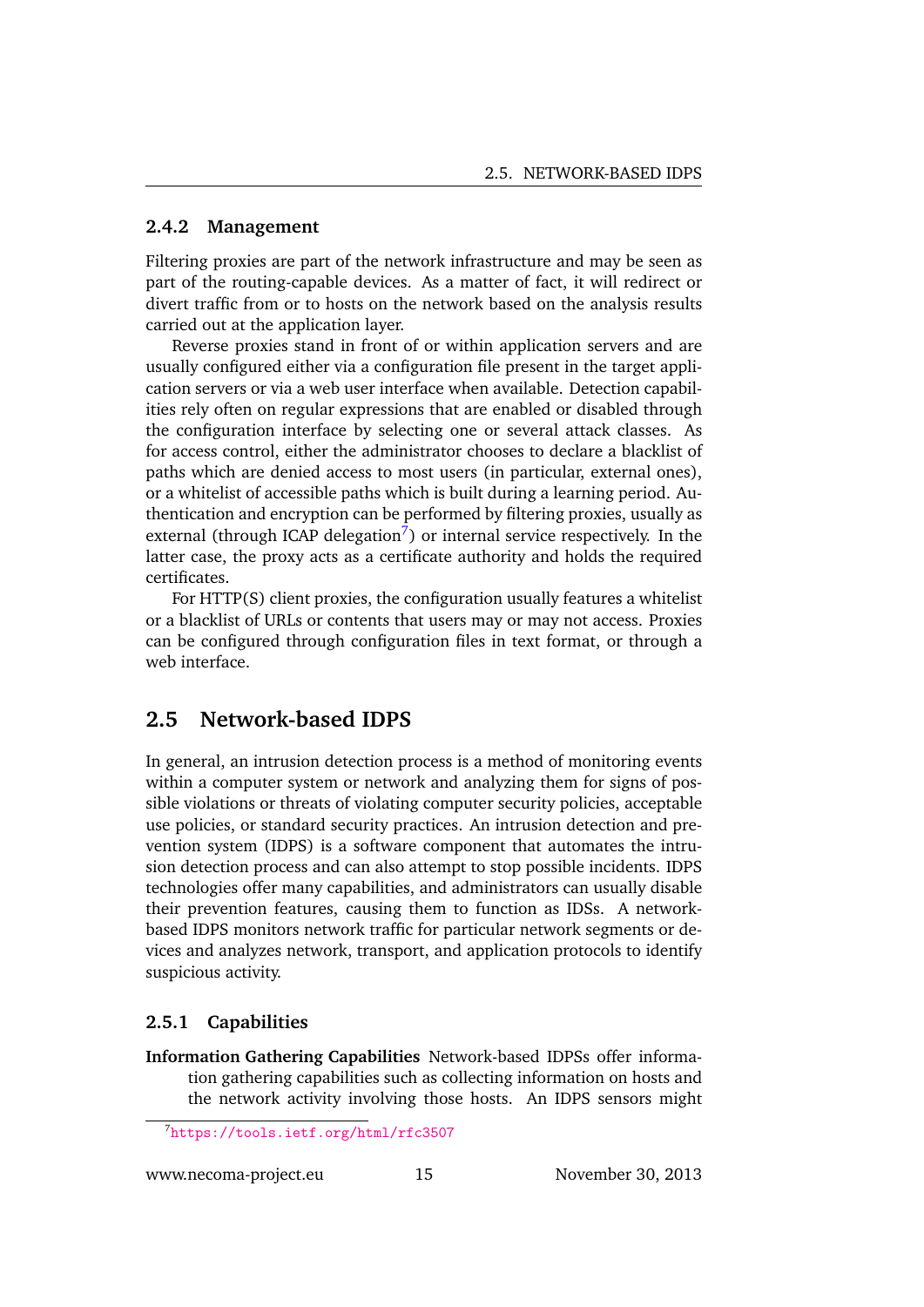be configured to create a list of hosts on the organizations network arranged by IP address or MAC address. Another capability related to information gathering is identifying the OSs and OS versions used by the organizations hosts. This can be achieved using various techniques such a as tracking which ports are used on each host or analyzing packet headers for certain characteristics, which could indicate a particular OS or OS family. Some IDPS sensors may also collect general information about network traffic related to the configuration of network devices and hosts, such as the number of hops between two devices. This information can be used to detect changes to the network configuration.

**Logging Capabilities** Usually Network-based IDPSs perform extensive logging of data related to detected events. Stored logs may be utilized afterwords to perform in-depth incidents investigation, confirmation of alerts validity and also for correlating events between different components within the network.

Examples of data fields logged by network-based IDPSs:

- Timestamp
- Connection or session ID
- Rating (e.g., priority, severity, impact, confidence)
- Network layer protocols
- Source and destination IP addresses
- Decoded payload data, such as application requests and responses
- Connection or session ID
- State-related information (e.g., authenticated username)
- Prevention action performed (if any).

**Detection Capabilities** Network-based IDPSs offer extensive and broad detection capabilities. Most products use a combination of signaturebased detection, anomaly-based detection, and stateful protocol analysis techniques to perform in-depth analysis of the available data.

- Signature-based detection is a way of detecting events based on comparing current units of activity, such as a packet or a log entry, to a list of signatures using string comparison operations. Signature-based detection is very effective at detecting known threats but is not capable of detecting unknown threats.
- Anomaly-based detection is a process of comparing profiles of activities that are considered normal against observed events. The profiles are developed by monitoring the characteristics of typical activity over a period of time. If certain activities appear to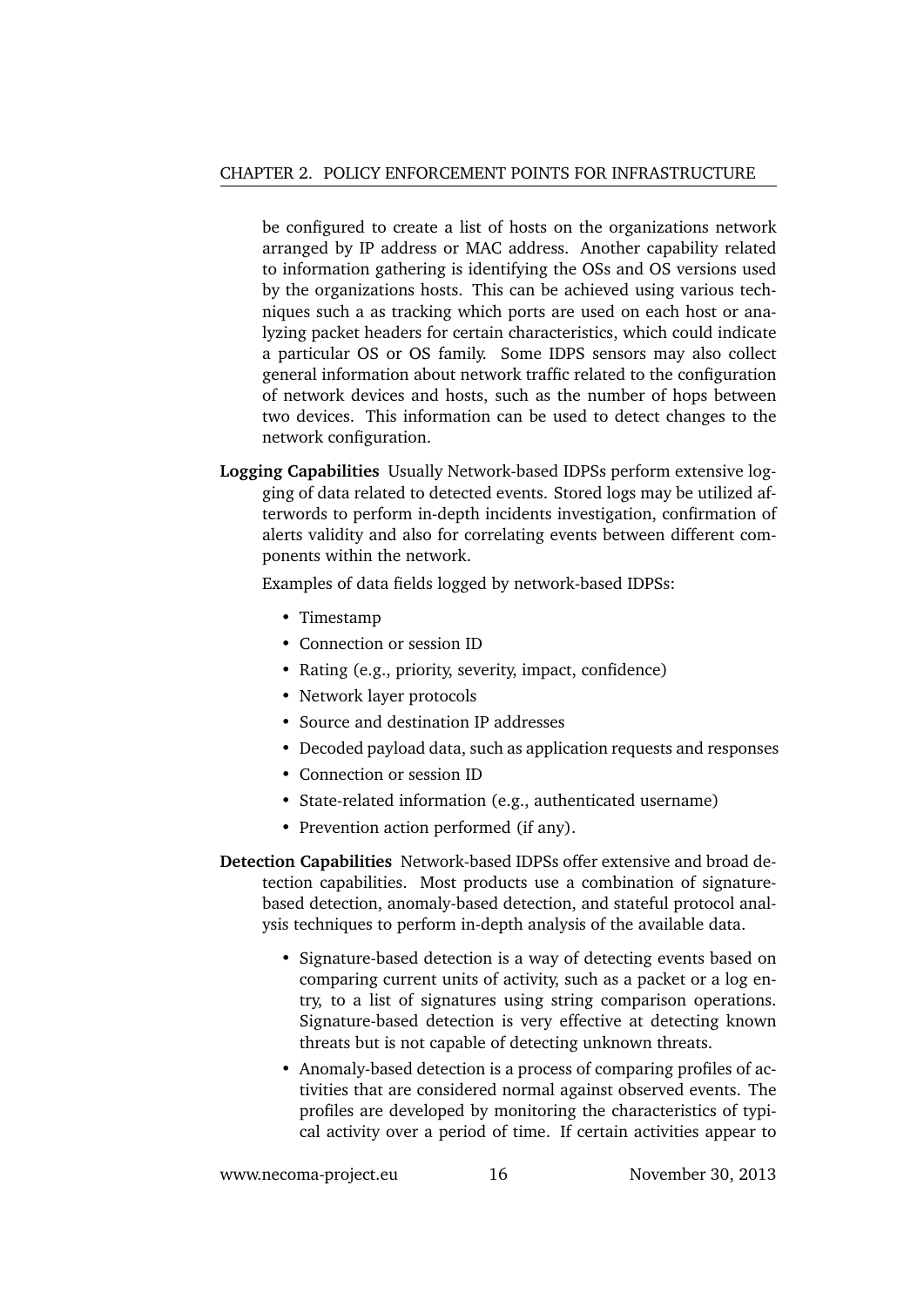deviate significantly from the normal profiles, those activities are considered as malicious.

• Stateful Protocol Analysis relies on vendor-developed universal profiles that specify how particular protocols should and should not be used.

**Prevention Capabilities** Network-based IDPS sensors offer various prevention capabilities

- Passive A passive sensor can attempt to end an existing TCP session by sending TCP reset packets to both endpoints.
- Inline IDPS sensors offer firewall capabilities that can reject suspicious network activity as well as limiting bandwidth usage for particular protocols.
- Passive and Inline IDPS sensors can instruct network security devices such as firewalls, routers, and switches to reconfigure themselves to block certain types of activity or route it elsewhere.

#### <span id="page-16-0"></span>**2.5.2 Management**

IDPS products offer various management capabilities depending on the functionalities they provide. IDPS is capable of monitoring various network components and able to correlate data coming from them in order to effectively analyze events coming from the network. In addition, the IDPS should offer both, Passive and Inline, prevention capabilities. There are numerous IDPS solutions available that fulfill the specified requirements. In most cases, the commercial products do not offer much customized options such extending the system with custom-made plugins. Thus, our interest is aimed more at open-source solutions that could be easily extended and be able to interact in the future with components developed within the NECOMA project. Several such solutions were identified (e.g., ACARM-ng and Snort), offering full customization and compatibility with third party software that further supplement the IDPS system. Administration of those open-source IDPS is possible through scripting languages plugins, through a GUI or remotely with third party applications.

#### <span id="page-16-1"></span>**2.5.3 Prior Work on Network-based IDS and IPS Systems**

In this section, we present former work on network-based intrusion detection and prevention systems emphasizing the ways used for detection as well as the respective performance of such approaches.

www.necoma-project.eu 17 November 30, 2013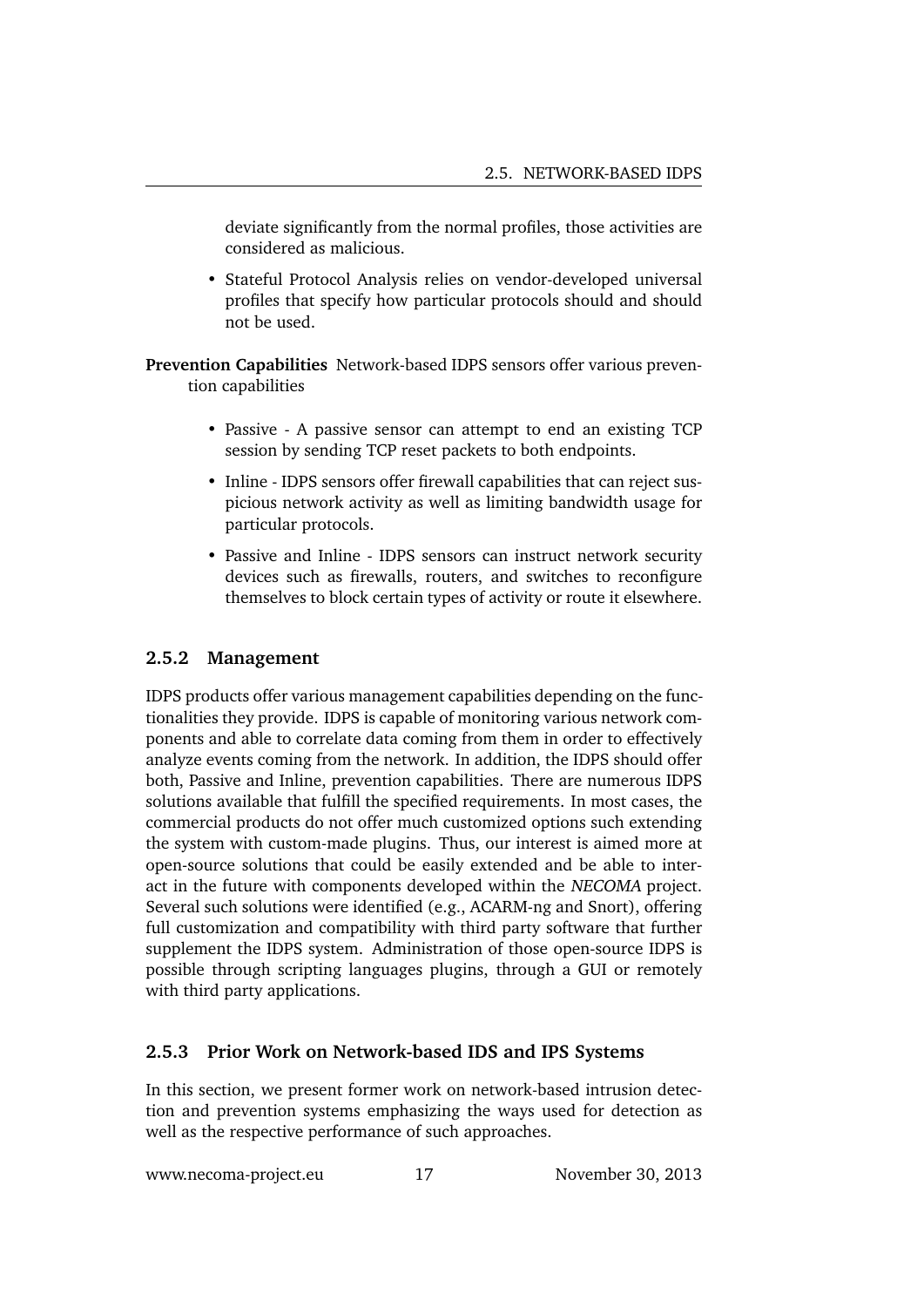#### **2.5.3.1 Pattern Matching**

Pattern matching is the most critical operation that affects the performance of network intrusion detection systems. Pattern matching algorithms can be classified into single- and multi-pattern algorithms.

In single pattern matching algorithms, each pattern is searched in a given text individually. This means that if we have *k* patterns to be searched, the algorithm must be repeated *k* times. Knuth-Morris-Pratt [\[43\]](#page-50-7) and Boyer-Moore [\[12\]](#page-48-3) are some of the most widely used single pattern matching algorithms. Knuth-Morris-Pratt is able to skip characters when a mismatch occurs in the comparison phase using a partial-match table for each pattern. Each table is built by preprocessing every pattern separately. Boyer-Moore is the most widely used single-pattern algorithm. Its execution time can be sublinear if the suffix of the string to be searched for appears infrequently in the input stream, due to the skipping heuristics that it uses.

Multi-pattern string matching algorithms search for a set of patterns in a body of text simultaneously. This is achieved by preprocessing the set of patterns and building an automaton that will be used in the matching phase to scan the text. The automaton can be thought of as a state machine that is represented as a trie, a table or a combination of the two. Each character of the text will be searched only once. Multi-pattern matching scales much better than algorithms that search for each pattern individually. Multi-pattern string matching algorithms include Aho-Corasick [\[1\]](#page-48-4), Wu-Manber [\[89\]](#page-53-1) and Commentz-Walter [\[17\]](#page-49-3).

Most Network Intrusion Detection Systems (NIDS) use finite automata and regular expressions [\[62,](#page-51-4) [57,](#page-51-5) [35\]](#page-50-8) to match patterns. There have been many works focusing on improvements and optimizations of pattern matching algorithms in the current IDS systems. Coit *et al.* [\[16\]](#page-49-4) improved the performance of Snort by combining the Aho-Corasick keyword trie with the skipping feature of the Boyer-Moore algorithm. Fisk and Vaghese enhance the Boyer-Moore-Horspool algorithm to simultaneously match a set of rules. The new algorithm, called Set-wise Boyer-Moore-Horspool [\[23\]](#page-49-5), was shown to be faster than both Aho-Corasick and Boyer-Moore for sets with less than 100 patterns. Tuck *et al.* [\[78\]](#page-52-3) optimized the Aho-Corasick algorithm by applying bitmap node and path compression.

Snort from version 2.6 and onwards uses only flavors of the Aho-Corasick for exact-match pattern detection. Specifically, it contains a variety of implementations that are differentiated by the type of the finite automaton they use (NFA or DFA), and the storage format they use to keep it in memory (full, sparse, banded, trie, *etc.*). It should be mentioned, however, that the best performance is achieved with the full version that uses a deterministic finite automaton (DFA) at the cost of high memory utilization [\[76\]](#page-52-4).

www.necoma-project.eu 18 November 30, 2013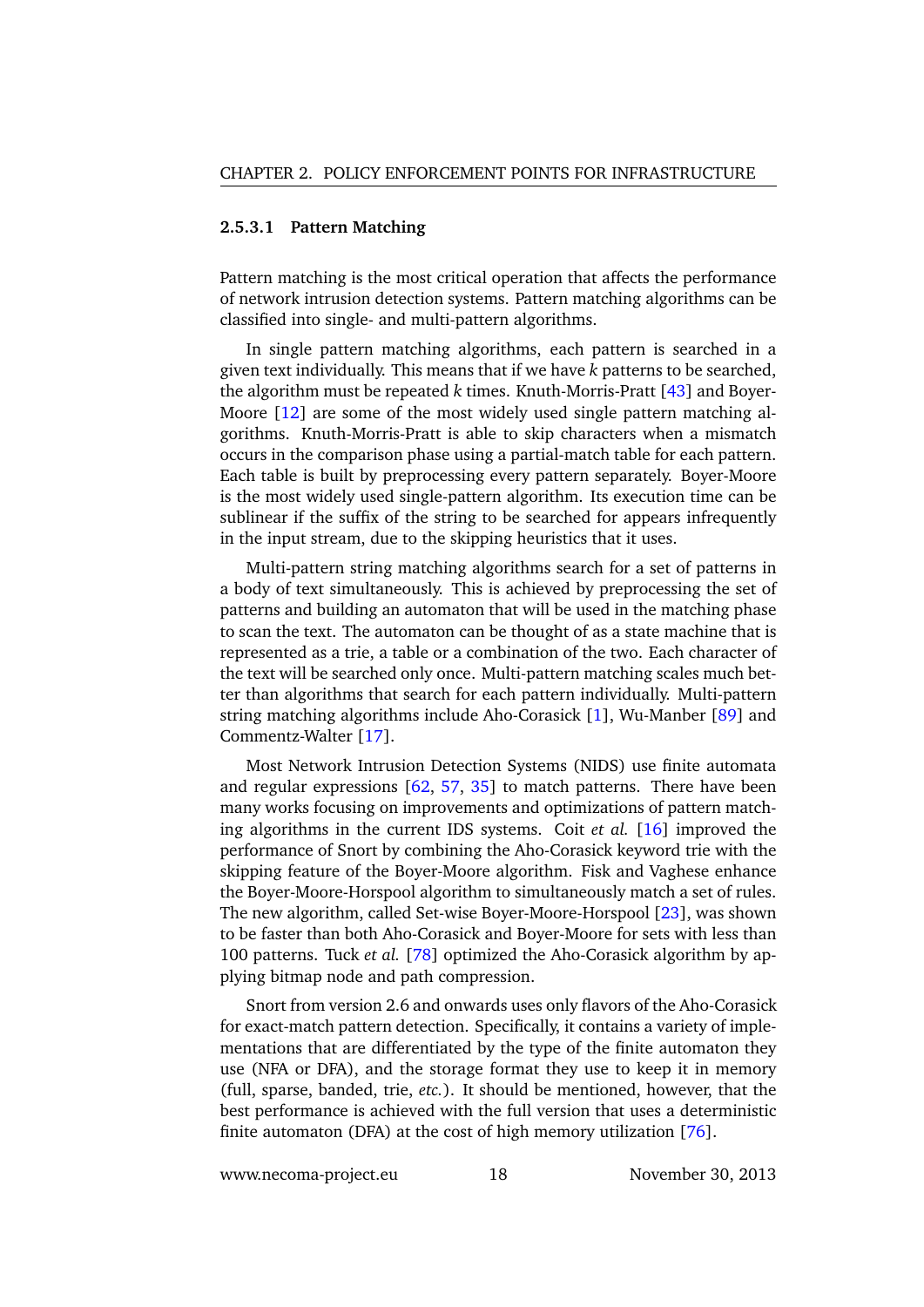#### **2.5.3.2 Hardware Implementations**

To speed-up the inspection process, many IDS implementations are based on specialized hardware. By using content addressable memory (CAM), which is suitable to perform parallel comparison for its contents against the input value, they are very well suited for use in intrusion detection systems [\[91,](#page-53-2) [92\]](#page-53-3). However they have a high cost per bit.

ASIC/FPGA Many reconfigurable architectures have been implemented for intrusion detection. Most approaches involve building an automaton for a string to be searched, generating a specialized hardware circuit using gates and flip-flops for the automaton, and then instantiating multiple such automata in the reconfigurable chip to search the streaming data in parallel. However, the circuit implemented on the FPGA to perform the string matching is designed based on the underlying hardware architecture to adjust to a given specific rule set. To adjust to a new rule set, one must program a new circuit (usually in a hardware description language), which is then compiled down through the use of CAD tools. Any changes in the rule set requires the recompilation, regeneration of the automaton, resynthesis, replacement and routing of the circuits which is a time consuming and difficult procedure.

Sidhu and Prasanna implemented a regular expression matching architecture for FPGAs [\[70\]](#page-52-5). Baker *et al.* also investigated efficient pattern matching as a signature based method [\[7\]](#page-48-5). In [\[19\]](#page-49-6), the authors used hardware bloom filters to match multiple patterns against network packets at constant time. Attig *et al.* proposed a framework for packet header processing in combination with payload content scanning on FPGAs [\[4\]](#page-48-6).

Several approaches attempt to reduce the amount of memory required to economically fit it in on-chip memory [\[7,](#page-48-5) [78,](#page-52-3) [20\]](#page-49-7). However, the on-chip hardware resource consumption grows linearly with the number of characters to be searched. In  $[73]$ , the authors convert a string set into many tiny state machines, each of which searches for a portion of the strings and a portion of the bits of each string.

#### **2.5.3.3 Assistance of Network Processors**

Other approaches involve the cooperation with network processors in order to pipeline the processing stages assigned to each hardware resource [\[15\]](#page-49-8), as well as the entire implementation of an IDS on a network processor [\[11,](#page-48-7) [18\]](#page-49-9).

#### **2.5.3.4 Cluster-based Approaches**

In another line of work, cluster-based approaches have been proposed for keeping-up with the increasing link speeds [\[44,](#page-50-9) [87,](#page-53-4) [80,](#page-52-7) [65,](#page-52-8) [24,](#page-49-10) [66,](#page-52-9) [90\]](#page-53-5). Instead of having a single server to process all incoming traffic, a cluster

www.necoma-project.eu 19 November 30, 2013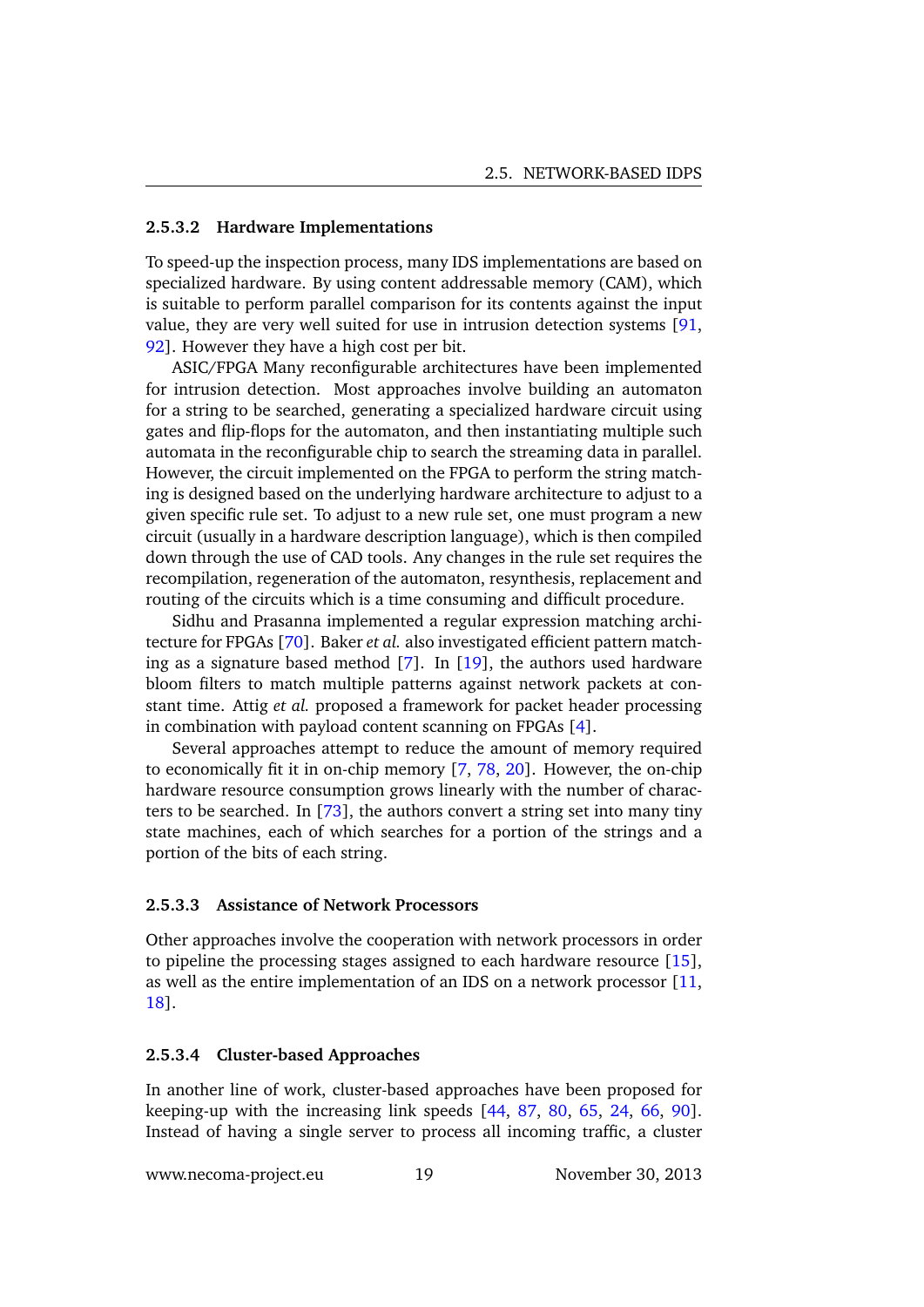of servers is used instead. The major issue then is how to partition the incoming traffic to the back-end servers, while supporting stateful processing. Kruegel et al. [\[44\]](#page-50-9) propose a stateful slicing mechanism that divides the overall network traffic into subsets of manageable size, which are then processed by different sensors. Foschini et al. [\[24\]](#page-49-10) extend that work with a parallel matching algorithm that allows communication between the sensors through a dedicated control plane. SPANIDS [\[66\]](#page-52-9) uses a specialized FPGA-based switch, that takes into account flow information and the load of each server when redirecting network packets. Xinidis et al. [\[90\]](#page-53-5) present an active splitter architecture that provides early filtering to reduce the load of the back-end sensors. The cost however of these cluster-based solutions remains high, since it requires multiple processors, a distribution network, and a clustered management system.

#### **2.5.3.5 Using GPUs**

On the contrary, modern GPUs have low design cost while their increased programmability makes them more flexible than ASICs. Most graphic cards manufacturers provide high-level APIs that offer high programming capabilities and are further ensure forward compatibility for future releases, in contrast with most FPGA implementations that are based on the underlying hardware architecture and need to be reconfigured whenever a change occurs in the rule set. Furthermore, their low design cost, the highly parallel computation and the potential that are usually underutilized, especially in hosts used for intrusion detection purposes, makes them suitable for use as an extra low-cost coprocessor for time-consuming problems, like pattern matching. There have been many works trying to use GPU capabilities in order to improve the current state of IDS and IPS systems. PixelSnort [\[37\]](#page-50-10) is a port of the Snort IDS that offloads packet matching to an NVIDIA 6800GT. The GPU programming was complicated, since the 6800GT did not support a general purpose programming model for GPUs (as the G80 used in our work). The system encodes Snort rules and packets to textures and performs the string searching using the KMP algorithm on the 16 fragment shaders in parallel. However, PixelSnort *does not* achieve *any* speed-up under normalload conditions. Furthermore, PixelSnort did not have any multi-pattern matching algorithms ported to GPU. This is a serious limitation since multipattern matching algorithms are the default for Snort. Moreover, Marziale *et al.* [\[49\]](#page-51-6) evaluated the effectiveness of offloading the processing of a file carving tool to the GPU. The system was implemented on the G80 architecture and the results show that GPU support can substantially increase the performance of digital forensics software that relies on binary string search. Vasiliadis *et al.* introduced Gnort [\[81,](#page-52-10) [82\]](#page-53-6), which was the first attempt that sufficiently utilized the graphics processor for string searching and regular expression matching. Gnort [\[81\]](#page-52-10) utilize a full state table representation,

www.necoma-project.eu 20 November 30, 2013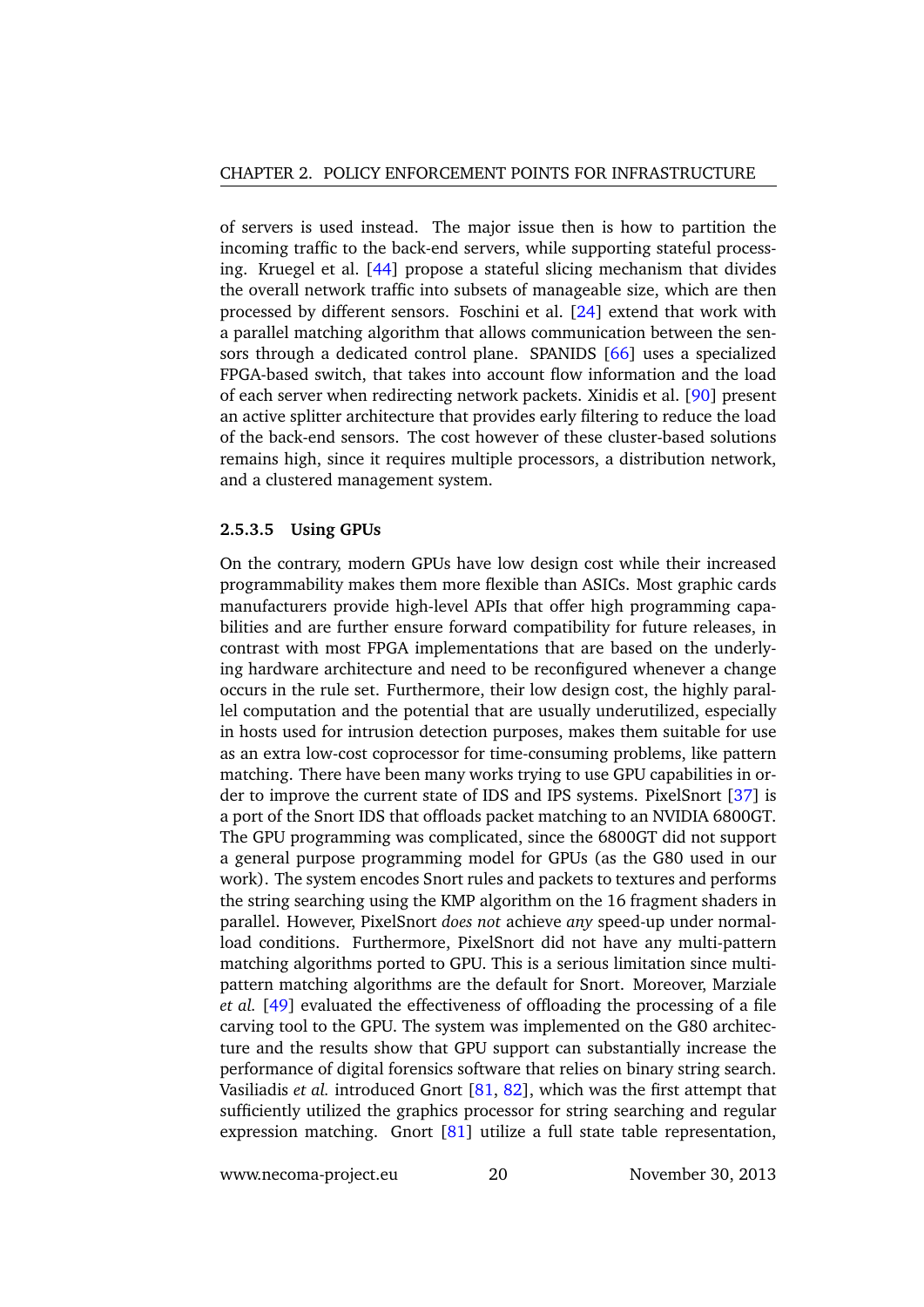which requires quite large memory amounts, but provide linear complexity independent of the number of patterns. Unfortunately, its single-threaded architecture restricts its scalability in the advent of multi-core CPUs. Many other approaches followed the above scheme [\[30,](#page-50-11) [71\]](#page-52-11), without significant differences in the architecture and the performance benefits. In a more recent work, Vasiliadis *et al.* [\[83\]](#page-53-7) introduced MIDeA, a multi-parallel intrusion detection architecture as a scalable solution for the processing and stateful analysis of network traffic. MIDeA parallelizes network traffic processing and analysis at three levels, using multi-queue NICs, multiple CPUs, and multiple GPUs in order to cope with multi-Gigabit networks. Kargus [\[38\]](#page-50-12), is another recent highly-scalable NIDS that exploits GPUs to achieve high performance in incoming packets processing.

# <span id="page-20-0"></span>**2.6 DDoS Mitigation Solutions**

DDoS mitigation solutions are specialized in filtering out traffic related to denial of service attacks, distributed or not ((D)DoS), while trying to maintain better availability of the protected resource than with black hole routing or classic firewall functionality for example. These solutions also have a focus on the capability of handling very large traffic rates and volumes, a typical characteristic of many DDoS attacks event though low volume attacks exist, especially on the application layer.

As far as we know, there are currently only commercial, closed-source solutions available, such as 6cure Threat Protection<sup>[8](#page-20-2)</sup>, Arbor TMS<sup>[9](#page-20-3)</sup>, Corero's First Line of Defense<sup>[10](#page-20-4)</sup>

#### <span id="page-20-1"></span>**2.6.1 Capabilities**

- **Detection capabilities** As these solutions are expressly aimed at filtering attack traffic they must first detect such traffic. Thus they provide capability of detecting different kinds of traffic anomalies e.g. in terms of rate and/or volumetry, in the versatility of traffic, and specific patterns for abusing protocol flaws.
- **Access control capabilities** These solutions provide often also basic firewall style filtering capabilities, which allow enforcement of network level access control policies.
- **Mitigation capabilities** First of all, these solutions provide ways to mitigate DDoS attacks by different means, varying from basic IP blacklist to

www.necoma-project.eu 21 November 30, 2013

<span id="page-20-3"></span><span id="page-20-2"></span><sup>8</sup>[http://www.6cure.com/contents/6cure-tp-productsheet\\_v1-0.pdf](http://www.6cure.com/contents/6cure-tp-productsheet_v1-0.pdf)

<span id="page-20-4"></span><sup>9</sup><http://www.arbornetworks.com/products/peakflow/tms>

<sup>10</sup>[http://www.corero.com/resources/files/datasheets/solutions/](http://www.corero.com/resources/files/datasheets/solutions/Solution_Brief_First_Line_of_Defense_Overview.pdf) Solution Brief First Line of Defense Overview.pdf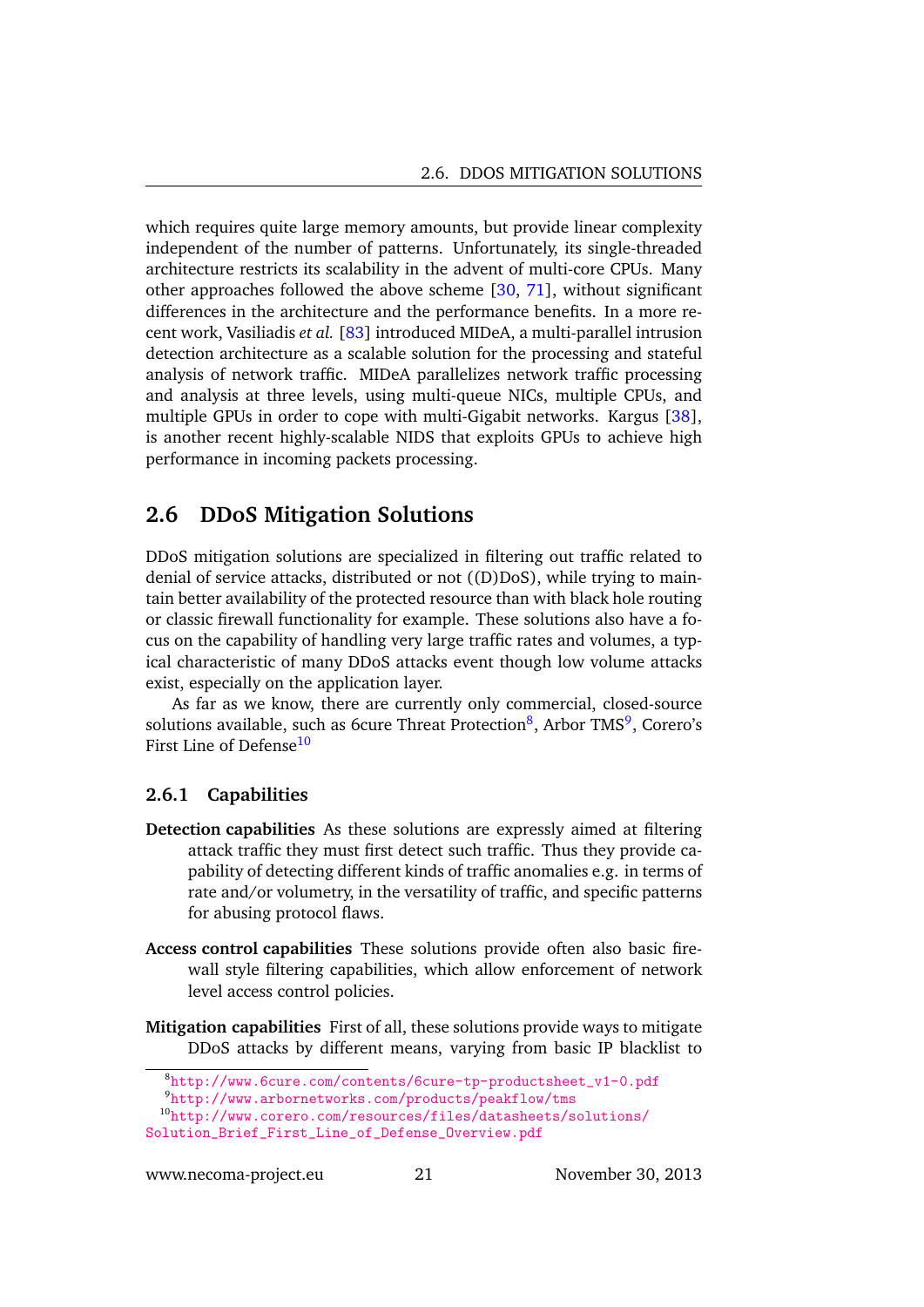selective blocking based on behavioral analysis of the traffic source. In addition they may provide means for enforcing application level controls such as acceptable request types and/or parameter values.

## <span id="page-21-0"></span>**2.6.2 Management**

Being closed source, commercial solutions, their manageability is typically rather limited from the point of view of third party controllers such as those we aim to define and develop in project NECOMA. Some of the solutions can be controlled by creating and pushing a configuration file in a similar manner to loading a firewall rule set; some of the solutions require configuration through a Web interface.

# <span id="page-21-1"></span>**2.7 SDN**

In recent years Software-Defined Networking (SDN) has emerged as one of the most promising networking paradigms, featured with network programmability and dynamic network virtualization. In particular, the essential networking functionalities of hardware infrastructure are abstracted to the software plane, resulting in a decoupling between control plane and data plane. As such, the complexity of network administration and management could be significantly simplified, and a large variety of networking applications can be implemented and deployed through SDN controllers in flexible, scalable, and friendly ways. However, the defending landscape of SDN is meanwhile fundamentally reshaped because of the separation of control plane and data plane in network perimeters such as switches, routers and other networking appliances. It is thus significant and urgent to examine how the relevant security policies, either existing ones or novel ones, can be enforced at appropriate granularities, in order to better design and deploy cost-effective security mechanisms in this novel networking environments.

# <span id="page-21-2"></span>**2.7.1 Capability**

As one of the major advantages, the typical security mechanisms such as firewalls and IDSs could be easily implemented in SDN and have potential to enable centralized monitoring, prevention, detection, and reaction. More details about the potential capabilities are given as follows.

#### **2.7.1.1 Enabling Security as an Application**

The programmability and openness of SDN controller potentially enable security as on-demand service. Specifically, a wide range of customized security applications can be programmatically embedded into SDN via controller

www.necoma-project.eu 22 November 30, 2013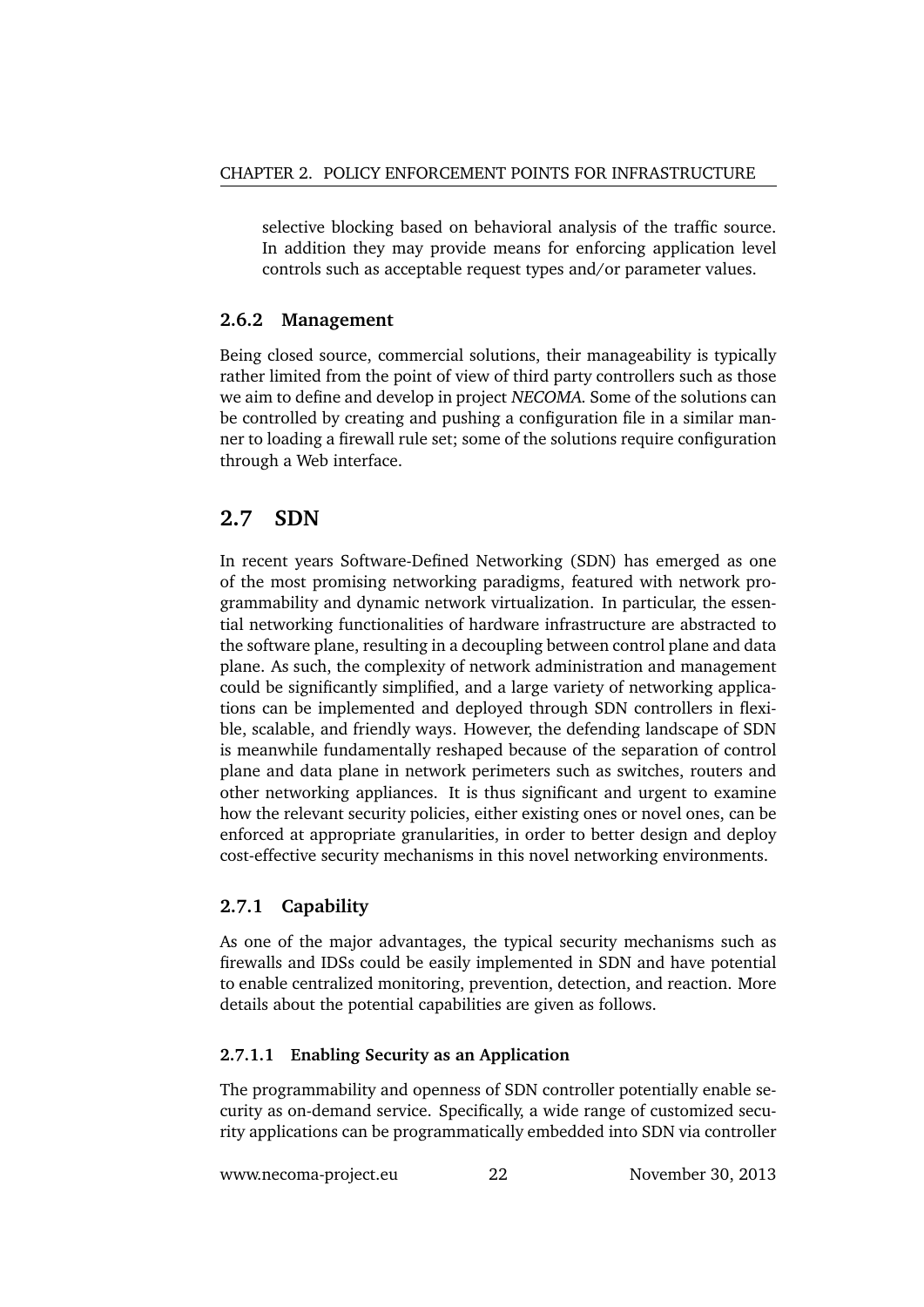layer on the basis of user, application, or flow. Unlike current security devices that are designed for implementing particular security functions, SDN users can create a security application by him/herself. For example, Open-Flow, a protocol facilitating the communication between SDN controller and data plane, defines a set of control APIs to manage openflow switches' behavior by flow table, which sets specific rules for the ongoing packets. In particular, OpenFlow supports a set of actions for handling a packet: drop, forward, enqueue and modify-field. Thanks to these APIs, a security application can be implemented. For instance, a firewall function can be easily implemented by simply specifying a drop action for a packet which has meets certain attributes like src/dst port number or src/dst ip address.

In fact, we have already seen some attempts about this. For example, a security applications oriented development framework, termed FRESCO, was proposed in [\[69\]](#page-52-12), in which 16 modules were defined, and each of them has five interfaces: input, output, event, parameter and action. Then each interface can be further specified with different values, implementing the basic security functions such as IDS/IPS, firewall, traffic monitor. In addition, new modular libraries can be created using FRESCO scripts, which are then loaded and assembled as desirable security service, controlling network traffic through OpenFlow controllers and hardware.

#### **2.7.1.2 Flexible Policy Enforcement**

In traditional networks, the security policies are usually enforced by manual configuration at individual network components such as IDS/IPS, firewall, router ACLs, NATs and the like, which work as middleboxes and are installed in the physical path of the network. Thus, any modification or update of the policy may lead to a major change of network topology and configuration, incurring prohibitive operational cost and complexity. SDN has potential to alleviate such problems as the operators are empowered to gain a global and centralized control over high level abstractions, facilitating those security policies to be dynamically and optimally enforced in an automated manner. For example, a user can define a steering flow for a OpenFlow switch, which may forward packets to a middlebox and could be changed by a user-defined application. Thus, a new middlebox can be installed by simply adding a steering flow for the switch. Also, the programmable operation could reduce management complexity and cost.

To date, some research efforts have been observed on the related issues. For example, the authors of paper [\[29\]](#page-49-11) has proposed a high-level policy language FSL for controller NOX, which can express basic network access controls, directionality in communication establishment (similar to NAT), network isolation (similar to VLANs), communication paths, and rate limits, supporting network-wide complex policy objectives. Also, a SDNbased policy enforcement layer named SIMPLE was reported in [\[59\]](#page-51-7) for

www.necoma-project.eu 23 November 30, 2013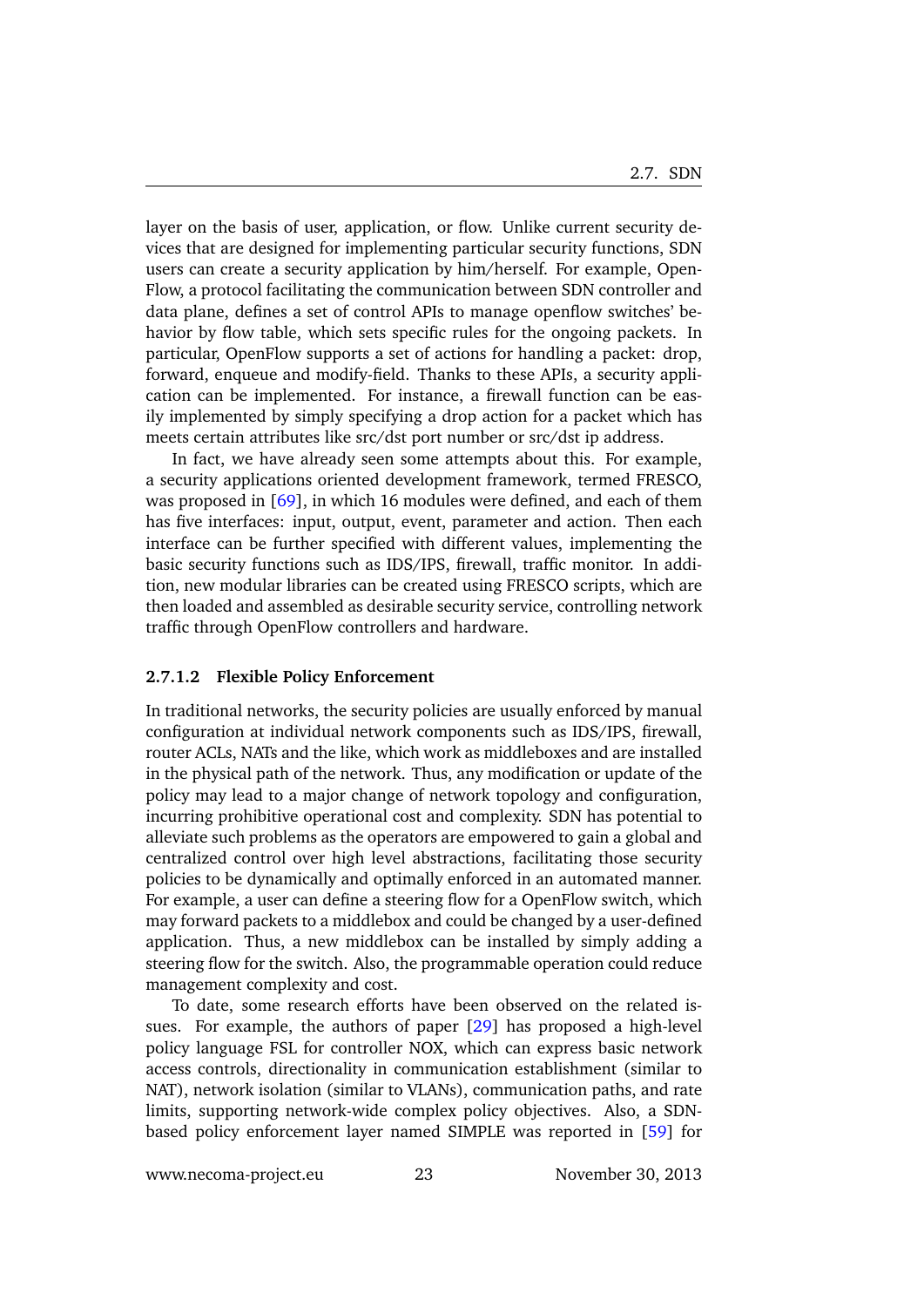middlebox-specific traffic steering, allowing network operators to specify a logical middlebox routing policy and automatically translates this into forwarding rules that take into account the physical topology, switch capacities, and middlebox resource constraints. A better trade-off between operational complexity, cost, and security benefits can therefore be achieved. Another middlebox-based approach, which is called FlowTags, was proposed in [\[22\]](#page-49-12). The approach requires the middleboxes to automatically add tags to the outgoing packets, which are then used for systematic police enforcement. In particular, if a middlebox changes a tag of a received packet, a SDN switch can easily recognize and steering the packets. However, to support this approach, some modifications of middlebox software might be necessary.

#### **2.7.1.3 Adaptive Threat Monitoring**

In SDN, specific flow rules could be dynamically established in order to re-direct or divert the flows of interest to a centralized or multiple PEPs for better pinpointing the anomalies. Such an operation could not be easily conducted in traditional networks. In paper [\[68\]](#page-52-13), an approach termed CloudWatcher was proposed to enable security monitoring as a service.

In addition to the academic effort, we have also seen that some network and virtualization vendors, as well as standards groups, are working towards SDN-enabling security strategies. For example, DefenseFlow of Radware is claimed to be the industry's first SDN application that programs networks for DoS security, proactively defending against network flood attacks and providing network-wide attack mitigation services.

## <span id="page-23-0"></span>**2.7.2 Management**

It is clear that SDN controllers could seamlessly bridge the gap between network operators and underlying network infrastructure, significantly simplifying the management and operational complexity of security policy enforcement, potentially allowing network administrators to gain a centralized control over the entire network, and globally leveraging the landscape of the deployed security mechanisms to optimize their collective performance, ultimately achieving automated, adaptive, and flexible security control.

Another salient feature is that diverse management interfaces can be offered to network operator through SDN controllers, which are always impossible in traditional networks. For example, a user can remotely manage security devices through SDN controller by simply using a web UI or a dedicate program running on the operator's computer.

Moreover, the SDN applications can collaborate with each other like cloud management system (CMS), and such a collaboration is called *Orchestration*. One of the communication methods between the applications is

www.necoma-project.eu 24 November 30, 2013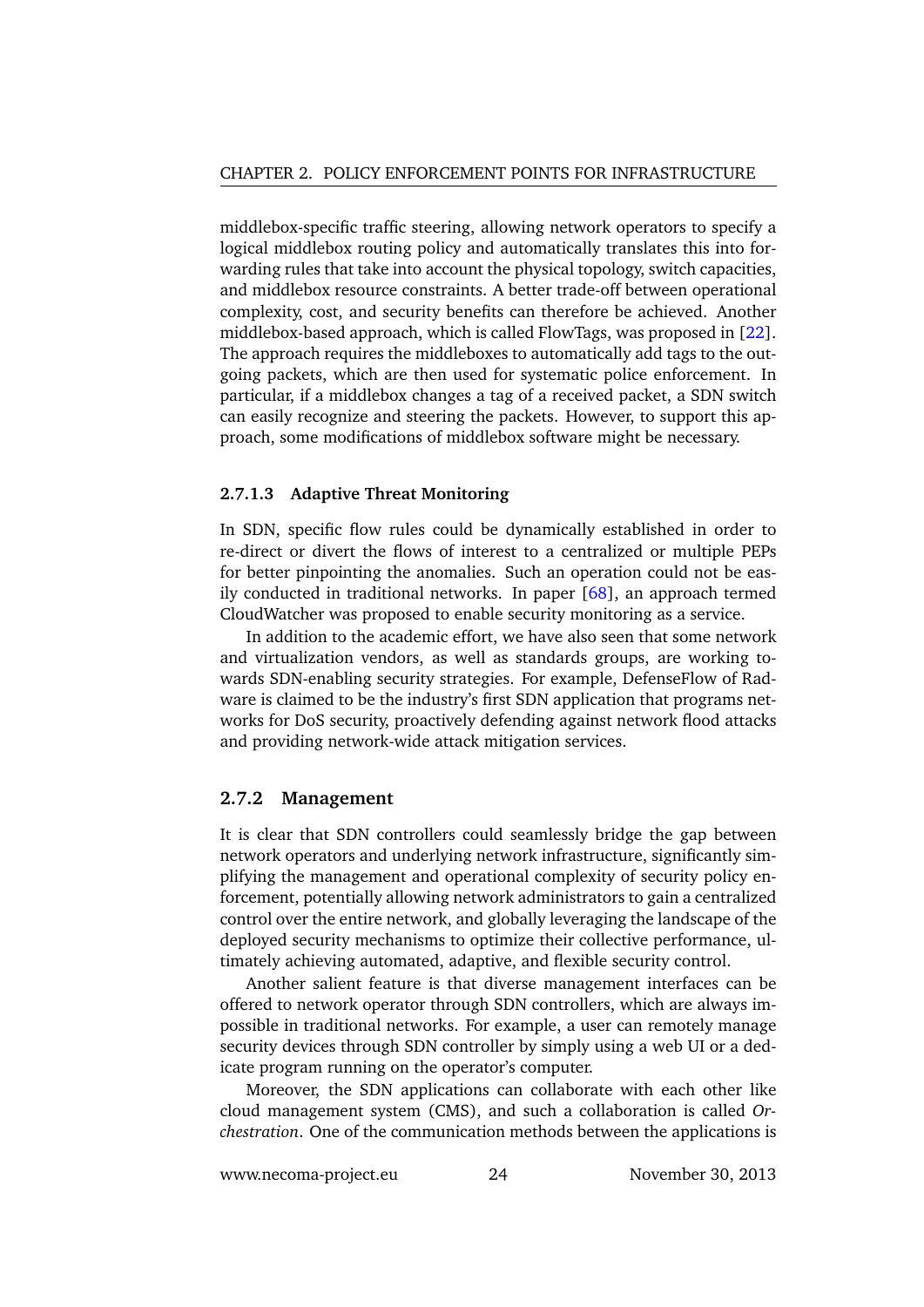RESTful API, which can be used for security applications as well. For example, the firewall rules can be queried and updated using pieces of perl code via RESTful API. Although such a functionality is already available in virtual firewalls, SDN facilitates its integration and interoperability with other applications.

# <span id="page-24-0"></span>**2.8 LISP**

# <span id="page-24-1"></span>**2.8.1 LISP Overview**

LISP (Locator/ID Separation Protocol) [\[21\]](#page-49-13) is a new routing method on the Internet. LISP enables separation of IP addresses into two new numbering spaces: Routing Locators (RLOCs) and Endpoint Identifiers (EIDs). RLOCs are IP addresses of network attachment points for routing and forwarding packets through the network. EIDs are nonrouteable IP addresses of end devices.

LISP defines a function for mapping between RLOCs and EIDs on Map Server $[25]$ . When LISP router received a packet, the router send a request which RLOC has the packet's destination address to a map server. The packet is encapusreted with the address and forwarded to the router. At the router, the packet is decapsulated and transfered to the internal network by general IP routing.

# <span id="page-24-2"></span>**2.8.2 Capability**

LISP separate a IP address space into RLOC and EID. This separated architecture increases network mobility. If a network space is moved to the other, we just change a RLOC of the network.

The architecture could be use to lead a malicious traffic to another network by changing a map of RLOCs and EIDs.

# <span id="page-24-3"></span>**2.8.3 Management**

LISP router and map server have already available in a market. Also, some projects provide open source implementations of LISP router and map server. LISP router management is configured by same manner of other routers. An operator who is configure LISP network, they should register their RLOCs and EID information to LISP Map server.

# <span id="page-24-4"></span>**2.9 HyperVisor**

HyperVisor is software that can operate Virtual Machines (VMs) using host virtualization technology. By using abstraction of resources such as CPU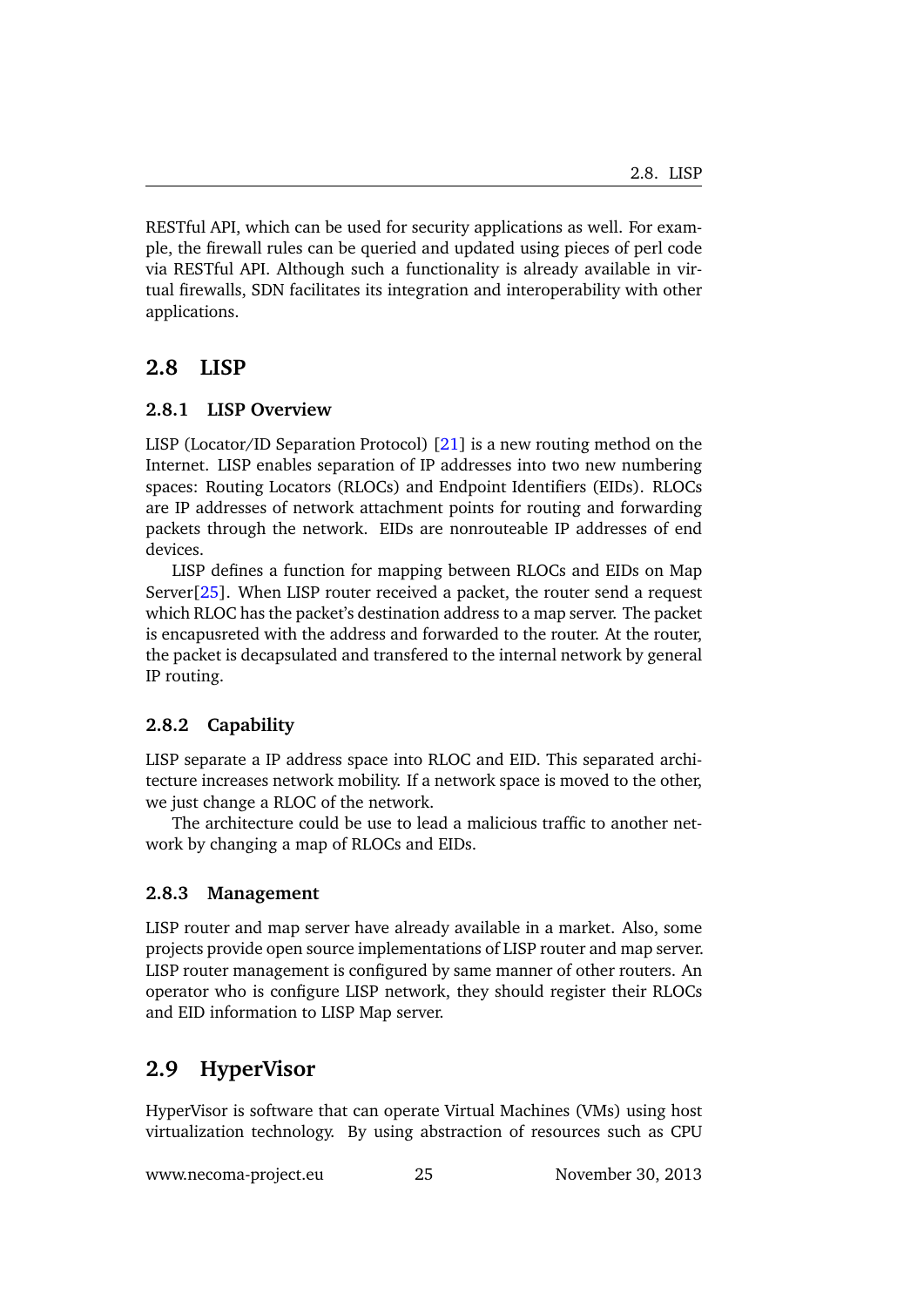cores, memory regions, hard disk drives, and network interfaces that Operating Systems require to run, multiple VMs are possible to run on a physical host (bare metal).

From the standpoint of VM users, a VM is constructed using the virtual resouces provided by a HyperVisor and a user can install and operate their own OS on a VM. The benefits of deploying HyperVisor are that user can operate the number of VMs greater than the number of physical hosts, and operate each VM separately.

#### <span id="page-25-0"></span>**2.9.1 Capabilities**

As typical implementations of HyperVisor which realize full virtuallization of VMs, there are VMware, Xen, and kvm. Also there are the implementations with partial virtualization such as OpenVZ and LXC (Linux Containers). They provide separated user-spaces to each VM, however the kernel on all VMs are shared.

Further, some of HyperVisor implementations include an implementation of virtual network switch. It is a network switch which is composed from software, and provides functions of network separation and filtering between HyperVisor and VM.

PEPs of HyperVisor are composed of resource access controls in HyperVisor, network access controls in HyperVisor, resource access controls of VM, network access controls of VM, and access controls of a virtual network switch.

#### <span id="page-25-1"></span>**2.9.2 Management**

- **Resource access contorols in HyperVisor** HyperVisor provides access controls of resources for VMs. More specifically, it provides the limit of CPU usage, limit of memory usage, selection and separation of networks, and exclusive control of external devices such as HDD and USB. An administorator can decide and provide the policies of the limitations. VMs use the resources that are completely separated by a HyperVisor, so there is no need to care about resource violations between VMs.
- **Network access controls in HyperVisor** HyperVisor can separate and virtualize networks by using VLAN, VXLAN and MAC address control, and provide separated networks to the network interfaces of VMs. Regarding separation, HyperVisor can implement and deploy the policies such as providing an isolated network to each VM, providing multiple networks to each VM or providing a network to multiple VMs. Furthermore, some HyperVisor implementations have a function of packet

www.necoma-project.eu 26 November 30, 2013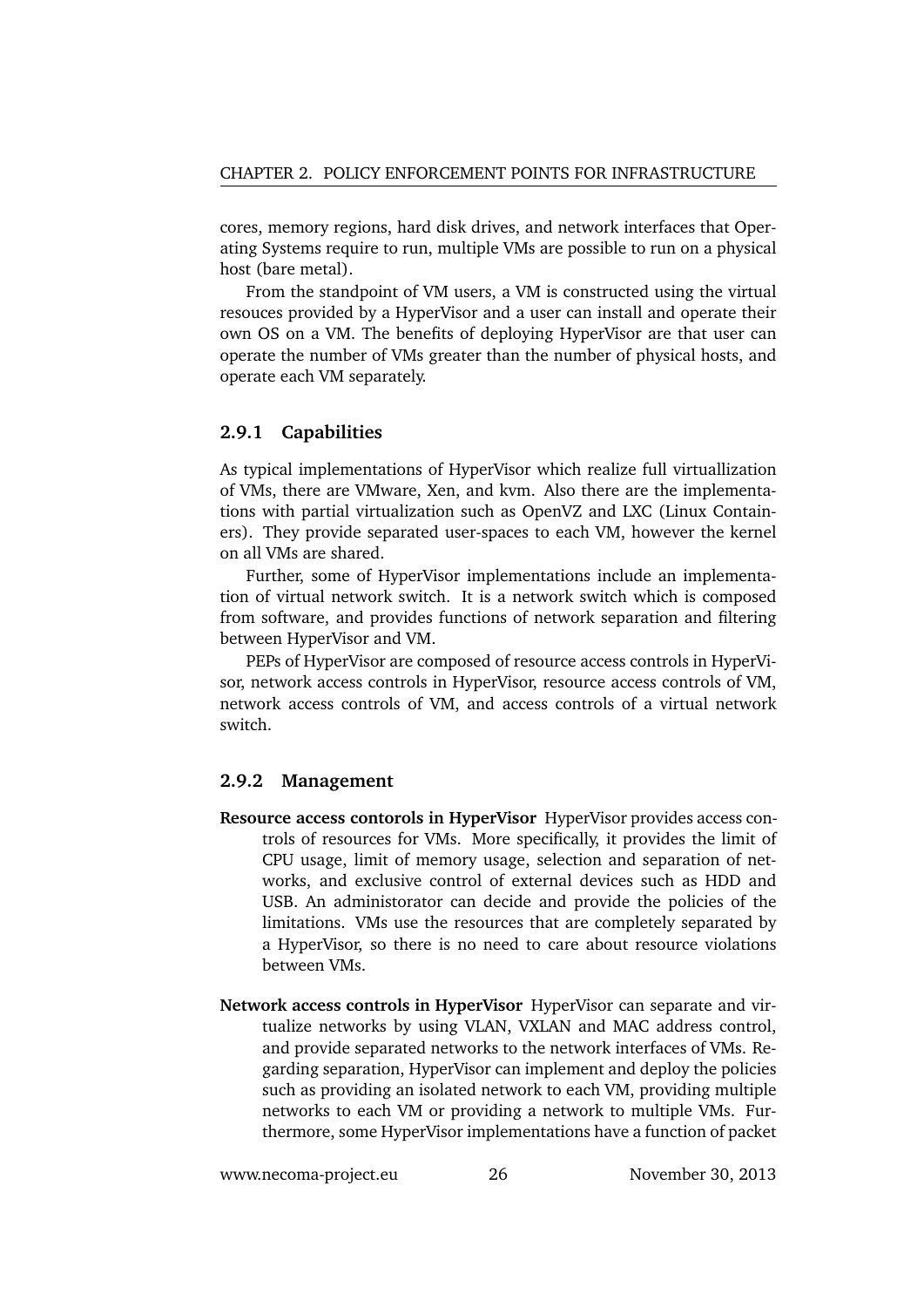filtering. Such a HyperVisor can restrict access to itself to trusted networks and also can control the network access to VMs running on itself.

- **Resource access controls in VM** VM can use the resources freely only within the limit of the virtual resources provided from HyperVisor. In other words, it is not possible to access the resources of a VM from other VMs. All policy management of the resources is confined within the VM.
- **Network access control in VM** VM has access privileges only to networks provided by HyperVisor. Because the network is one of the virtual resources provided from HyperVisor, it is treated the same as other virtual resources. Thus, OS running on VM can perform packet filtering on a virtual host basis, if it has a packet filtering function.
- **Virtual Network Switch** Virtual Network Switch is a Layer-2 network switch which is composed of software and is operated within HyperVisor. Open vSwitch is a typical implementation of Virtual Network Switch. It usually is located between the physical network interfaces of a physical host and the virtual network interfaces of VMs. Similar to a physical Layer-2 network switch, a virtual switch provides functions of network separation, for instance by using VXLAN, VLAN, MAC address filtering, and rule-based packet filtering. Thus it is possible to filter and classify packets per VM, providing more flexible networks to VMs.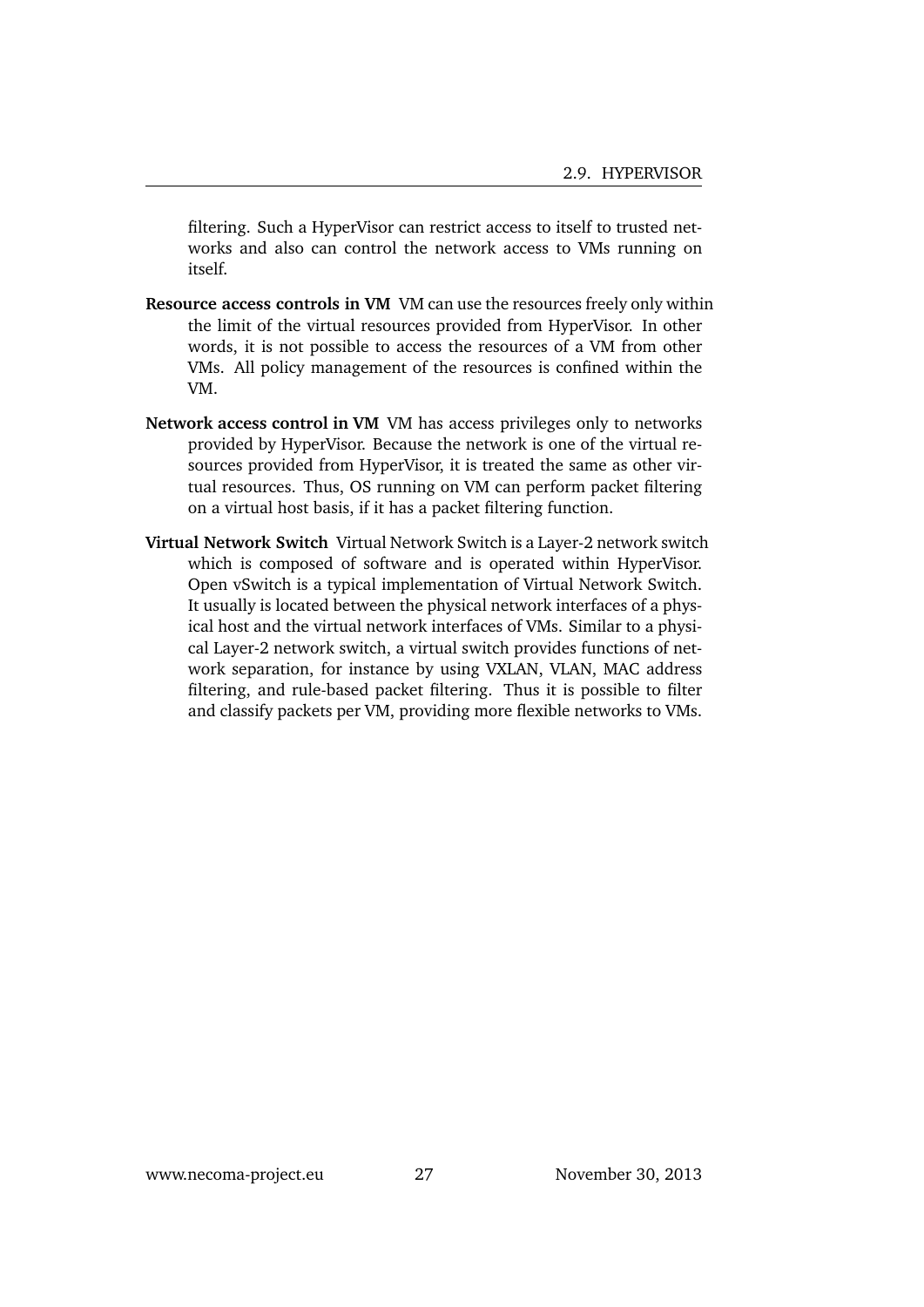# CHAPTER 2. POLICY ENFORCEMENT POINTS FOR INFRASTRUCTURE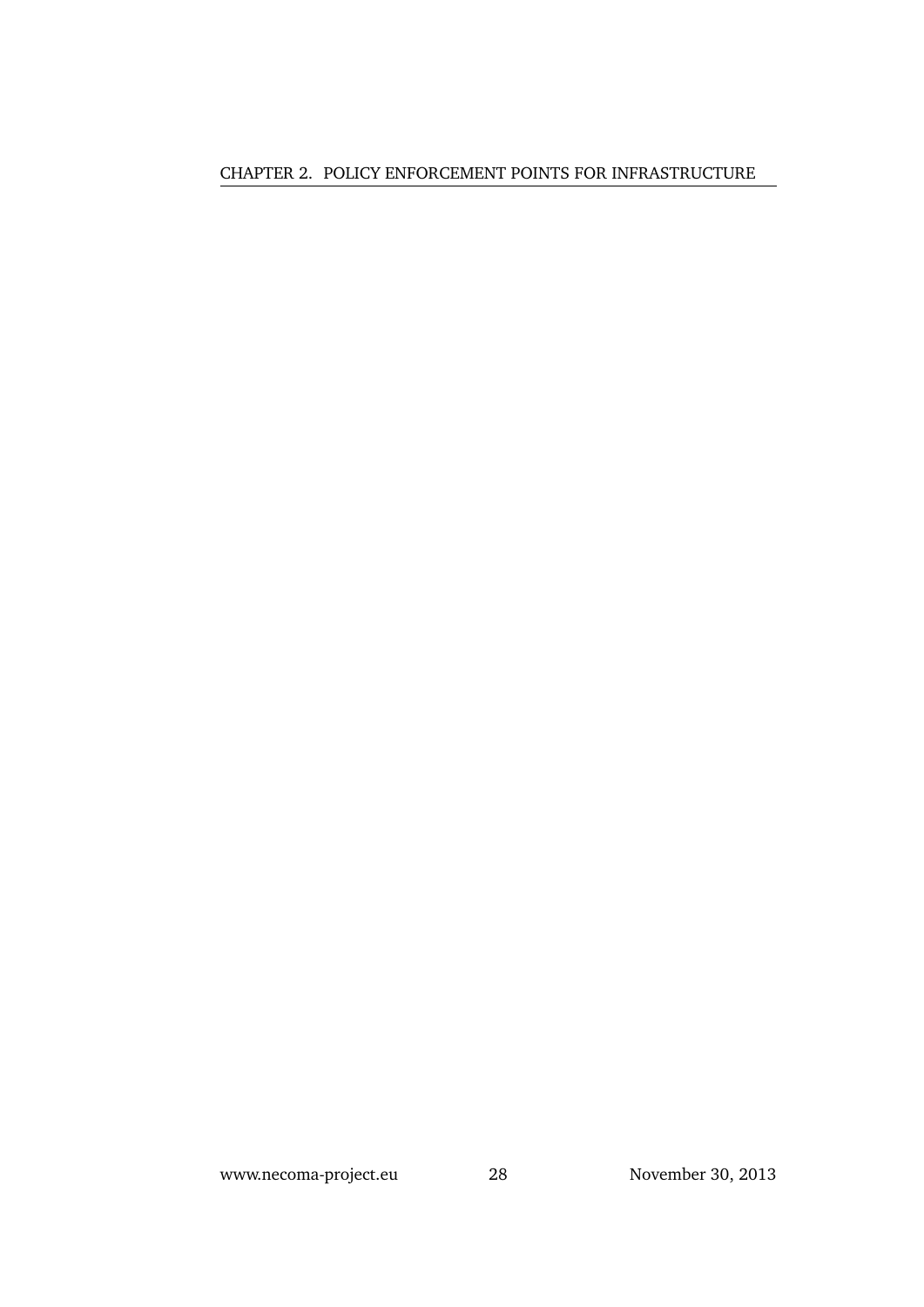# <span id="page-28-0"></span>Policy Enforcement Points for Endpoints

*3*

Endpoint policy enforcement, with the rapidly advancing technologies, has emerged to be a security issue as significant as securing the corporate network infrastructure itself. Not long ago most of the computing devices were located within the corporate premises under the direct control of the IT department. Now, however, the corporate networks are no longer limited to the corporate perimeters and beyond the managed devices that connect to the network through external providers and proxies, are expected to support unmanaged, non-standard devices such as smartphones, Macs and tablets. PCs have become more functional with the growth of variety of software and supported technologies. Adding to those devices such as tablets and smartphones expands the potential surface area for an attack.

The aforementioned devices are potential targets of many and varied attacks. Such attacks may include compromising PCs or mobile devices with malicious software that is used for data harvesting, monitoring keystrokes, monitoring screen activity or network traffic to intercept sensitive information. It may also include scanning the device's storage for specific types of files to stream them back to the C and C server. Malicious software can also be used to carry out an attack on networks. The infection can be spread to other devices connected to the same network exploiting the same vulnerabilities used to primarily perform the attack.

Devices or any kind of removable media, such as USB drives or external hard drives, can get stolen or lost.

In this chapter will explore enforcement solutions for endpoints that can help to tackle previously mentioned risks. The following list encompasses identified enforcement points for endpoints:

- 1. Antivirus solution
- 2. Host-based application firewalls
- 3. Disk encryption and file system-level encryption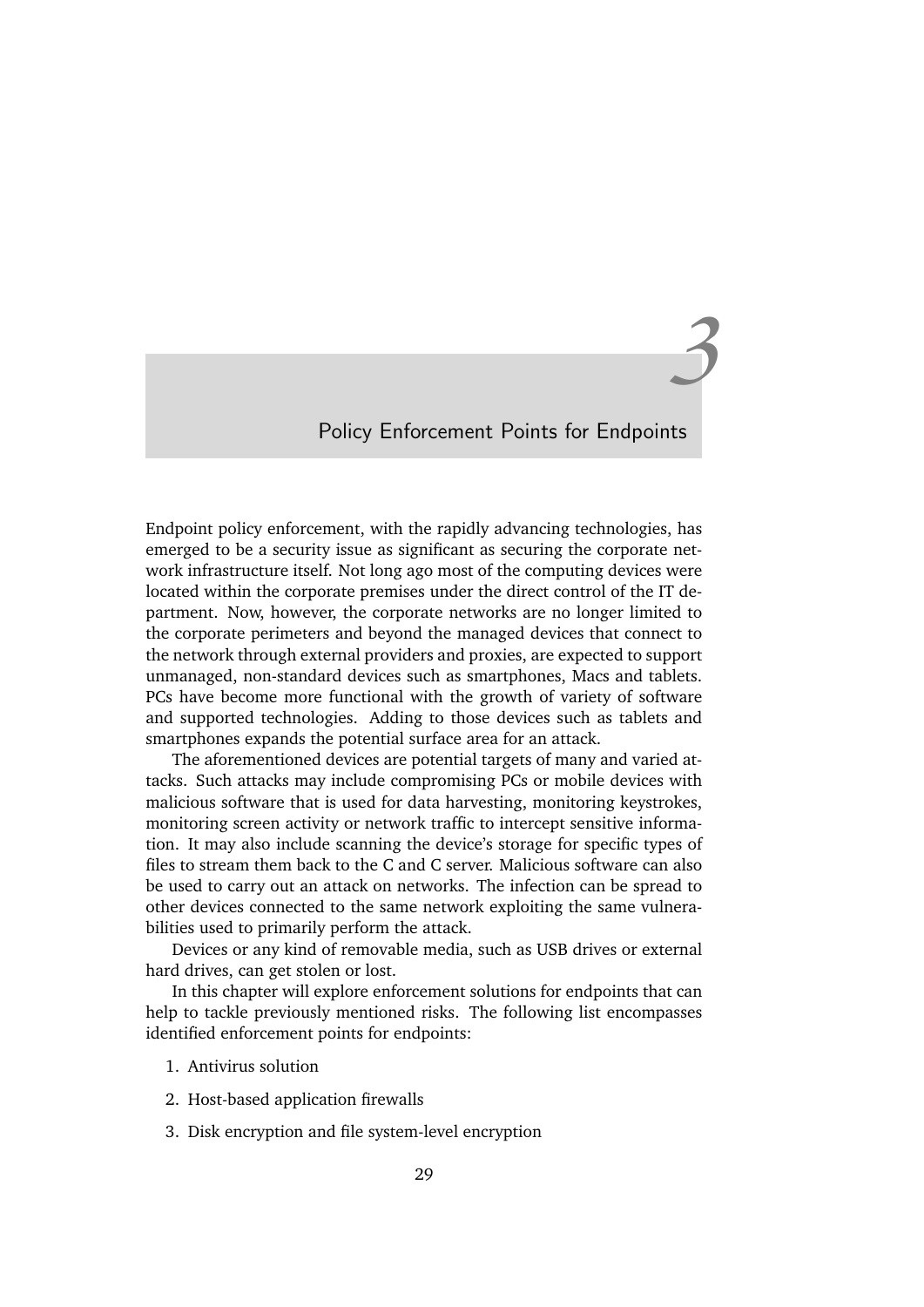- 4. Other required configurations, such as certain registry settings
- 5. Host-based IDPS
- 6. Network Access Control (NAC)
- 7. Browser

# <span id="page-29-0"></span>**3.1 Antivirus software**

Antivirus software is a computer program that detects, prevents, and takes action to disarm or remove malicious software programs, such as : computer viruses, malicious BHOs, hijackers, ransomware, keyloggers, backdoors, rootkits, trojan horses, worms, malicious LSPs, dialers, fraudtools, adware and spyware.

Antivirus programs running on endpoints use several methods to detect malicious software:

# <span id="page-29-1"></span>**3.1.1 Capabilities**

- Signature Based Detection Signature Based Detection is based on scanning the executable code of computer files and cross-referencing their content with the signatures of known viruses. Because new malicious software keeps emerging on an almost everyday basis, software vendors work constantly assessing new threats keeping their signature libraries up to date. With the new generation of malicious software such as "polymorphic" and "metamorphic" viruses some argue that signature based detection is currently obsolete. Despite that, is still remains as the core technique for detecting malicious software.
- Heuristics Heuristics analyses are applied to detect malicious software by using a rule-based approach. The analyser engine checks the files and processes running, against criteria that may indicate possible malware, assigning "score points" when a certain rule is meet. If the score reaches particular score, the files are flagged as threats or potentially dangerous.

Once malicious software is detected, antivirus programs typically quarantine or encrypt detected dangerous files rendering them useless.

#### <span id="page-29-2"></span>**3.1.2 Management**

Almost all antivirus solutions are closed-sourced and do not allow manipulation of the algorithms used to detect malware nor any reconfiguration of the antivirus application. They also offer very limited (if any) interaction with

www.necoma-project.eu 30 November 30, 2013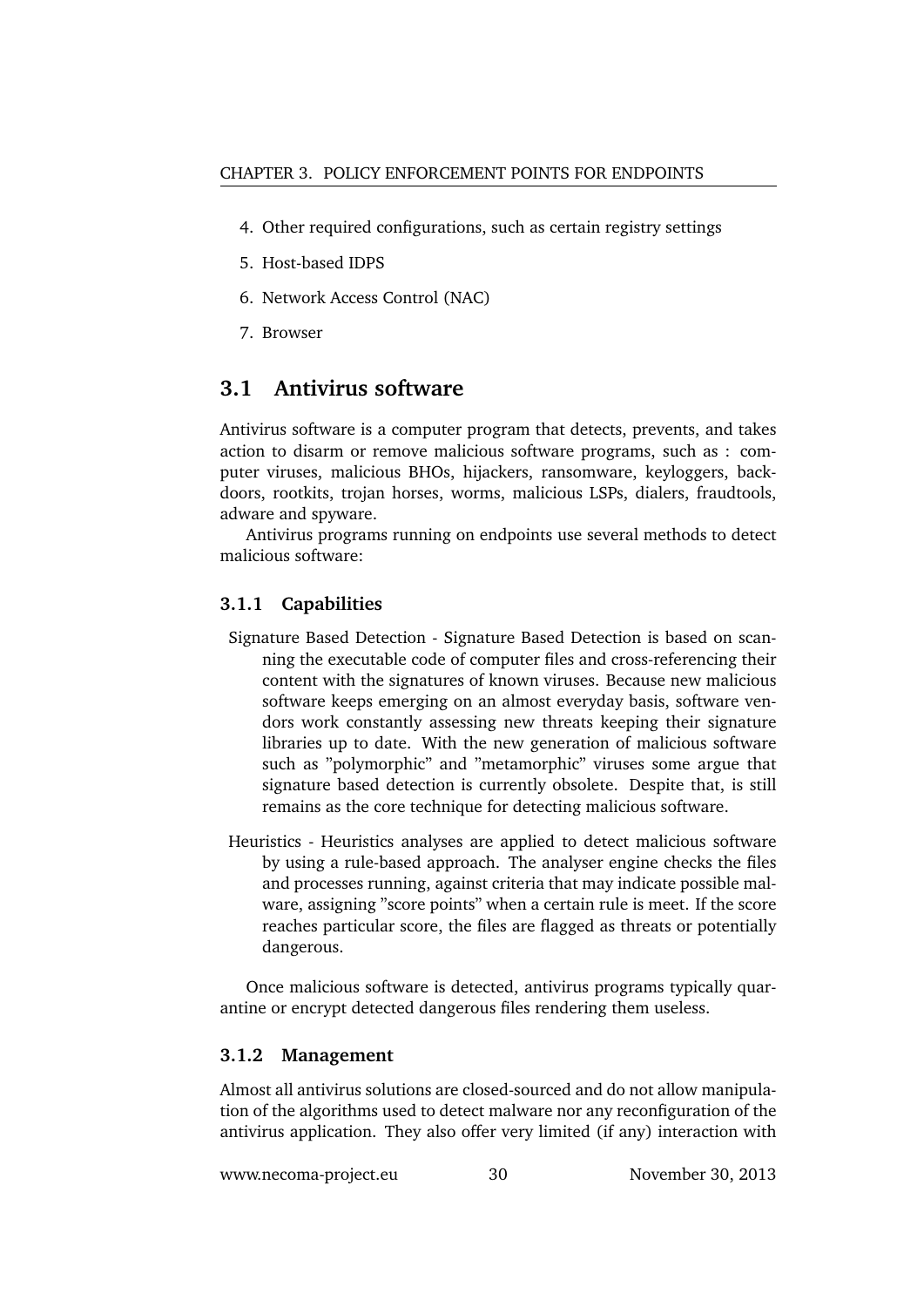third party components and systems. The existing open-source antivirus solutions has not proven to be efficient enough to be considered as a sufficient solution for an end-point PEP within the NECOMA project.

# <span id="page-30-0"></span>**3.2 Host-based application firewalls**

Host-based application firewalls are basically filters that operate between software components and network components of an operating system. Installing such a firewall implants it in key places on the application-network path, analysing the traffic between them against a specified rule set. If the analysed piece of traffic meets the criteria specified in the rule set, it is allowed to pass through the firewall, otherwise it is blocked. An application firewall can be split into two main components:

- 1. Packet level analysis component
- 2. Process level analysis component

The packet level analysis component takes care of analysing the packets themselves looking for malformed packed and detecting port scans. The component assesses if a packet should be allowed to pass or not depending on the networking criteria.

The process level analysis component checks if a particular process should be allowed to initiate a connection with a given host through a specific port or listen on a given range of ports.

#### <span id="page-30-1"></span>**3.2.1 New Directions**

Currently the firewalls whether they run on the host or a network element are based on static rules that are being created either by a system administrator (network level) or a user (host level). Firewalls themselves are key elements where policies are enforced. The rules created on a host based firewall are mostly based on user experience and in some cases (if not configured correctly) could make users life hard (*e.g.* deny DNS traffic, users cannot use local printers, cannot access shared storage via Samba or NFS protocol etc). Many of the users would be keen on using a local host-based firewall on their device but the majority probably is not willing to deal with all the configuration parameters. Configuring those parameters correctly could lead to a firewall installation operational and effective.

Thus, it seems that may be space for a solution that allows automated blocking of IP addresses on most of the popular firewall implementations. Such an implementation could be part of two elements:

1. an output plugin of a PDP element (network element that is able to observe malicious traffic/ IPs/packets and create some primitive rules)

www.necoma-project.eu 31 November 30, 2013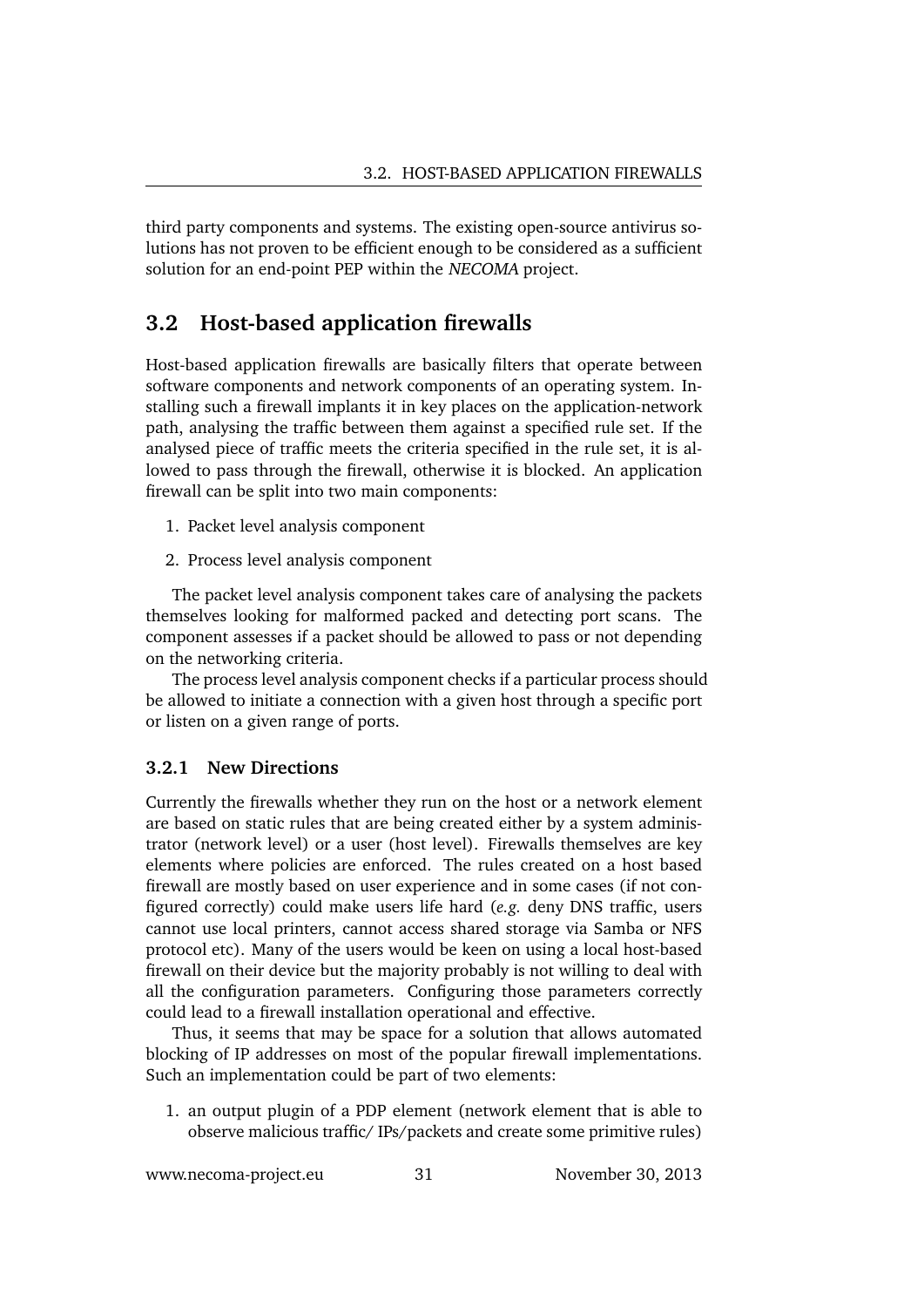2. and an intelligent agent that runs on the firewall, or a host near the firewall that is able to create the appropriate rules and enforce the policy received.

# <span id="page-31-0"></span>**3.3 File systems**

File systems organize the information stored on a disk volume into files that are identified by names and indexed. There exist many different implementations that differ in structure and logic. File systems are usually characterized by the way they allocate space for the files to be written, the naming system they use, the granularity of the directory structure. This information is usually kept as metadata along with the size of the file, the access privileges or the creation and modification timestamps.

# <span id="page-31-1"></span>**3.3.1 Capabilities**

- **Access Control** File systems are able to control who access the data stored on the target volume and in which manner. Typical privileges include read, write and execute. Access control is usually implemented through permission bits, access control lists (ACLs) or capabilities.
- **Accountability** While preventing access from unauthorized users is desirable, we also need to monitor any suspicious access done by authorized users. File systems feature such ability to record events about user access to files, along with the update of the last access data in the metadata, especially in case the file has been altered.
- **Mitigation** When a file system has been compromised through, for example, the execution of a malicious file, its propagation can be mitigated if the directory it resides is isolated. Such isolation capability may prevent access to external resources from within a certain directory. For example, the UNIX command chroot allows changing the file system root of the environment in which runs a process, possibly malicious.
- **Encryption** Some file systems allow to encrypt part or whole of the disk volume. This is detailed in Section [3.4.](#page-32-0)

# <span id="page-31-2"></span>**3.3.2 Management**

While file access permissions are usually set by default at the time a file is created, their modification can be done through invoked commands or a graphical interface.

While metadata is a native feature, it may not be enough to ensure good security capabilities. Thus, the implementation of other capabilities may require to install some third-party programs to be installed. Typicall isolation

www.necoma-project.eu 32 November 30, 2013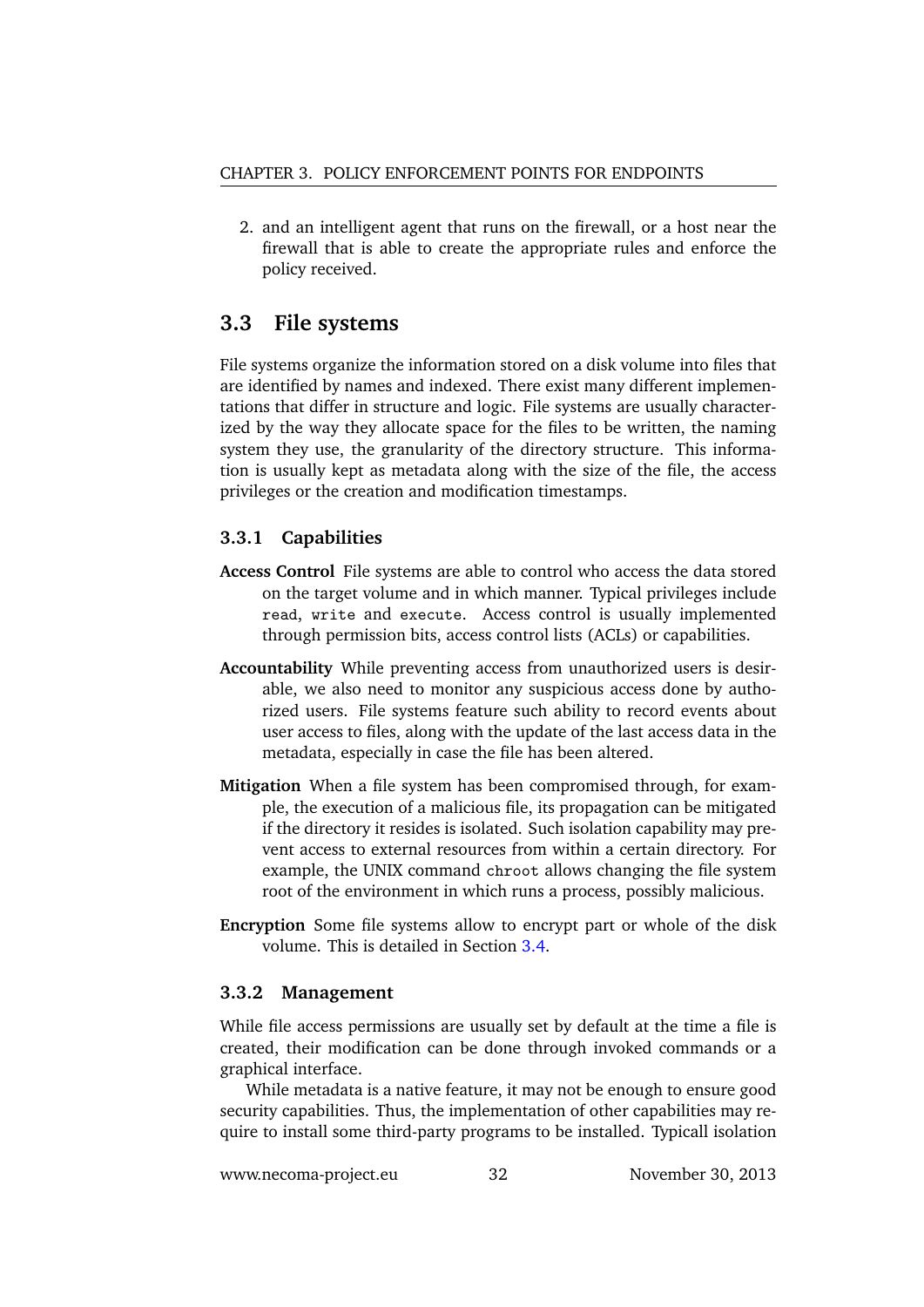and encryption perfectly integrate with the file system but are not native capabilities.

Additionally, file system commands can be invoked in automated scripts.

# <span id="page-32-0"></span>**3.4 Disk encryption and file system-level encryption**

Encryption is a mechanism which protects data by ciphering the information with a cryptographic algorithm. Encrypted data cannot be read without deciphering it with the same algorithm and applying the same key that was introduced in the encryption process. There are two basic types of storage endpoint encryption:

- 1. Full disk encryption (FDE)
- 2. File system-level encryption

Full disk encryption is a technique which encrypts the whole disk when shutting the system down leaving only a boot volume unencrypted so that the system can start up again. This mechanism leaves all data unencrypted while the system is running what allows for normal functioning, but also because of that, is an attacker gains access to the device at run-time all files will be readable for him.

File system-level encryption is used to encrypt (using the same or similar process for encrypting) particular files or directories on the device storage drive. This allows using different keys for encrypting different parts of the hard drive. This mechanism decrypts the files only when they are required during system run-time. Thus, it might interfere with the normal system functioning but does not allow attackers to gain instant access to all files and directories.

# <span id="page-32-1"></span>**3.5 Other required configurations, such as certain registry settings in Windows OS**

One of the goals of operating systems is to be as functional and user-friendly as possible. However those extended functionalities and user friendliness come at a cost of lowering the security of the operating system and opening it to more potential threats. Those security flaws can be addressed by additional configuration applied to various system components such as the Windows Registry (in case of Windows OS). There are several methods to perform such changes, all of them having pros and cons. The three main identified methods are:

1. Manual configurations

www.necoma-project.eu 33 November 30, 2013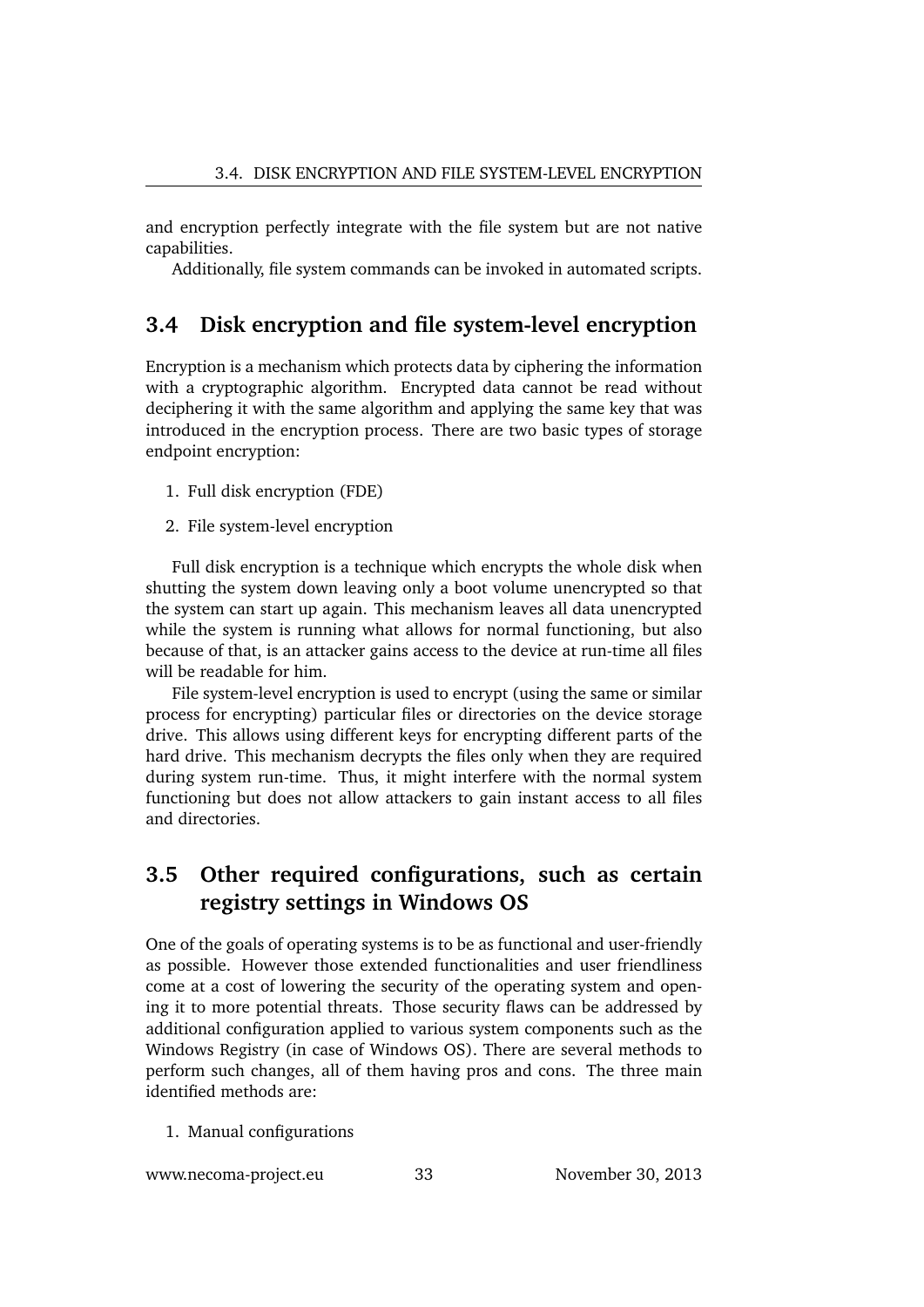- 2. Scripts
- 3. Custom ADM templates

Manual configuration is usually done with the use of Regedit application that is provided with the Windows OS (although there are other tools that can perform such changes). The problem with that solution is that it can be applied to one device at a time. If a system administrator has to perform a change to the registry in all of the operating systems running within a company, this process gets very inefficient.

A more sophisticated approach would be the use of scripts. Using scripts for modifying the registry is very common and also very powerful since scripts can change basically anything. Scripts can be created in various ways including the use of tools dedicated for that task. The drawback of using scripts is that those have to be triggered by an event such as the device starting up or restarting. If the computer is already started and the user has already logged on, the script won't automatically execute.

Custom Administrative Templates allow the registry changes to be refreshed automatically in the background. These templates use a simple coding syntax to establish the correct Registry path, value and value data that needs to be changed. Although the ADM templates provide a simple way to perform the registry changes, the problem is that they have to address the "allowed" area of the registry.

## <span id="page-33-0"></span>**3.5.1 Capabilities**

**Access Control** - Each key in the registry of Windows can have an assosiated security descriptor. The security descriptor contains an access control list (ACL) that describes which user groups or individual users are granted or denied access permissions. Windows Resource Protection works by setting discretionary access control lists (DACLs) and access control lists (ACLs) defined for protected resources.

#### <span id="page-33-1"></span>**3.5.2 Management**

For NECOMA purposes we would consider managing permission (ACLs) on Windows systems from a centralised location preventing attackers from accesing critical resources hosed on the end-point. This kind of funtionality if offered by various comercial tools. However the software solutions provided by the vendors are closed-sourced and require a licence purchase.

www.necoma-project.eu 34 November 30, 2013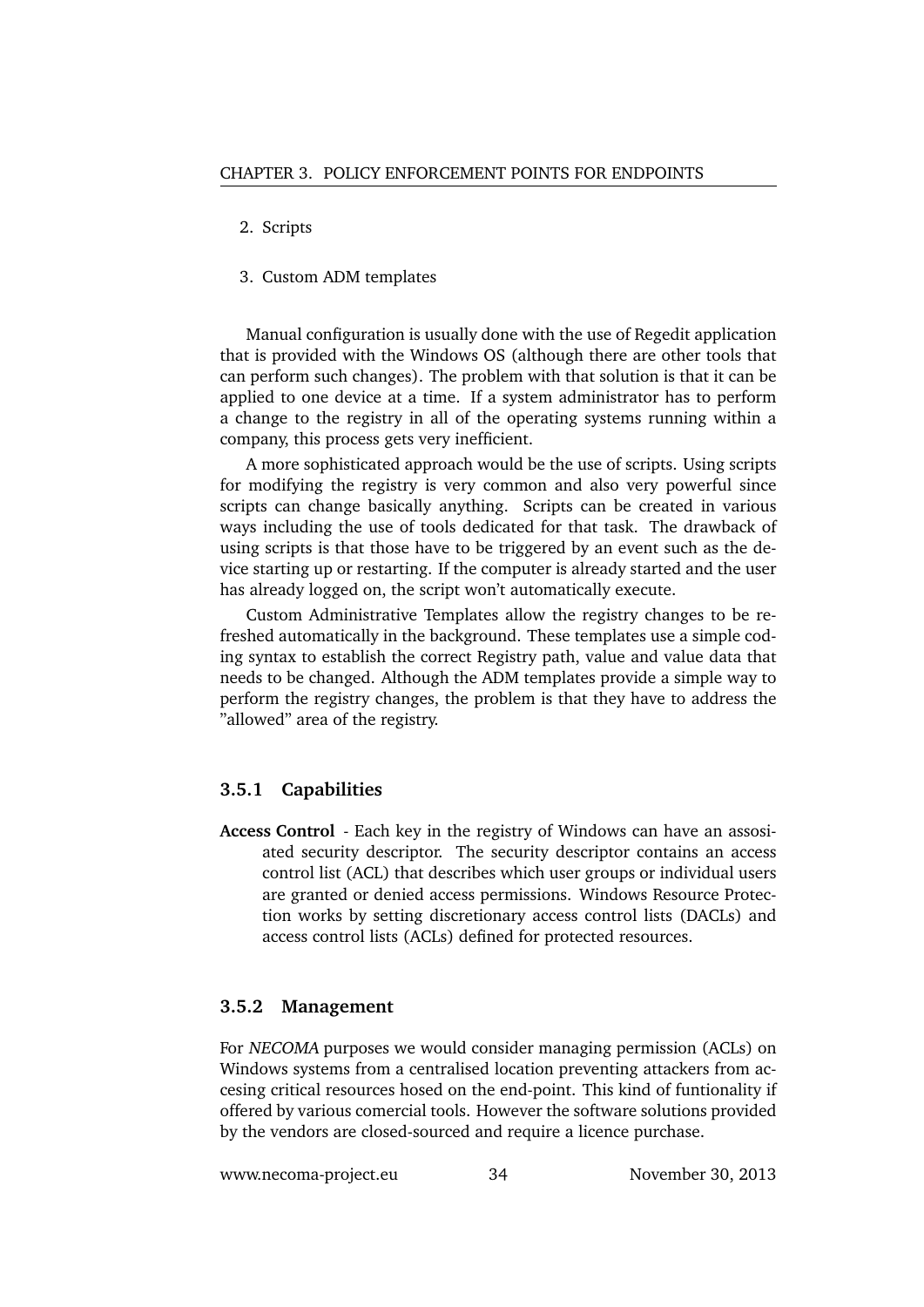# <span id="page-34-0"></span>**3.6 Host-based IDPS**

A host-based IDPS monitors the characteristics of a single host and the events occurring within that host for suspicious activity. Examples of the types of characteristics a host-based IDPS might monitor are wired and wireless network traffic (only for that host), system logs, running processes, file access and modification, and system and application configuration changes.

#### <span id="page-34-1"></span>**3.6.1 Capabilities**

- **Logging Capabilities** Host-based IDPSs typically perform extensive logging of data related to detected events. This data can be used to confirm the validity of alerts, to investigate incidents, and to correlate events between the host-based IDPS and other logging sources.
- **Detection Capabilities** Most host-based IDPSs have the capability to detect several types of malicious activity. They often use a combination of signature-based detection techniques to identify known attacks, and anomaly-based detection techniques with policies or rulesets to identify previously unknown attacks. The types of events detected by hostbased IDPSs vary considerably based primarily on the detection techniques that they use. Some host-based IDPS products offer several of these detection techniques, while others focus on a few or one.
	- **Code Analysis** Before code is run normally on a host, it can first be executed in a virtual environment or a sandbox to analyze its behavior and compare it to profiles or rules of known good and bad behavior.
	- **Network Traffic Analysis** This is often similar to what a networkbased IDPS does.
	- **Network Traffic Filtering** Agents often include a host-based firewall that can restrict incoming and outgoing traffic for each application on the system.
	- **Filesystem Monitoring** This involves periodically generating message digests or other cryptographic checksums for critical files, comparing them to reference values, and identifying differences.
	- **Log Analysis** Some agents can monitor and analyze OS and application logs to identify malicious activity.
	- **Network Configuration Monitoring** Some agents can monitor hosts current network configuration and detect changes. Typically all network interfaces on the host are monitored, including wired, wireless, virtual private network (VPN), and modem.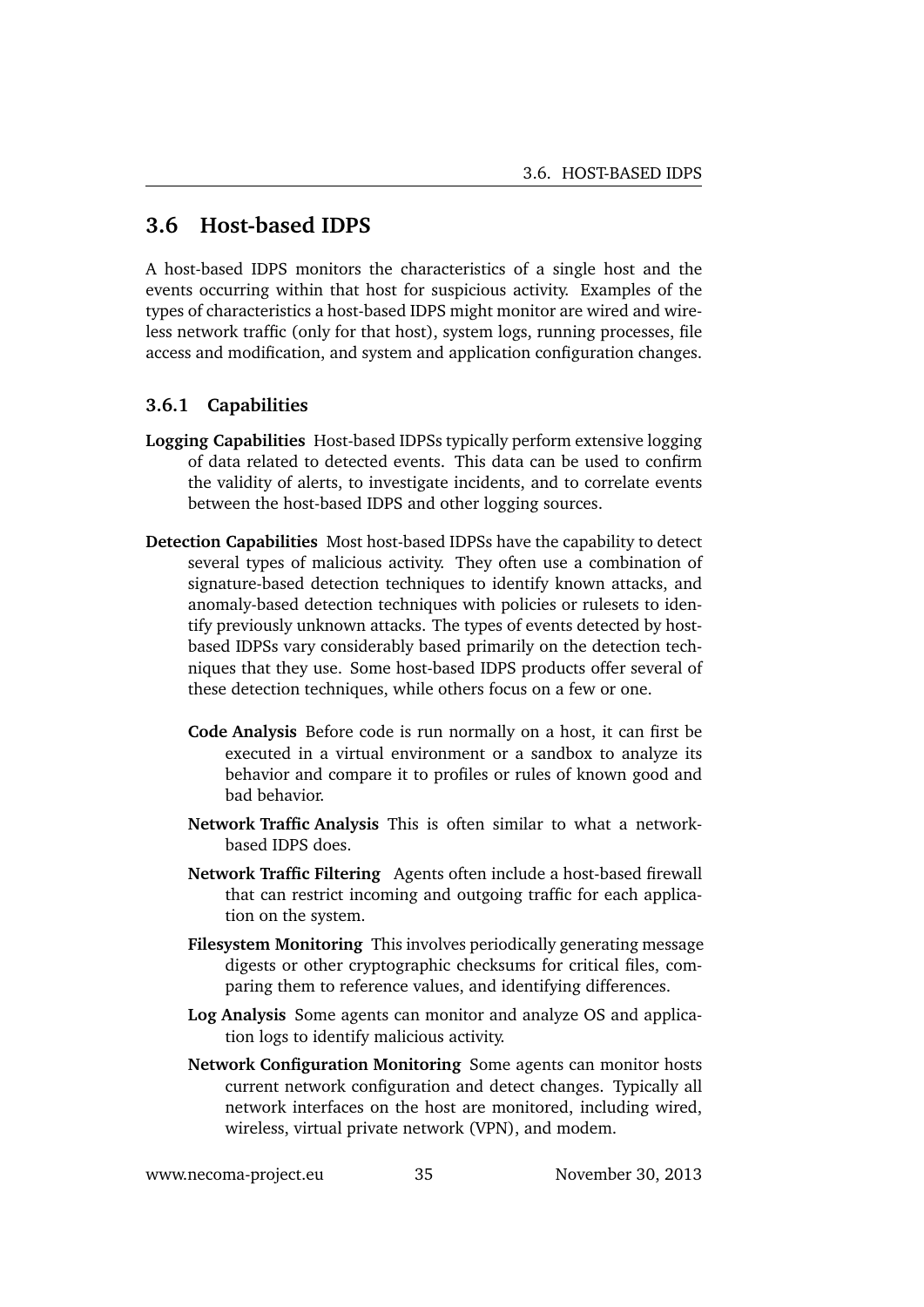- **Prevention Capabilities** Host-based IDPS agents offer various intrusion prevention capabilities. Capabilities vary based on the detection techniques used by each product, the following items describe the capabilities by detection technique.
	- **Code Analysis** The code analysis techniques can prevent code from being executed.
	- **Network Traffic Analysis** Network traffic analysis techniques can stop incoming network traffic from being processed by the host and outgoing network traffic from exiting it.
	- **Network Traffic Filtering** Working as a host-based firewall, this can stop unauthorized access and acceptable use policy violations.
	- **Filesystem Monitoring** Filesystem Monitoring can prevent files from being accessed, modified, replaced, or deleted.
- **Other Capabilities** Some host-based IDPSs offer non-IDPS capabilities such as antivirus software and Web or e-mail content filtering. Examples of such capabilites:
	- **Process Status Monitoring** Some products monitor the status of processes or services running on a host, and if they detect that one has stopped, they restart it automatically.
	- **Network Traffic Sanitization** Some agents, particularly those deployed on appliances, can sanitize (rewrite) the network traffic that they monitor deleting any unexpected content.

# <span id="page-35-0"></span>**3.6.2 Management**

Most host-based IDPSs have detection software known as agents installed on the hosts of interest. Each agent monitors activity on a single host and if IDPS capabilities are enabled, also performs prevention actions. Host-based IDPSs usually are confiured on the host itself by a console or a GUI provided by the software. Although more sophisticated IDPS agents transmit data to management servers, which may optionally use database servers for storage. Those IDPSs may also be configured remotely from a management and monitoring central server. Usually commercial products offer limited customization capabilites seldomly allowing third-party scripts to interact with the IDPS system. However, there are several open-sourced solutions available (e.g., ACARM-ng and Snort ) that offer the aforementioned capabilities as well as extending their functionalities by custom plugin. Such open-sourced IDPS also offer compatibility with third-party software that extend the detection and prevention capabilities of the IDPS. Administration of those open-source IDPS is possible through scripting languages plugins, through a GUI or remotely with third party applications.

www.necoma-project.eu 36 November 30, 2013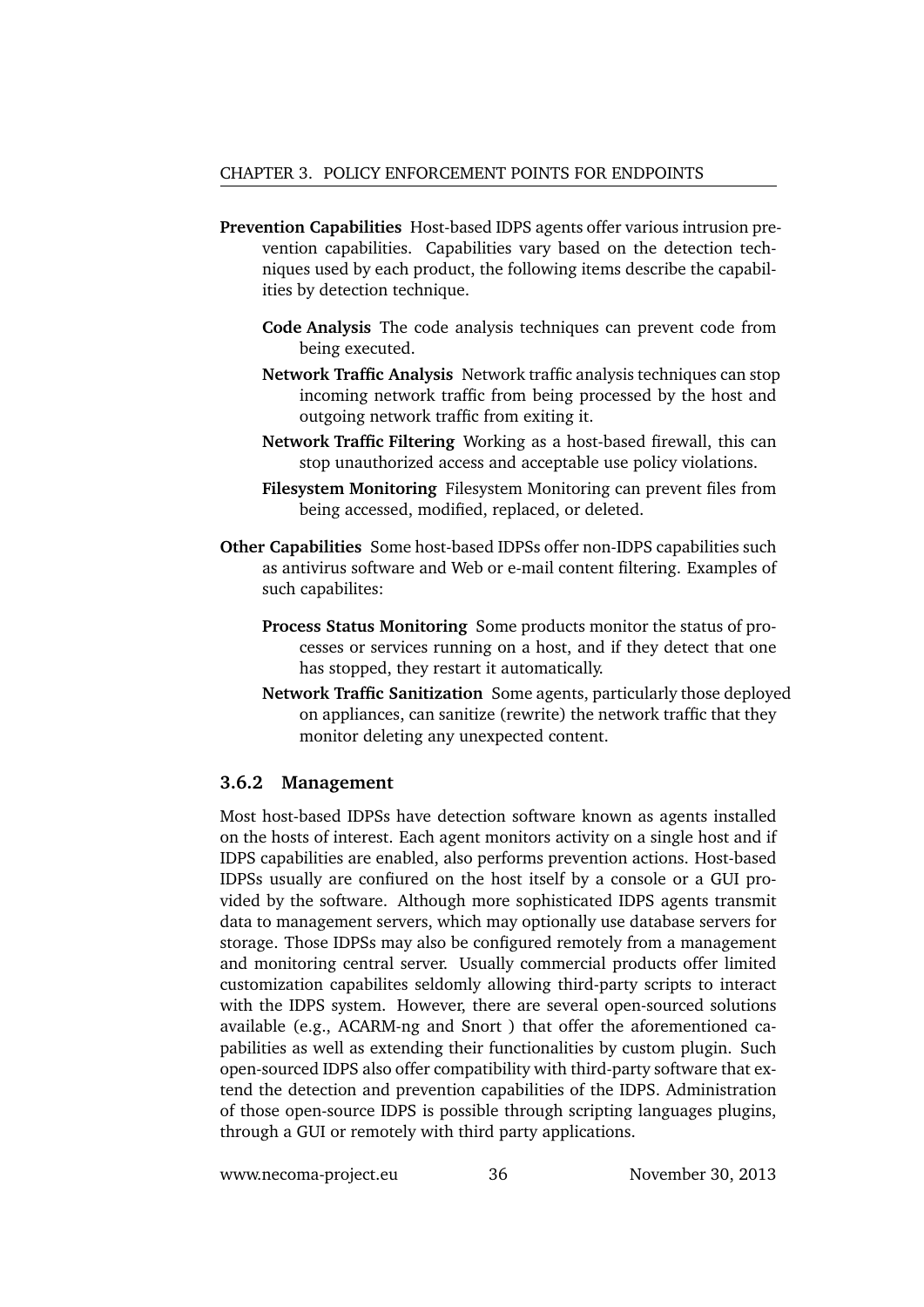# <span id="page-36-0"></span>**3.7 Network Access Control (NAC)**

Network access control is a method of enforcing the security of a proprietary network by restricting the availability of network resources to endpoint devices that comply with a defined security policy. NAC uses a set of protocols to define and implement policies that are mandatory to comply with when devices attempt to access the network. NAC might also integrate an automatic remediation process (fixing non-compliant endpoints before allowing access) into the network systems, ensuring that the endpoint is operating securely before interoperability is allowed. The endpoint compliance check is usually performed by a preinstalled software agent prepared by the network administrators.

Such agents may perform the following policies check:

- 1. Checking if the antivirus software is up to date
- 2. Checking if all the software has up to date security patches applied
- 3. Checking if the host-based firewall is properly configured
- 4. Checking if crucial directories and files are properly secured
- 5. Checking if the registry settings are properly configured

But the software agents are not limited to that list and may be configured accordingly to the specific network needs. Typically software agents are centrally managed at management console, and they are collectively known as endpoint protection or vulnerability management products.

#### <span id="page-36-1"></span>**3.7.1 Prior Work on Network Access Control**

Here we provide previous work related with Network Access Control (NAC) in different domains, such as file systems, distributed applications, databases *etc.*

In [\[50\]](#page-51-8), Miltchev *et al.* provide a survey of decentralized access control in popular production and experimental distributed file systems in order to identify essential properties of such mechanisms. In [\[32\]](#page-50-13), Ioannidis *et al.* introduced *Virtual Private Services* (VPS), which are distributed applications which require coordination amongst client, servers and networks to deliver a reliable, secure service to client. VPS are designed and built for a single ubiquitous security policy, which will be enforced everywhere (nodes, networks, *etc.*). This approach unifies the management of all access control under a single global policy in order to address the new security problems arose from the increasing number of applications coming from heterogeneous software components interconnected by a network. In [\[47\]](#page-51-9), Levine *et al.* make an effort of applying an access control mechanism in the web where

www.necoma-project.eu 37 November 30, 2013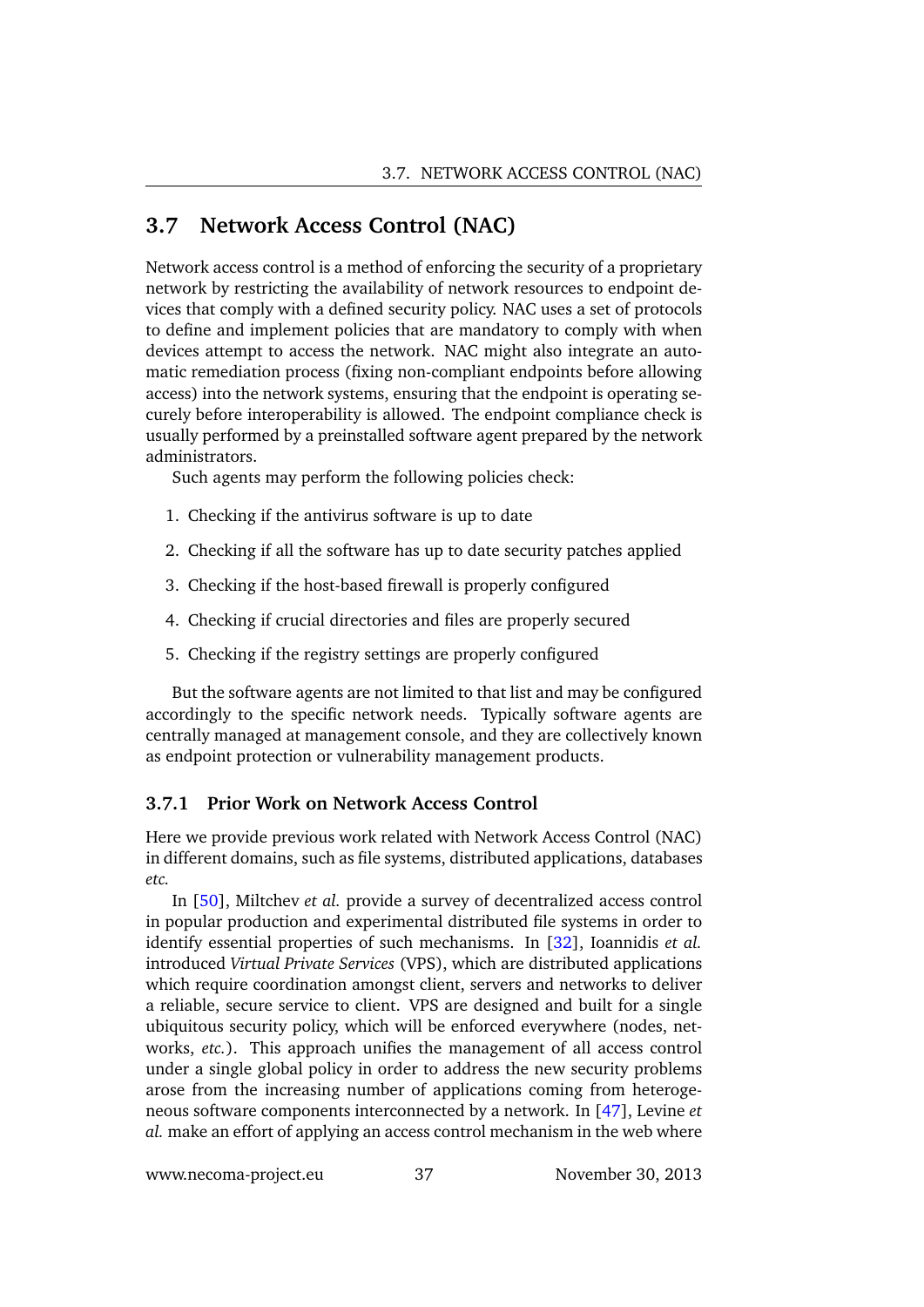traditional access control strategies would be inflexible and non-intuitive. They designed and implemented a prototype of their system called Web-DAVA for a secure web browser application. Same techniques can be used in a distributed file system or in a resource allocation mechanism as part of an operating system. In this work [\[31\]](#page-50-14), the problem of security policy consistency in decentralized heterogeneous systems is addressed. Two novel techniques are proposed for maintaining consistency in these environments and a demonstration is shown on how it is possible for multiple security elements to dynamically *share* and *exchange* state information, to consistently enforce security policies that span multiple access control nodes.

# <span id="page-37-0"></span>**3.8 Browser**

Information exchange over the Internet is essential component of modern web based applications and applications in general. An enormous amount of traffic exchange is performed through web browsers running on a variety of devices (traditional PCs, tablets, smart phones etc). Network firewalls and access lists can provide generic protection to a device, but in order for the user to experience the look and feel of the Web as we know it, a lot of applications should be able and allowed to execute code within the context of a browser and the device itself.

# <span id="page-37-1"></span>**3.8.1 Capabilities**

- **Detection Capabilities** The modern web browsers have phishing detection, which shows an alert if the site is a suspected phishing site. As similar to antivirus software, there are two types of algorithms for distinguishing phishing sites.
	- **URL Filtering** URL filtering detects phishing sites by comparing the URL of a site where a user visits with its URL blacklist, which is composed of the URLs of phishing sites. Web bowser alerts when a user visit a site whose URL is listed on the blacklist. Unfortunately, registering all phishing URLs into the blacklist is not feasible due to the rapid increasing of phishing sites. It is, however, still core portion in phishing detection, as similar to the signature-based detection in the context of antivirus software.
	- **Heuristics-based algorithm** A heuristic checks if a site seems to be a phishing site. In the context of phishing, lifetime of domain name, popularity of website, legitimate-surrouding URL, similarity of visual image, and so on. Based on the detection result from each heuristic, the heuristic-based solution calculates the likelihood of a site being a phishing site and compares the likelihood

www.necoma-project.eu 38 November 30, 2013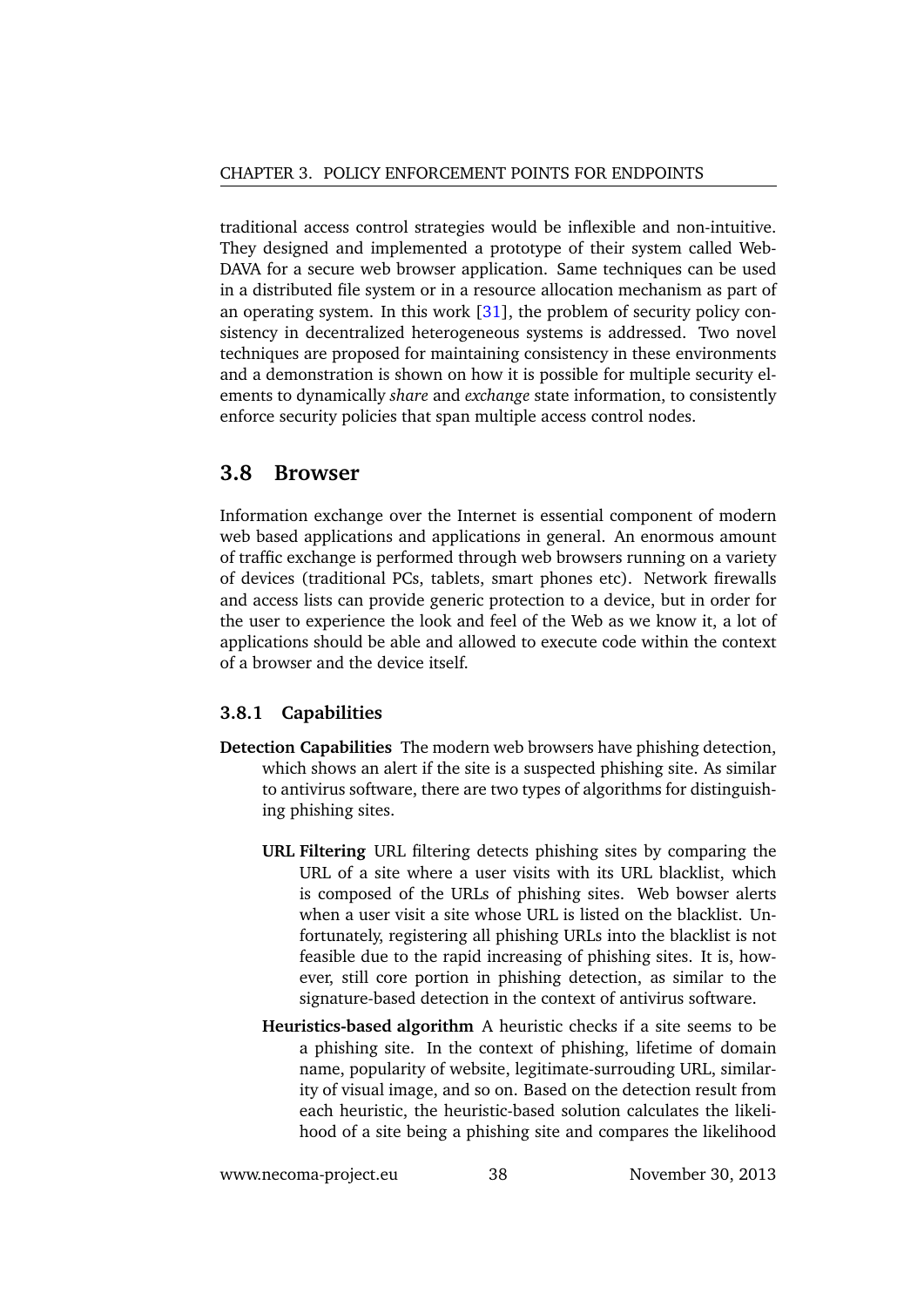with the defined discrimination threshold. Different from URL filtering, a heuristic-based solution has a possibility to identify unreported phishing sites. Notice that heuristics only give a hint to detect phishing sites, but do not provide the accurately information. Thus, Heuristics-based solutions usually employ statistical techniques including machine learning and clustering for integrating the detection results of two or more heuristics to improve the detection accuracy.

- **Protection Capabilities** Browser vulnerabilities often allow malicious codes to run in computers and/or to steal secret information stored in the browsers. The modern browsers equip protection capabilities for preventing their components from attacks
	- **Cookie** If the session information stored in HTTP Cookie was stolen, the session will be hijacked; HTTP requests involving the information allow the hijacker to purchase using the stolen session. Same-origin policy mechanism protects Cookie from malicious content.
	- **JavaScript** JavaScript is a dynamic scripting language that has been widely used. As part of web browsers, implementations allow client-side scripts to interact with the user, control the browser, communicate asynchronously, and alter the document content that is displayed. However, JavaScript has been abused by malware providers (*e.g.* code injection through cross site scripting, also known as XXS attacks, etc.) to exploit numerous vulnerabilities in web browsers' plugins and extensions. PEP for web browser can disable JavaScript in the untrusted websites.
	- **Plugins** Although not part of the browser per se, browser plugins and extensions extend the attack surface. A plugins blocker which works in the web browser disables plugins' execution in order to protect the plugins from malware.
- **Encryption Capabilities** Browsers support encrypted communication in order to ensure confidentiality between client and server. This capability protects against forging the contents of the communication, as well as eavesdropping.
- **Credibility Assessment Capabilities** Browsers present information, usually padlock icons, whenever a web server equips an SSL server certificate. The certificate is checked if it is valid; the certificate is issued by trustworthy third parties, is not expired, and the fully qualified domain name of the server matches the common name in the SSL certificate. Extended Validation SSL certificates also show information

www.necoma-project.eu 39 November 30, 2013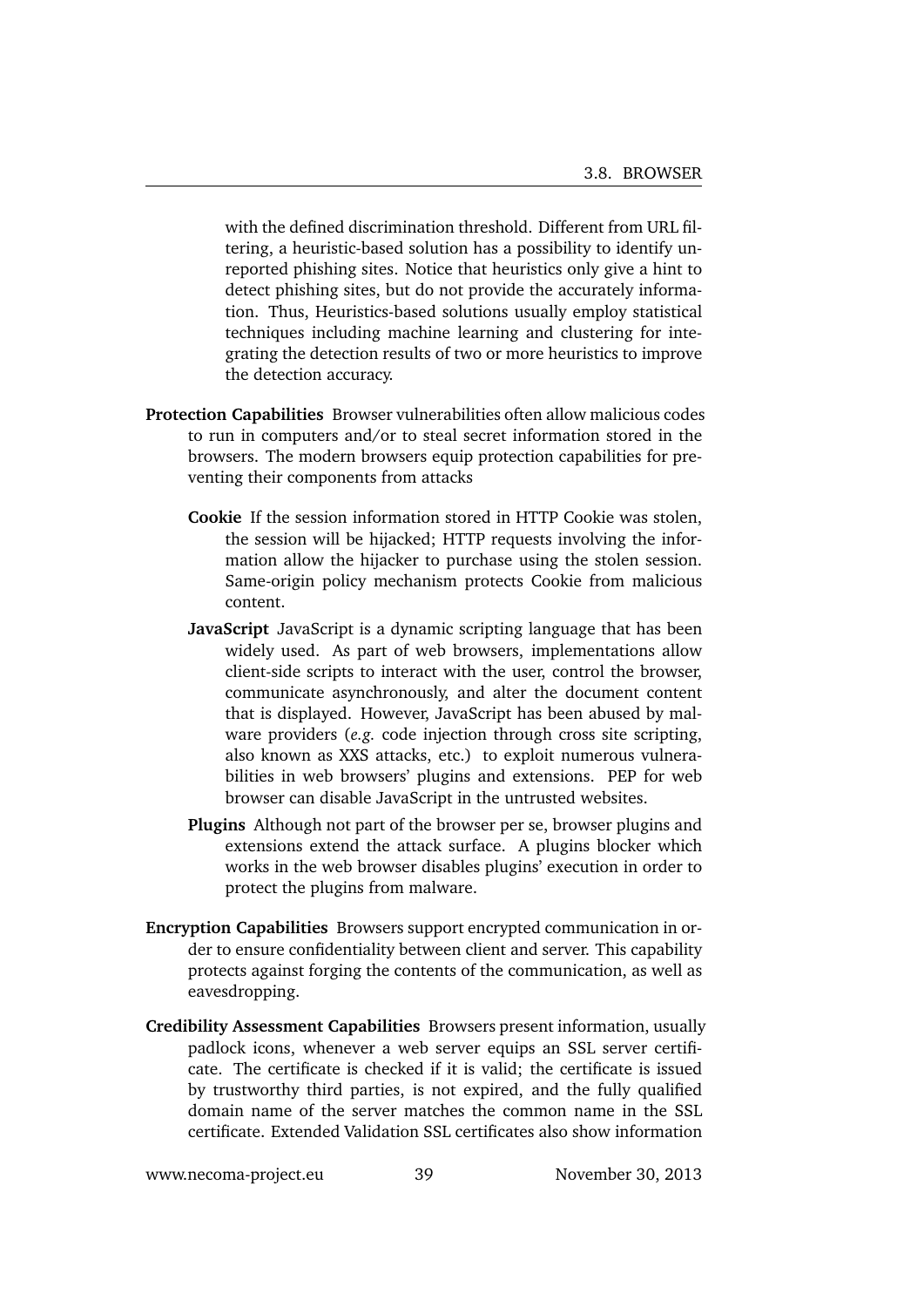prominently to users. If a site used EV SSL certificates, the background of the address bar in users' browser turned from white to green; it can be useful to notice that users are visiting legitimate enterprises.

#### <span id="page-39-0"></span>**3.8.2 Management**

The configuation of web browsers enables/disables the detection capabilities. Internet Explorer equips Smart Screen Filter, anti-phishing protection, and it detects phishing website. Google Chrome and Mozilla Firefox em-ploy Google's SafeBrowsing API<sup>[1](#page-39-2)</sup>, which has phishing and malware protection features. Apple Safari contains built-in anti-phishing feature which will show an alert if the site is a suspected phishing site.

There exists also tools for protecting browsers. For instance, NoScript extension<sup>[2](#page-39-3)</sup> disables JavaScript and plugins in the untrusted web site.

#### <span id="page-39-1"></span>**3.8.3 Prior Work on Browser Security**

In this section we present previous work related with browser security. We first present some studies on web exploitation and defenses. Then, we proceed with some more sophisticated kind of web attacks that threaten browser users, and finally we describe security risks related with the new trend of browser to constitute a separate operating system.

#### **3.8.3.1 Web Exploitation and Defenses**

There are many works like BEEP [\[39\]](#page-50-15), Noncespaces [\[27\]](#page-49-15), xHunter [\[2\]](#page-48-8) and DSI [\[53\]](#page-51-10) that focus on the detection and prevention of XXS attacks. Moreover, there are also frameworks [\[3\]](#page-48-9) that can cope with both XXS and *returnto-JavaScript* attacks and are capable to prevent attacks that leverage the content-sniffing algorithms of web browsers [\[9\]](#page-48-10). Blueprint [\[75\]](#page-52-14) is a serveronly approach which guarantees that untrusted content is not executed. The application server pre-renders the page and serves each web document in a form in which all dynamic content is correctly escaped to avoid possible code injections. Enforcing separation between structure and content is another prevention scheme for code injections [\[61\]](#page-51-11). This proposed framework can deal with XSS attacks as well as SQL injections. As far as XSS is concerned, the basic idea is that each web document has a well defined structure in contrast to a stream of bytes, as it is served nowadays by web servers. In [\[84\]](#page-53-8) the authors propose to use dynamic tainting analysis to prevent XSS attacks. Taint-tracking has been partially or fully used in other similar approaches  $[53, 67, 56, 54]$  $[53, 67, 56, 54]$  $[53, 67, 56, 54]$  $[53, 67, 56, 54]$  $[53, 67, 56, 54]$  $[53, 67, 56, 54]$  $[53, 67, 56, 54]$ .

<span id="page-39-3"></span><span id="page-39-2"></span><sup>&</sup>lt;sup>1</sup><https://developers.google.com/safe-browsing/> <sup>2</sup><http://noscript.net/>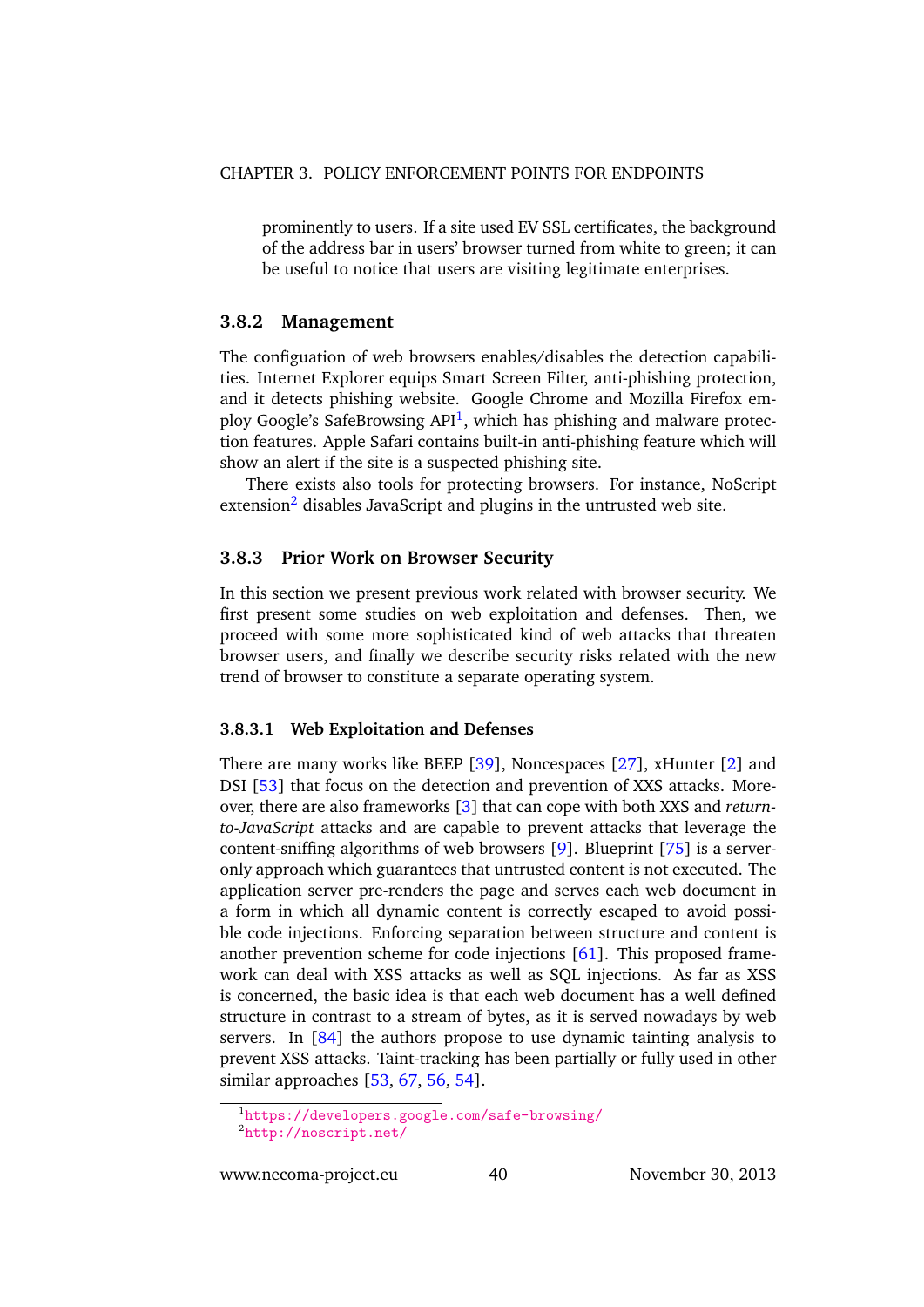#### **3.8.3.2 Sophisticated Web Attacks**

Through the years, as the web technologies evolved, exploitation of web applications also became more sophisticated. Apart from XSS and CSRF, there are many ways to exploit a web application. By sending specifically crafted data, someone can exploit bugs in an AJAX based client [\[64\]](#page-51-14) or by including web pages as a Cascade Style Sheet (CSS) someone can steal a user's secret, for example the subjects of her inbox [\[48\]](#page-51-15). Moreover, even devices such as routers that use web interfaces for configuration can be exploited by injecting specific client-side code [\[10\]](#page-48-11). Although many of these attacks are recently discovered, we believe that in the future there will be many web application exploits that will rely on such techniques.

#### **3.8.3.3 Browser Operating Systems**

Recently, there is an effort for applying operating systems' principles in the web browser aiming at the creation of a more secure browser architecture. The research community is trying to transform the web browser into a minioperating system, which offers web application separation. For the latest proposals we refer the reader to [\[85,](#page-53-9) [86,](#page-53-10) [26,](#page-49-16) [60,](#page-51-16) [74\]](#page-52-16). All these systems promote a browser architecture that processes web applications like traditional operating systems process native applications. So, sandboxing techniques [\[58,](#page-51-17) [33\]](#page-50-16) would be essential in order a browser operating system to be able to guarantee that two web applications cannot interfere with each other.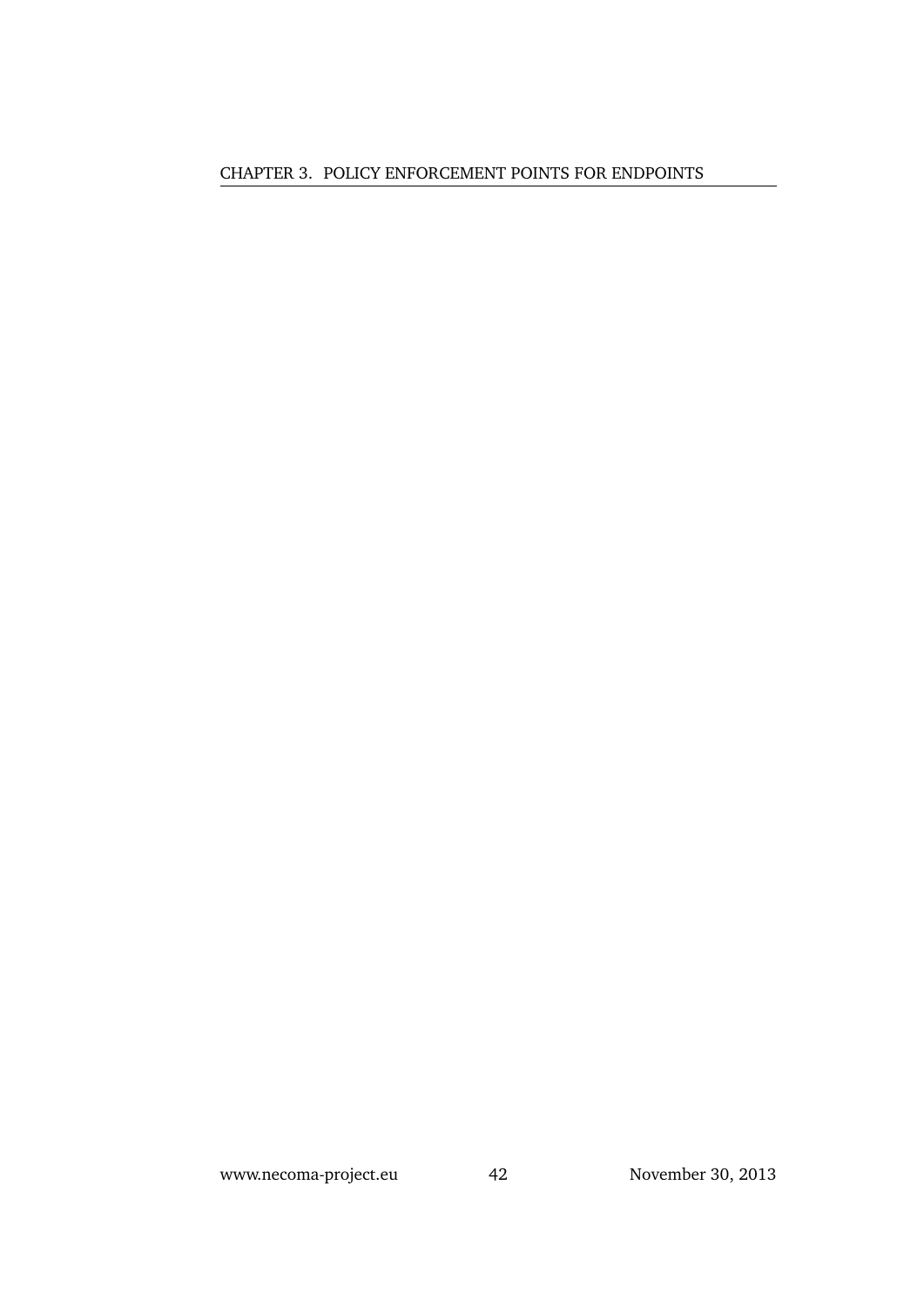*4*

Analysis

<span id="page-42-0"></span>In the preceding chapters, we have covered existing components that could serve as Policy Enforcement Points for the needs of NECOMA. Through the survey, we were able to understand capabilities and manageability of individual components.

This chapter provides some analysis to the collective capabilities of PEPs, their interoperability, as well as their placement across networks and systems. More specifically, we can observe the following trend when we examine capabilities and management possibilities across all of reviewed PEPs:

- 1. Skewed placement of policy enforcement points toward enterprises and end users: vendor products, such as firewalls and antivirus software, primarily focus on enterprises at infrastructure layer and endusers at endpoint layer. The rest of constituents in cyberspace are largely left behind, i.e., organizations other than enterprises, Internet infrastructure, cloud service providers, and infrastructure of endusers. Such tendency to gravitate product focus toward "enterprise" and "home PC" metaphor significantly affects open-source software, as well as the isolated nature of most PEPs.
- 2. Few approaches exist to contain ongoing, evolving and dynamic threats: we observed strong tendency to exclude adversaries from internal system through detect-and-protect cycle which is programmed into both hardware and software of PEPs. Most PEPs assume that networks of devices have been governed by single or hierarchical policy, which is true for enterprise and home setting, whereas the rest of the cyberspace may not have clear definition of internal system and its associated policy. As such, exclusion-oriented approach should be augmented with analysis, mitigation and containment.
- 3. Limited manageability and programmability: most PEPs are built to interact through Web-based user interace or unique configuration lan-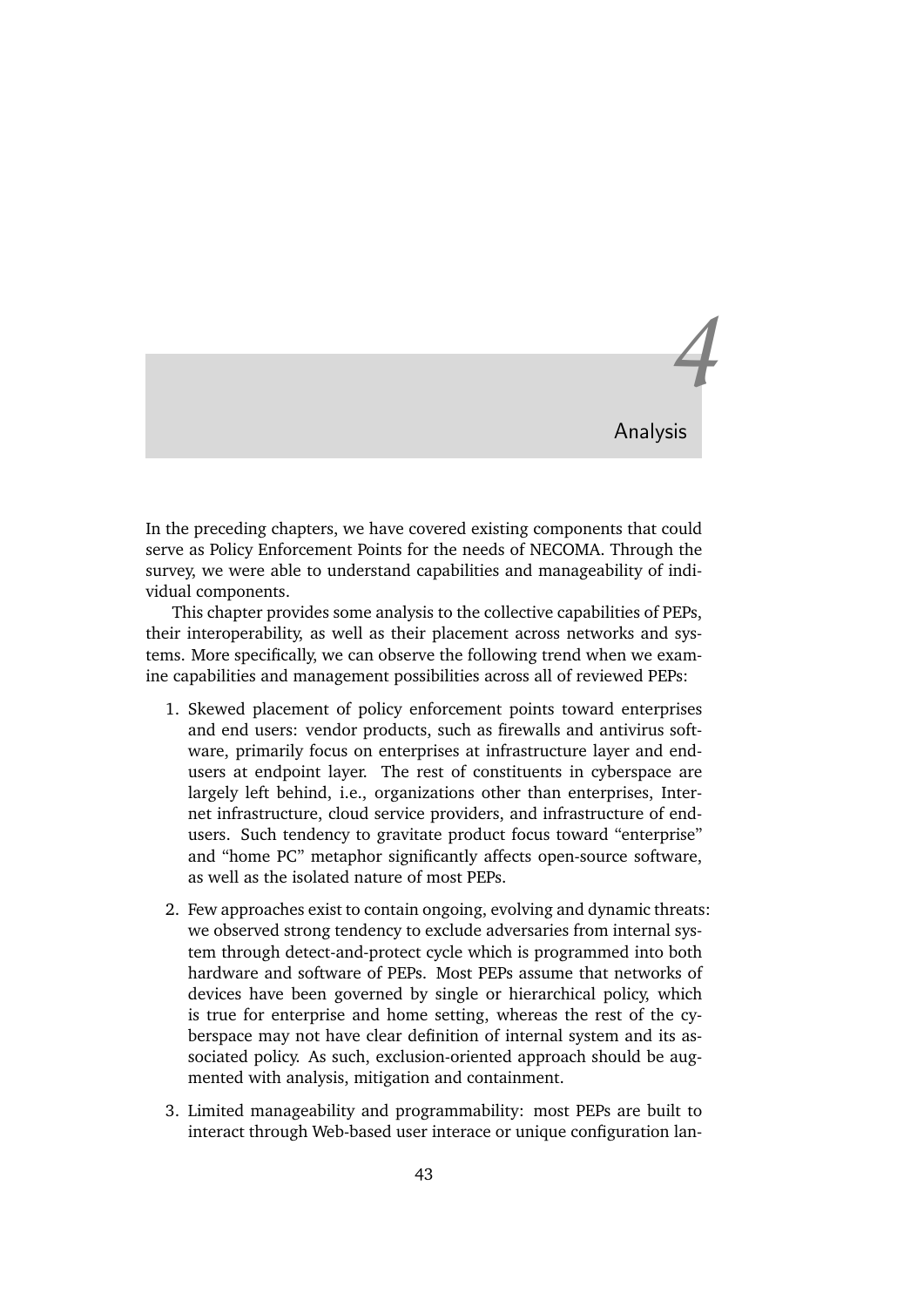guage. Adding diversity of log formats, implementing countermeasures that works across multiple PEPs can be a significant challenge. While there has been significant amount of standardization activity in past years, much more light-weight approach to achieve interoperability across PEPs seems to be necessary. In some cases, the deployment of countermeasures can be carried over standardized protocols, e.g., in case of traffic redirection (blackhole or other) using BGP – such options would be interesting from the genericity point of view.

The limited manageability clearly limits the number of policy enforcement points available for efforts like NECOMA– if only available configuration means are a graphical user interface or an opaque configuration file format, such a component cannot be reconfigured by automated means.

This also underlines the importance of defense mechanisms that would use a certain level of abstraction in the reasoning in how to react to ongoing threats. There are several PEPs that share similar capabilities and that could be used to implement a similar countermeasure, alone or in collaboration. For instance, switches, routers, network firewall, network-based IPS, and host-based firewall could all be used to prevent IP-level communication from a given source to a given destination. Even in each category the details of a concrete configuration associated to a countermeasure are different, not to mention between the different categories of PEPs. The reasoning should take place at a more abstract level to determine what we want to achieve with the countermeasure, then we need to choose in some way where and with which PEP(s) we wish to actually enforce the countermeasure, and only then should we go down to the level of concrete device configurations.

4. Lack of PEPs for new terminals such as smartphones. Even though the current smartphones are more and more like small computers, their operating environment is much more controlled than for general purpose computers: the only PEP encountered in this survey that could apply for smartphones would be the web browser.

Of course, most of PEPs are still under active development; capabilities of individual components have been enriched and their demarcation as a product have been consistently refactored. Regardless of these recent developments, we observe that the above trend remains largely intact.

The NECOMA project covers the major part of the spectrum of technologies that are used to prevent, detect and mitigate modern cyberthreats, through the participation of experts in the field of network infrastructure, cloud computing, trustworthy computing, cybersecurity information, web

www.necoma-project.eu 44 November 30, 2013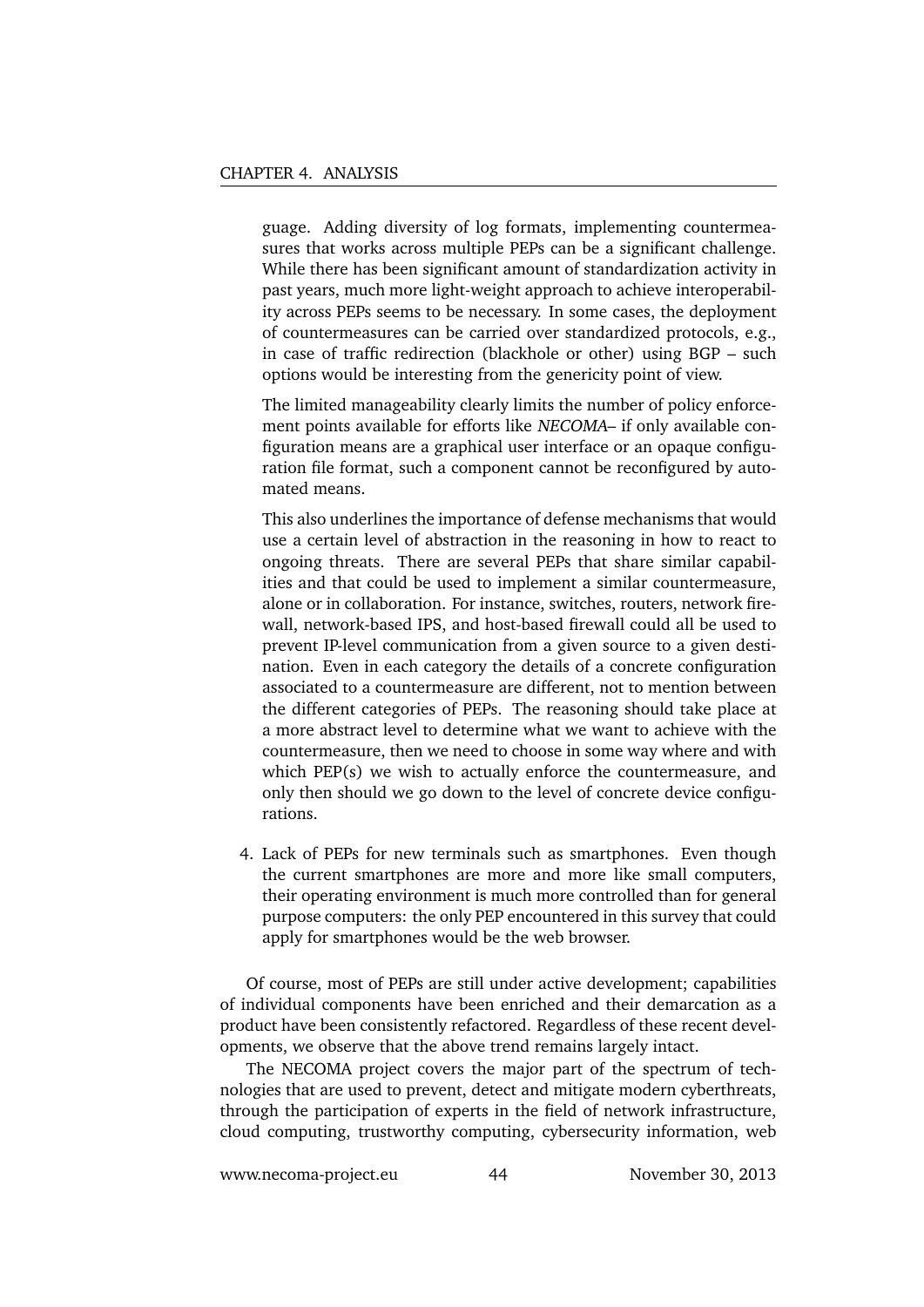security, incident response and forensics, in addition to the proven capabilities of the FP7 WOMBAT project such as malicious code acquisition and analysis. It should be noted that modern threats are manifesting through unexpected combination of different technologies; the NECOMA project targets the development and experimentation of vigilance and mitigation capabilities across such diverse set of technologies.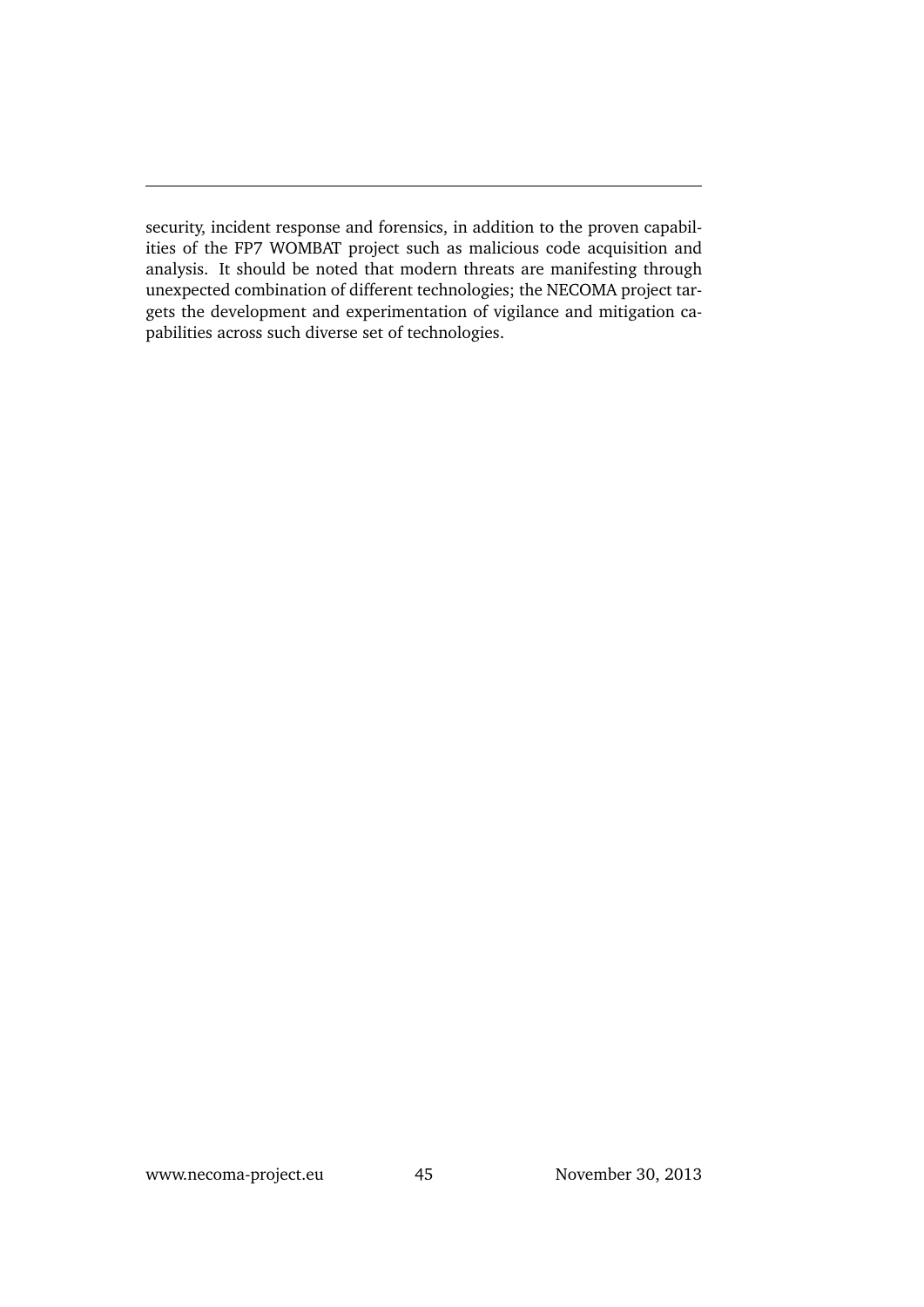CHAPTER 4. ANALYSIS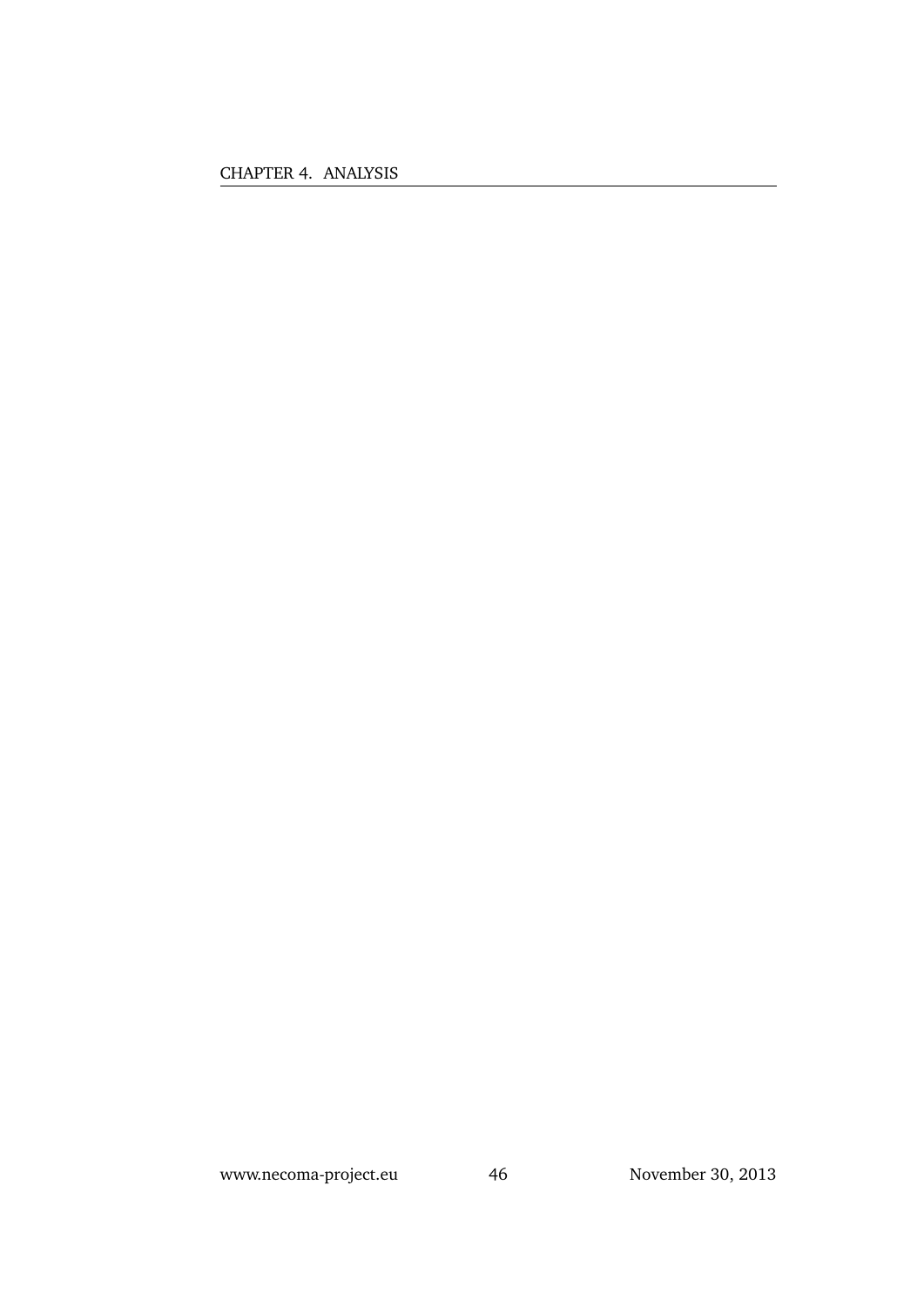*5* Conclusion

<span id="page-46-0"></span>This report delivered a survey of existing security mechanisms (PEPs) that can be reconfigured in response to an attack. More specifically, we are looking into mitigating the effect of an attack or the effectiveness of malware. The mitigation can take place at various locations and layers, from the servers to the client machines, passing through the core network; and from the link layer to the application layer and even users.

The survey covered both infrastructure and endpoint PEPs, where individual capabilities and their manageability were reviewed. Throughout our survey, we noted: somewhat skewed placement of policy enforcement points toward enterprises and end users; few approaches were made to contain ongoing threats; and some PEPs provide limited manageability and programmability.

This survey confirms our initial observation and motivation to start NECOMA Project:

- 1. Development of actionable threat knowledge methodologies: there is a clear need to measure the state of the Internet threat, and traditional detect-and-protect cycle within individual PEPs needs to be complemented with reconfiguration-oriented and mitigation-oriented approaches, as well as higher-level comprehension of the threat landscape that induce appropriate action of human operators and managers.
- 2. Development of advanced cyberdefense mechanisms: PEPs could be harnessed by reconfiguring them in response to an attack. Modern threats are compositional and they can be instantiated through variety of means, thus we need to identify key control points in networked systems and combine them as necessary.
- 3. A complete pipeline from information to reaction: most PEPs require individual configuration based on countermeasure information, which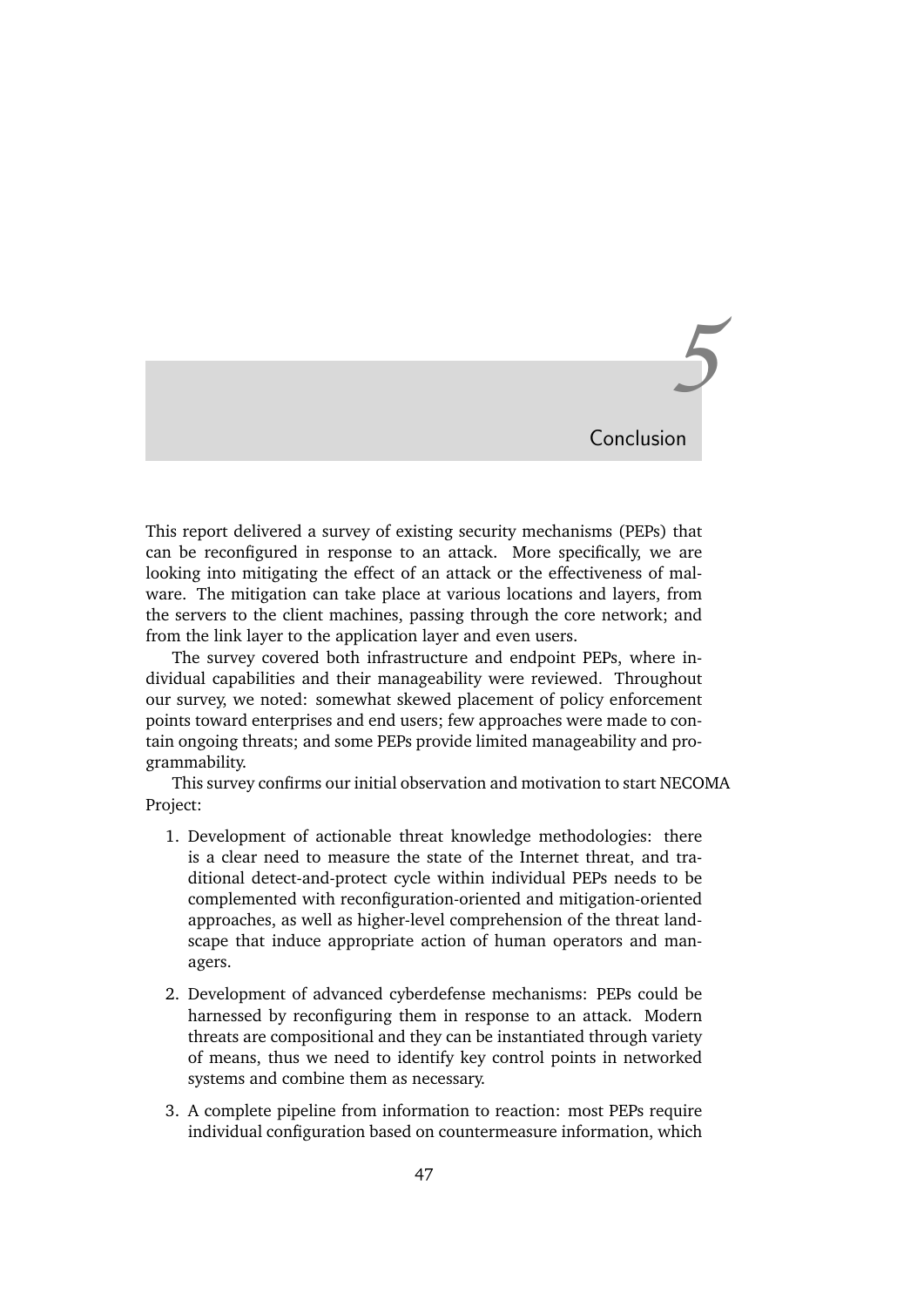in turn requires translation from threat knowledge. At least for specific threat scenario, we should be able to construct a pipeline from information to reaction such that experts and devices in the different stages of pipeline can work together.

Based on this overview, and with respect to further work in this workpackage, it seems like existing PEPs could cover the needs of Task 3.3 *Resilience mechanisms for infrastructure*. For Task 3.4 *Resilience mechanisms for endpoints*, the development of new PEPs was already part of initial plans. With respect to the WP4 *Case studies*, the question whether we need to develop new PEPs or use existing ones remains more open, but for example it is clear that we lack in diversity in identified PEPs for smartphone user protection.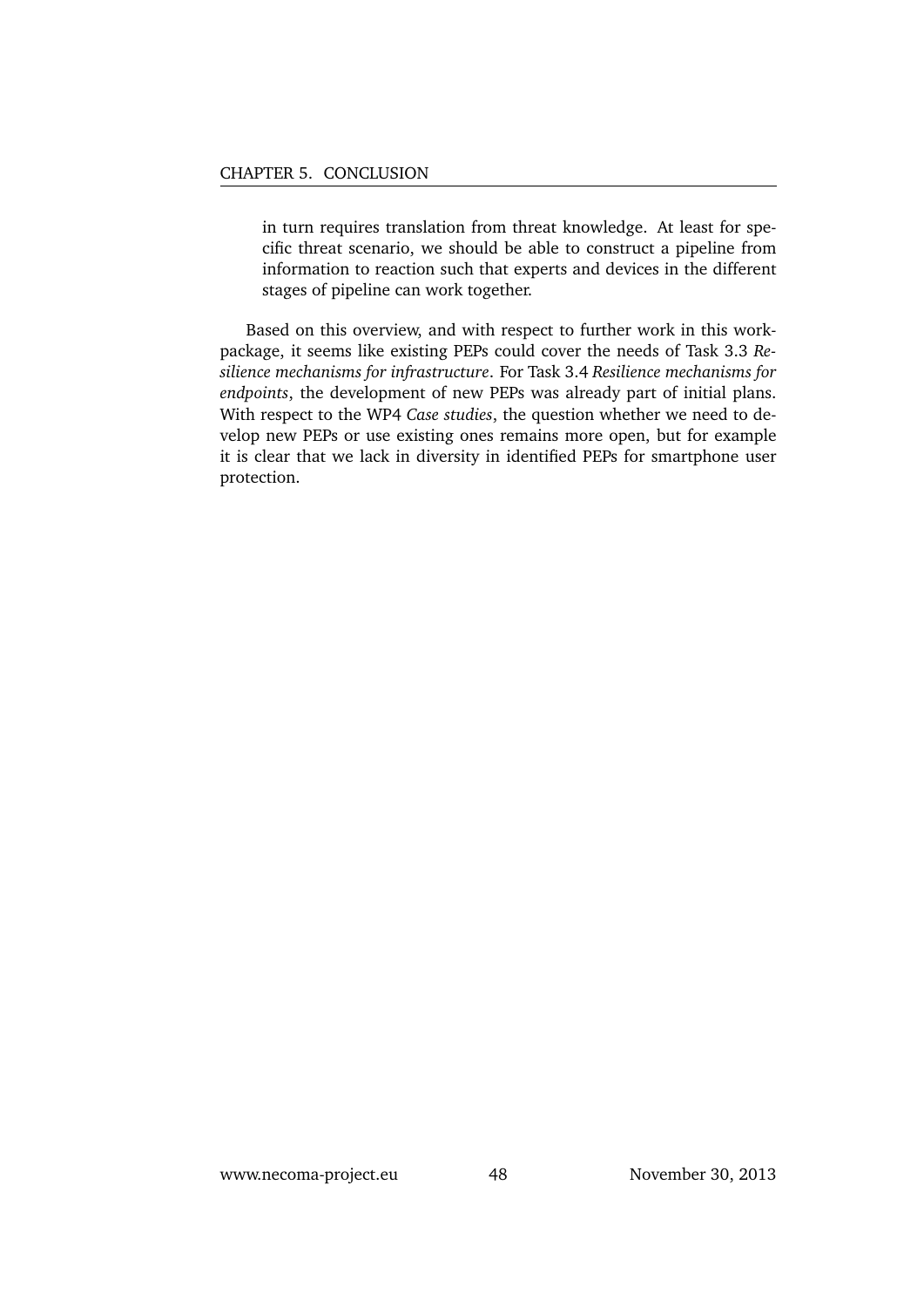# **Bibliography**

- <span id="page-48-4"></span>[1] A. V. Aho and M. J. Corasick. Efficient string matching: an aid to bibliographic search. *Communications of the ACM*, 18(6):333–340, June 1975.
- <span id="page-48-8"></span>[2] E. Athanasopoulos, A. Krithinakis, and E. P. Markatos. Hunting Cross-Site Scripting Attacks in the Network. In *Proceedings of the 4th Workshop on Web 2.0 Security & Privacy (W2SP)*, Oakland, CA, May 2010.
- <span id="page-48-9"></span>[3] E. Athanasopoulos, V. Pappas, A. Krithinakis, S. Ligouras, and E. P. Markatos. xJS: Practical XSS Prevention for Web Application Development. In *Proceedings of the 1st USENIX WebApps Conference*, Boston, US, June 2010.
- <span id="page-48-6"></span>[4] M. Attig and J. Lockwood. A framework for rule processing in reconfigurable network systems. In *Proceedings of the 13th Annual IEEE Symposium on Field-Programmable Custom Computing Machines (FCCM '05)*, pages 225–234, Washington, DC, USA, 2005. IEEE Computer Society.
- <span id="page-48-1"></span>[5] T. Aura. Distributed access rights management with delegation certificates. In *Secure Internet Programming*, pages 211–235.
- <span id="page-48-0"></span>[6] F. Baker and P. Savola. Ingress Filtering for Multihomed Networks. RFC 3704 (Best Current Practice), mar. 2004.
- <span id="page-48-5"></span>[7] Z. K. Baker and V. K. Prasanna. Time and area efficient pattern matching on FPGAs. In *Proceedings of the 2004 ACM/SIGDA 12th International Symposium on Field Programmable Gate Arrays (FPGA '04)*, pages 223–232, New York, NY, USA, 2004. ACM.
- <span id="page-48-2"></span>[8] Y. Bartal, A. Mayer, K. Nissim, and A. Wool. Firmato: A novel firewall management toolkit. *ACM Trans. Comput. Syst.*, 22(4):381–420, Nov. 2004.
- <span id="page-48-10"></span>[9] A. Barth, J. Caballero, and D. Song. Secure Content Sniffing for Web Browsers or How to Stop Papers from Reviewing Themselves. In *Proceedings of the 30th IEEE Symposium on Security & Privacy*, Oakland, CA, May 2009.
- <span id="page-48-11"></span>[10] H. Bojinov, E. Bursztein, and D. Boneh. XCS: Cross Channel Scripting and Its Impact on Web Applications. In *CCS '09: Proceedings of the 16th ACM conference on Computer and communications security*, pages 420–431, New York, NY, USA, 2009. ACM.
- <span id="page-48-7"></span>[11] H. Bos and K. Huang. Towards software-based signature detection for intrusion prevention on the network card. In *Proceedings of 8th International Symposium on Recent Advances in Intrusion Detection (RAID)*, Seattle, WA, September 2005.
- <span id="page-48-3"></span>[12] R. S. Boyer and J. S. Moore. A fast string searching algorithm. *Communications of the Association for Computing Machinery*, 20(10):762–772, October 1977.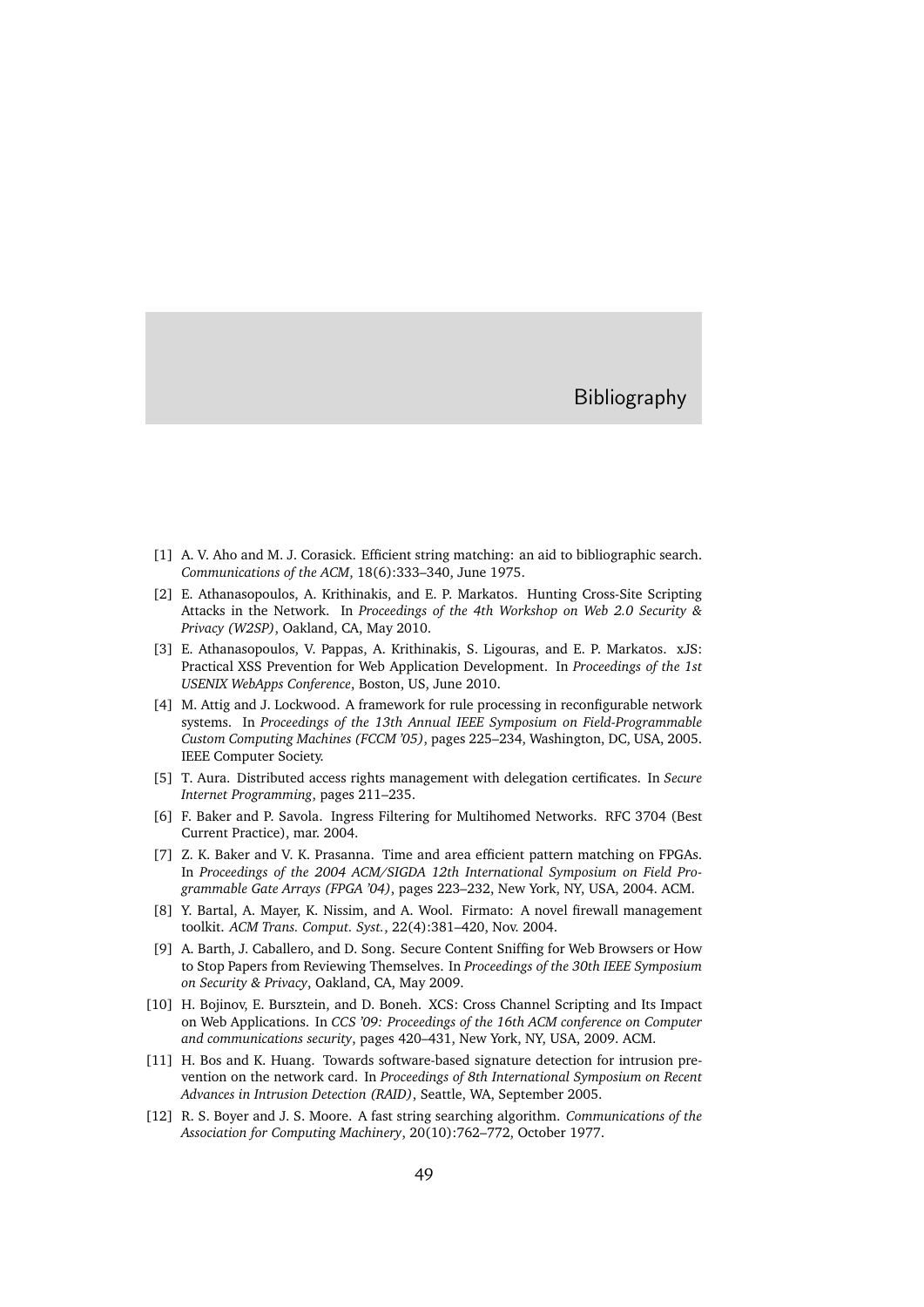- <span id="page-49-2"></span>[13] W. R. Cheswick and S. M. Bellovin. *Firewalls and Internet Security: Repelling the Wily Hacker*. Addison-Wesley Longman Publishing Co., Inc., Boston, MA, USA, 1994.
- <span id="page-49-0"></span>[14] Cisco Systems. Remotely Triggered Black Hole Filtering in IP Version 6 for Cisco IOS, Cisco IOS XE, and Cisco IOS XR Software. [http://www.cisco.com/web/about/](http://www.cisco.com/web/about/security/intelligence/ipv6_rtbh.html) [security/intelligence/ipv6\\_rtbh.html](http://www.cisco.com/web/about/security/intelligence/ipv6_rtbh.html).
- <span id="page-49-8"></span>[15] C. Clark, W. Lee, D. Schimmel, D. Contis, M. Kone, and A. Thomas. A hardware platform for network intrusion detection and prevention. In *Proceedings of the 3rd Workshop on Network Processors and Applications (NP3)*, 2004.
- <span id="page-49-4"></span>[16] C. Coit, S. Staniford, and J. McAlerney. Towards faster string matching for intrusion detection or exceeding the speed of Snort. In *Proceedings of DARPA Information Survivability Conference & Exposition II (DISCEX '01)*, June 2001.
- <span id="page-49-3"></span>[17] B. Commentz-Walter. A string matching algorithm fast on the average. In *Proceedings of the 6th International Colloquium on Automata, Languages and Programming*, pages 118–131.
- <span id="page-49-9"></span>[18] W. de Bruijn, A. Slowinska, K. van Reeuwijk, T. Hruby, L. Xu, and H. Bos. SafeCard: a Gigabit IPS on the network card. In *Proceedings of 9th International Symposium on Recent Advances in Intrusion Detection (RAID)*, Hamburg, Germany, September 2006.
- <span id="page-49-6"></span>[19] S. Dharmapurikar, P. Krishnamurthy, T. S. Sproull, and J. W. Lockwood. Deep packet inspection using parallel bloom filters. *IEEE Micro*, 24(1):52–61, 2004.
- <span id="page-49-7"></span>[20] S. Dharmapurikar and J. Lockwood. Fast and scalable pattern matching for content filtering. In *Proceedings of the 2005 ACM symposium on Architecture for networking and communications systems (ANCS '05)*, pages 183–192, New York, NY, USA, 2005. ACM.
- <span id="page-49-13"></span>[21] D. Farinacci, V. Fuller, D. Meyer, and D. Lewis. The Locator/ID Separation Protocol (LISP). RFC 6830 (Experimental), Jan. 2013.
- <span id="page-49-12"></span>[22] S. K. Fayazbakhsh, V. Sekar, M. Yu, and J. C. Mogul. Flowtags: Enforcing network-wide policies in the presence of dynamic middlebox actions. In *Proceedings of the Second ACM SIGCOMM Workshop on Hot Topics in Software Defined Networking*, HotSDN '13, pages 19–24, New York, NY, USA, 2013. ACM.
- <span id="page-49-5"></span>[23] M. Fisk and G. Varghese. Applying fast string matching to intrusion detection. Technical Report In preparation, successor to UCSD TR CS2001-0670, University of California, San Diego, 2002.
- <span id="page-49-10"></span>[24] L. Foschini, A. V. Thapliyal, L. Cavallaro, C. Kruegel, and G. Vigna. A Parallel Architecture for Stateful, High-Speed Intrusion Detection. In *Proceedings of the 4th International Conference on Information Systems Security (ICISS)*, 2008.
- <span id="page-49-14"></span>[25] V. Fuller and D. Farinacci. Locator/ID Separation Protocol (LISP) Map-Server Interface. RFC 6833 (Experimental), Jan. 2013.
- <span id="page-49-16"></span>[26] C. Grier, S. Tang, and S. King. Secure Web Browsing with the OP Web Browser. In *Security and Privacy, 2008. SP 2008. IEEE Symposium on*, pages 402–416. IEEE, 2008.
- <span id="page-49-15"></span>[27] M. V. Gundy and H. Chen. Noncespaces: Using Randomization to Enforce Information Flow Tracking and Thwart Cross-Site Scripting Attacks. In *Proceedings of the 16th Annual Network and Distributed System Security Symposium (NDSS)*, San Diego, CA, Feb. 8-11, 2009.
- <span id="page-49-1"></span>[28] N. Hachem, H. Debar, and J. Garcia-Alfaro. HADEGA: A novel mpls-based mitigation solution to handle network attacks. In *Performance Computing and Communications Conference (IPCCC), 2012 IEEE 31st International*.
- <span id="page-49-11"></span>[29] T. Hinrichs, J. Mitchell, N. Gude, S. Shenker, and M. Casado. Expressing and enforcing flow-based network security policies. Technical report, 2008.

www.necoma-project.eu 50 November 30, 2013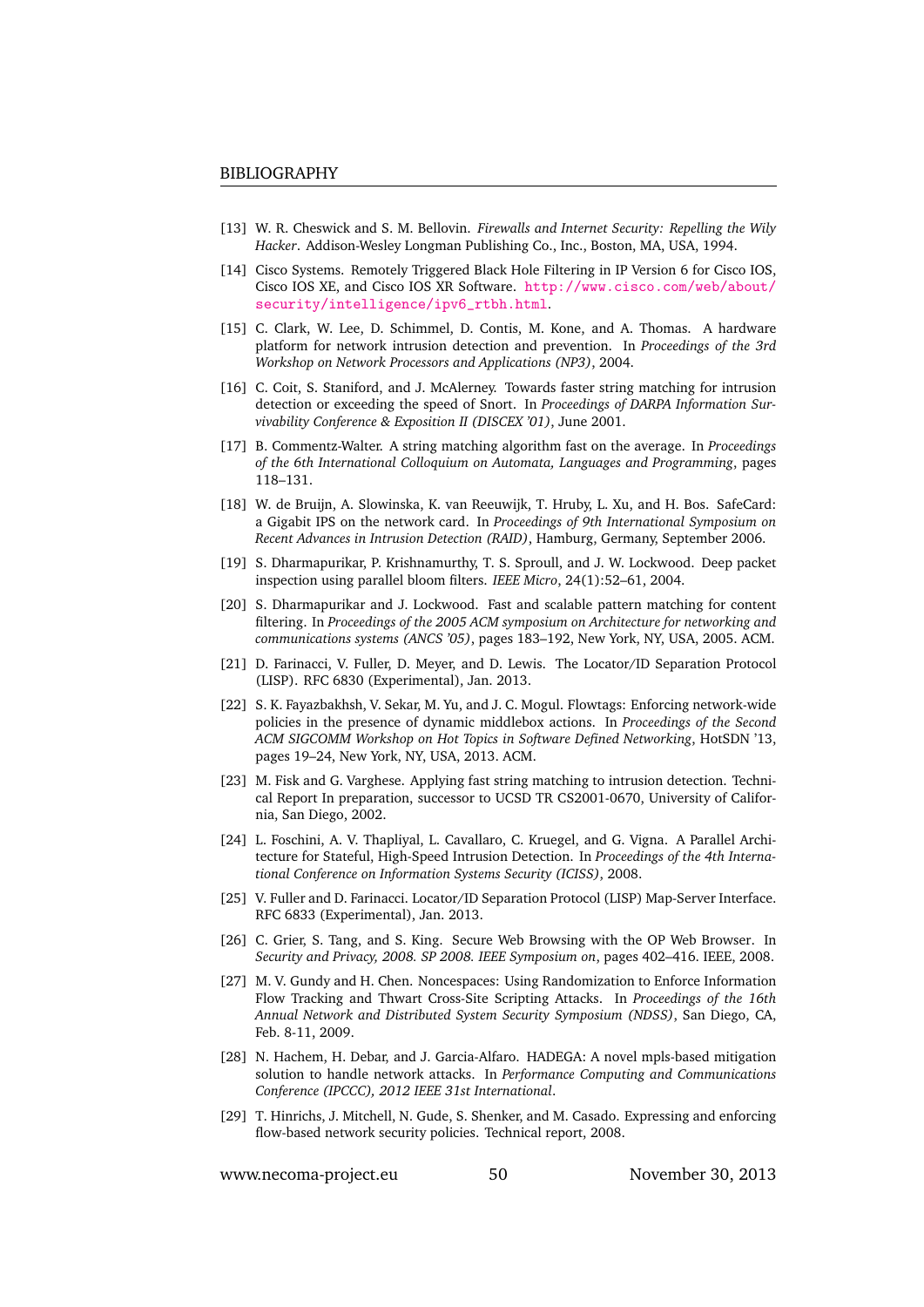- <span id="page-50-11"></span>[30] N.-F. Huang, H.-W. Hung, S.-H. Lai, Y.-M. Chu, and W.-Y. Tsai. A GPU-Based Multiple-Pattern Matching Algorithm for Network Intrusion Detection Systems. In *Proceedings of the 22nd International Conference on Advanced Information Networking and Applications - Workshops (AINAW)*, 2008.
- <span id="page-50-14"></span>[31] S. Ioannidis. *Security Policy Consistency and Distributed Evaluation in Heterogeneous Environments*. University of Pennsylvania, 2005.
- <span id="page-50-13"></span>[32] S. Ioannidis, S. M. Bellovin, J. Ioannidis, A. D. Keromytis, K. G. Anagnostakis, and J. M. Smith. Virtual private services: Coordinated policy enforcement for distributed applications. *I. J. Network Security*, 4(1):69–80, 2007.
- <span id="page-50-16"></span>[33] S. Ioannidis, S. M. Bellovin, and S. J. M. Sub-operating systems: A new approach to application security. In *Proceedings of the 10th workshop on ACM SIGOPS European workshop*, 2002.
- <span id="page-50-6"></span>[34] S. Ioannidis, A. D. Keromytis, S. M. Bellovin, and J. M. Smith. Implementing a distributed firewall. In *Proceedings of the 7th ACM Conference on Computer and Communications Security*, CCS '00, pages 190–199, New York, NY, USA, 2000. ACM.
- <span id="page-50-8"></span>[35] C. IOS. IPS deployment guide. <http://www.cisco.com>.
- <span id="page-50-5"></span>[36] C. J. and S. S. A transparent security framework for tcp/ip and legacy applications. Technical report, Intellisoft Corp., 1996.
- <span id="page-50-10"></span>[37] N. Jacob and C. Brodley. Offloading IDS computation to the GPU. In *Proceedings of the 22nd Annual Computer Security Applications Conference on Annual Computer Security Applications Conference (ACSAC '06)*, pages 371–380, Washington, DC, USA, 2006. IEEE Computer Society.
- <span id="page-50-12"></span>[38] M. A. Jamshed, J. Lee, S. Moon, I. Yun, D. Kim, S. Lee, Y. Yi, and K. Park. Kargus: A highly-scalable software-based intrusion detection system. In *Proceedings of the 2012 ACM Conference on Computer and Communications Security*, CCS '12, pages 317–328, New York, NY, USA, 2012. ACM.
- <span id="page-50-15"></span>[39] T. Jim, N. Swamy, and M. Hicks. Defeating Script Injection Attacks with Browser-Enforced Embedded Policies. In *WWW '07: Proceedings of the 16th international conference on World Wide Web*, pages 601–610, New York, NY, USA, 2007. ACM.
- <span id="page-50-2"></span>[40] A. D. Keromytis. Strongman: A scalable solution to trust management in networks. 2001.
- <span id="page-50-4"></span>[41] A. D. Keromytis, K. Anagnostakis, S. Ioannidis, M. B. Greenwald, and J. M. Smith. Managing access control in large scale heterogeneous networks. In *In Proceedubgs of the NATO NC3A Symposium on Interoperable Networks for Secure Communications (INSC*, 2003.
- <span id="page-50-3"></span>[42] A. D. Keromytis, S. Ioannidis, M. B. Greenwald, and J. M. Smith. The strongman architecture. In *In Proceedings, DARPA Information Survivability Conference and Exhibition*, pages 178–188. IEEE Press, 2003.
- <span id="page-50-7"></span>[43] D. E. Knuth, J. Morris, and V. Pratt. Fast pattern matching in strings. *SIAM Journal on Computing*, 6(2):127–146, 1977.
- <span id="page-50-9"></span>[44] C. Kruegel, F. Valeur, G. Vigna, and R. Kemmerer. Stateful intrusion detection for highspeed networks. In *Proceedings of the IEEE Symposium on Security and Privacy*, pages 285– 294, May 2002.
- <span id="page-50-0"></span>[45] W. Kumari and D. McPherson. Remote Triggered Black Hole Filtering with Unicast Reverse Path Forwarding (uRPF). RFC 5635 (Informational), Aug. 2009.
- <span id="page-50-1"></span>[46] W. LeFebvre. Restricting network access to system daemons under sunos. In *Proceedings of the Third USENIX UNIX Security Symposium*, pages 93–103. USENIX Assoc, 1992.

www.necoma-project.eu 51 November 30, 2013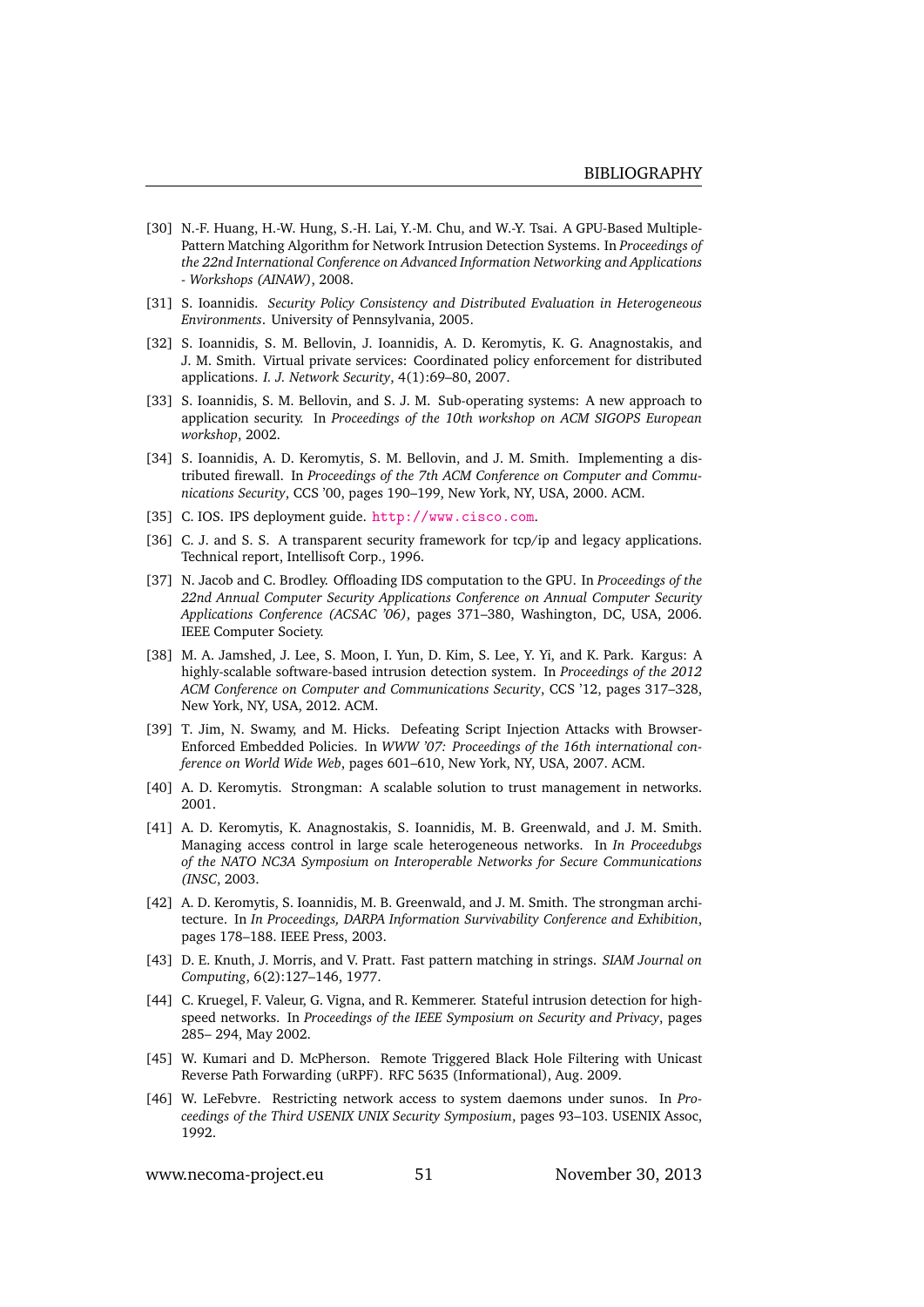- <span id="page-51-9"></span>[47] A. Levine, V. Prevelakis, J. Ioannidis, S. Ioannidis, and A. D. Keromytis. Webdava: An administrator-free approach to web file-sharing. In *Proceedings of the Twelfth International Workshop on Enabling Technologies: Infrastructure for Collaborative Enterprises*, WETICE '03, pages 59–. IEEE Computer Society, 2003.
- <span id="page-51-15"></span>[48] H. Lin-Shung, W. Zack, E. Chris, and J. Collin. Protecting Browsers from Cross-Origin CSS Attacks. In *CCS 10: Proceedings of the 17th ACM Conference on Computer and Communications Security*, New York, NY, USA, 2010. ACM.
- <span id="page-51-6"></span>[49] L. Marziale, Golden G. Richard III, and V. Roussev. Massive threading: Using GPUs to increase the performance of digital forensics tools. In *Proceedings of the 7th Annual Digital Forensics Research Workshop (DFRWS 2007)*, September 2007.
- <span id="page-51-8"></span>[50] S. Miltchev, J. M. Smith, V. Prevelakis, A. Keromytis, and S. Ioannidis. Decentralized access control in distributed file systems. *ACM Comput. Surv.*, 40(3):10:1–10:30, Aug. 2008.
- <span id="page-51-2"></span>[51] J. Mogul, R. Rashid, and M. Accetta. The packer filter: An efficient mechanism for user-level network code. In *Proceedings of the Eleventh ACM Symposium on Operating Systems Principles*, SOSP '87, pages 39–51, New York, NY, USA, 1987. ACM.
- <span id="page-51-3"></span>[52] J. C. Mogul. Simple and flexible datagram access controls fot unix-based gateways. In *Proceedings of Summer 1080 USENIX Technical Conference*, 1989.
- <span id="page-51-10"></span>[53] Y. Nadji, P. Saxena, and D. Song. Document Structure Integrity: A Robust Basis for Cross-site Scripting Defense. In *Proceedings of the 16th Annual Network and Distributed System Security Symposium (NDSS)*, San Diego, CA, Feb. 8-11, 2009.
- <span id="page-51-13"></span>[54] S. Nanda, L. Lam, and T. Chiueh. Dynamic Multi-Process Information Flow Tracking for Web Application Security. In *Proceedings of the 8th ACM/IFIP/USENIX international conference on Middleware*. ACM New York, NY, USA, 2007.
- <span id="page-51-0"></span>[55] NECOMA consortium. Project NECOMA - Description of Work. Call FP7-ICT-2013-EU-Japan proposal n° 608533, Apr. 2013.
- <span id="page-51-12"></span>[56] A. Nguyen-tuong, S. Guarnieri, D. Greene, J. Shirley, and D. Evans. Automatically Hardening Web Applications Using Precise Tainting. In *Proceedings of the 20th IFIP International Information Security Conference*, pages 372–382, 2005.
- <span id="page-51-5"></span>[57] V. Paxson. Bro: A system for detecting network intruders in real-time. In *Proceedings of the 7th conference on USENIX Security Symposium (SSYM '98)*, pages 3–3, Berkeley, CA, USA, 1998. USENIX Association.
- <span id="page-51-17"></span>[58] V. Prevelakis and D. Spinellis. Sandboxing applications. In *In Proceedings of the USENIX Technical Annual Conference, Freenix Track*, pages 119–126, 2001.
- <span id="page-51-7"></span>[59] Z. A. Qazi, C.-C. Tu, L. Chiang, R. Miao, V. Sekar, and M. Yu. Simple-fying middlebox policy enforcement using sdn. In *SIGCOMM*, pages 27–38, 2013.
- <span id="page-51-16"></span>[60] C. Reis and S. Gribble. Isolating web programs in modern browser architectures. In *Proceedings of the 4th ACM European Conference on Computer Systems (EuroSys)*, pages 219–232. ACM, 2009.
- <span id="page-51-11"></span>[61] W. Robertson and G. Vigna. Static Enforcement of Web Application Integrity Through Strong Typing. In *Proceedings of the 18th USENIX Security Symposium*, Montreal, Quebec, August 2009.
- <span id="page-51-4"></span>[62] M. Roesch. Snort: Lightweight intrusion detection for networks. In *Proceedings of the 1999 USENIX LISA Systems Administration Conference*, November 1999.
- <span id="page-51-1"></span>[63] E. Rosen, A. Viswanathan, and R. Callon. RFC 3031: Multiprotocol label switching architecture, Jan. 2001.
- <span id="page-51-14"></span>[64] P. Saxena, S. Hanna, P. Poosankam, and D. Song. FLAX: Systematic Discovery of Client-side Validation Vulnerabilities in Rich Web Applications. In *Proceedings of the 17th Annual Network and Distributed System Security Symposium (NDSS)*.

www.necoma-project.eu 52 November 30, 2013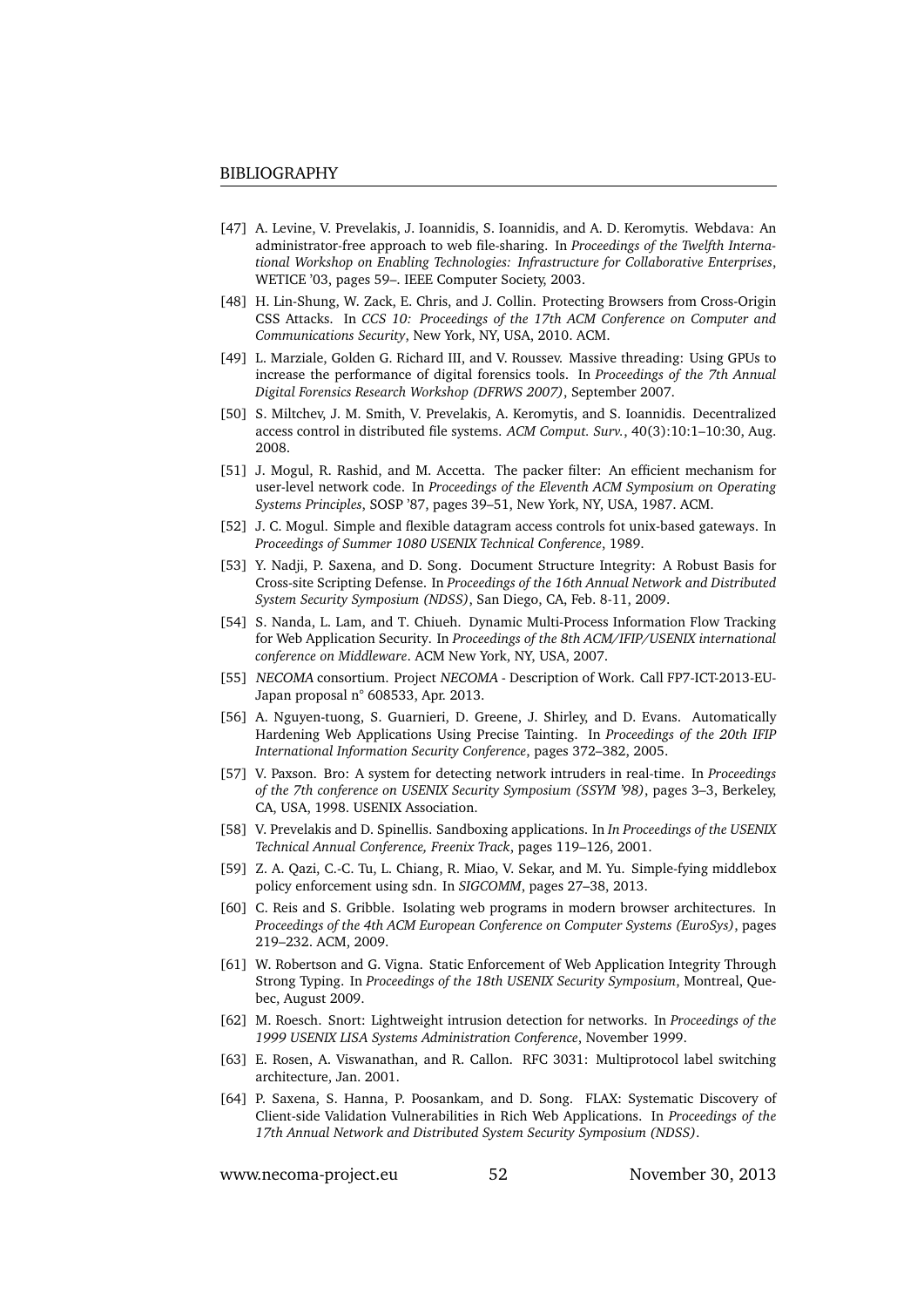- <span id="page-52-8"></span>[65] L. Schaelicke, K. Wheeler, and C. Freeland. SPANIDS: a scalable network intrusion detection loadbalancer. In *CF '05: Proceedings of the 2nd conference on Computing frontiers*, pages 315–322, New York, NY, USA, 2005. ACM.
- <span id="page-52-9"></span>[66] L. Schaelicke, K. Wheeler, and C. Freeland. SPANIDS: A Scalable Network Intrusion Detection Loadbalancer. In *Proceedings of the 2nd Conference on Computing Frontiers (CF)*, 2005.
- <span id="page-52-15"></span>[67] R. Sekar. An Efficient Black-box Technique for Defeating Web Application Attacks. In *Proceedings of the 16th Annual Network and Distributed System Security Symposium (NDSS)*, San Diego, CA, Feb. 8-11, 2009.
- <span id="page-52-13"></span>[68] S. Shin and G. Gu. Cloudwatcher: Network security monitoring using openflow in dynamic cloud networks (or: How to provide security monitoring as a service in clouds?). In *ICNP*, pages 1–6, 2012.
- <span id="page-52-12"></span>[69] S. Shin, P. A. Porras, V. Yegneswaran, M. W. Fong, G. Gu, and M. Tyson. Fresco: Modular composable security services for software-defined networks. In *NDSS*. The Internet Society, 2013.
- <span id="page-52-5"></span>[70] R. Sidhu and V. Prasanna. Fast regular expression matching using FPGAs. In *IEEE Symposium on Field-Programmable Custom Computing Machines (FCCM01)*, 2001.
- <span id="page-52-11"></span>[71] R. Smith, N. Goyal, J. Ormont, K. Sankaralingam, and C. Estan. Evaluating GPUs for Network Packet Signature Matching. In *Proceedings of the International Symposium on Performance Analysis of Systems and Software (ISPASS)*, 2009.
- <span id="page-52-1"></span>[72] R. Stone. CenterTrack: An IP Overlay Network for Tracking DoS Floods. In *USENIX Security Symposium*, pages 199–212, Aug 2000.
- <span id="page-52-6"></span>[73] L. Tan, B. Brotherton, and T. Sherwood. Bit-split string-matching engines for intrusion detection and prevention. *ACM Transactions on Architecture and Code Optimization*, 3(1):3–34, 2006.
- <span id="page-52-16"></span>[74] S. Tang, H. Mai, and S. King. Trust and Protection in the Illinois Browser Operating System. In *Proceedings of the 10th USENIX conference on Operating Systems Design and Implementation (OSDI)*. USENIX, 2010.
- <span id="page-52-14"></span>[75] M. Ter Louw and V. Venkatakrishnan. Blueprint: Precise Browser-neutral Prevention of Cross-site Scripting Attacks. In *Proceedings of the 30th IEEE Symposium on Security & Privacy*, Oakland, CA, May 2009.
- <span id="page-52-4"></span>[76] The Snort Project. Snort users manual 2.8.0. [http://www.snort.org/docs/](http://www.snort.org/docs/snort_manual/2.8.0/snort_manual.pdf) [snort\\_manual/2.8.0/snort\\_manual.pdf](http://www.snort.org/docs/snort_manual/2.8.0/snort_manual.pdf).
- <span id="page-52-2"></span>[77] D. J. Thomsen, D. O'Brien, and J. Bogle. Role-based access control framework for network enterprises. In *Proceedings of the 14th Annual Computer Security Applications Conference (ACSAC)*, pages 50–58. IEEE Computer Society, 1998.
- <span id="page-52-3"></span>[78] N. Tuck, T. Sherwood, B. Calder, and G. Varghese. Deterministic memory-efficient string matching algorithms for intrusion detection. In *Proceedings of the IEEE Infocom Conference*, pages 333–340, 2004.
- <span id="page-52-0"></span>[79] D. Turk. Configuring BGP to Block Denial-of-Service Attacks. RFC 3882 (Informational), Sep. 2004.
- <span id="page-52-7"></span>[80] M. Vallentin, R. Sommer, J. Lee, C. Leres, V. Paxson, and B. Tierney. The NIDS cluster: Scalable, stateful network intrusion detection on commodity hardware. In *Proceedings of the 10th International Symposium on Recent Advances in Intrusion Detection (RAID)*, pages 107–126, 2007.
- <span id="page-52-10"></span>[81] G. Vasiliadis, S. Antonatos, M. Polychronakis, E. P. Markatos, and S. Ioannidis. Gnort: High Performance Network Intrusion Detection Using Graphics Processors. In *Proceedings of the 11th International Symposium on Recent Advances in Intrusion Detection (RAID)*, 2008.

www.necoma-project.eu 53 November 30, 2013